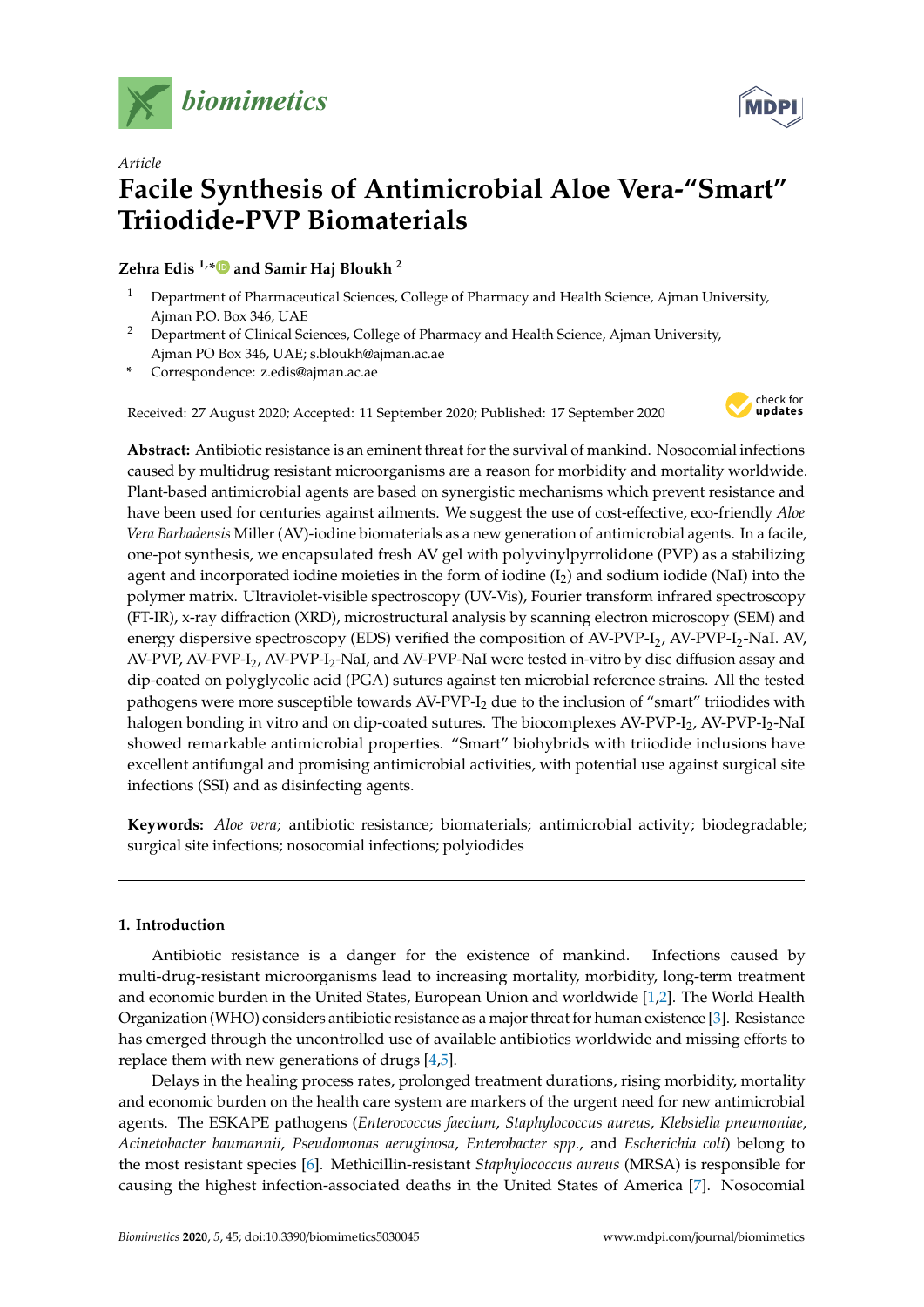infections are part of the problem in the treatment of severely ill, immunocompromised patients with comorbidities [8–10]. The contamination of health care and public settings with microorganisms cause secondary infections and severe complications can be tackled by the use of antimicrobial agents [10,11]. Antimicrobial agents are needed to reduce the impact of nosocomial infections which hamper the recovery process [10–12]. Nanotechnology is offering an increasing number of applications for drug-delivery systems, disinfectant coatings, antiseptics and biomaterials with silver as the most popular nanoparticle [13–16]. New, low-cost, non-toxic antibacterial, antiviral agents need to be developed through facile, environmentally friendly synthesis, which can be affordable even in developing countries [10–13]. The next pandemic striking mankind, may result in higher mortality rates, if there are no new generation antimicrobial agents ready to support the treatment of patients and to prevent nososcomial infections due to multidrug-resistant pathogens. Nosocomial infections in hospital settings raise concern in the treatment of patients, especially in intensive care units [10,17]. Antimicrobial agents, disinfectants, sanitizers and coatings for surfaces in hospitals, health-care and public settings, as well personal protective equipment (PPE) are needed and life-saving [10–14]. The quest for a new generation of antimicrobial agents should culminate in effective coating agents for masks, gloves, personal protective equipment, surfaces, wound-care products, surgical materials and medical equipment to prevent microbial adsorption [10–14]. There is an urgent need for keeping surfaces, medical devices and equipment in hospitals free of pathogenic microorganisms and biofilm formation, in order to support the healing process and fast recovery of immunocompromised patients [18,19]. Copper and povidone iodine in combination with other agents mitigate the microbial load on surfaces and other antimicrobial applications [14,19,20].

Polyiodides contain  $[I_{2k+n}]^{n-}$  units with stabilizing donor-acceptor interactions of  $I_2$  and iodide ions [21,22]. Iodine is an important microbicide and has many applications in the medical field, as commercial disinfectants, and against biohazards [20,23–26]. Complexed compounds with iodine are interesting materials and can be designed in the form of different polyiodides [27–33]. Halogen bonding within the polyiodide units are "smart" reservoirs of molecular iodine [22,27–33]. These reservoirs can be utilized against pathogenic microorganisms through the controlled release of iodine from the complexed halogen-bonded polyiodides [22,27–33]. Disinfectants like povidone iodine are very effective, but have several drawbacks, like skin irritation, discoloration, pruritis and burning pain on the application side [34]. These side effects are related to the uncontrolled release of molecular iodine  $I_2$ from the compounds, and can be controlled by designing complexed polyiodides with halogen bonding within suitable complexing agents or polymer matrices [22,27–33,35]. Linear, symmetrical "smart" triiodides are energetically stable due to their halogen bonding [22,27–29]. Upon interaction of these complexed polyiodides with microbial membranes, the structure of the complex is deformed [22,27–29]. The deformation causes a change in the halogen bonding and leads subsequently to iodine release on the spot against the microbial membrane [22,27–29]. Consequently, less iodine content in the formulation is needed to inactivate pathogens. Decrease of iodine content will also reduce the adverse effects during wound healing [20,22,25]. Microbial inactivation and inhibition of biofilm formation can be achieved effectively with minimized iodine content [20,25]. The polymer polyglycolic acid (PGA), is an absorbable, multifilamented surgical suture utilized for closing wounds [36,37]. PGA is known for having good wound healing properties because it is not irritating and non-toxic [36,37]. PGA is absorbed within 60 to 90 days by surrounding wound tissues [36,37]. Multidrug resistant pathogens cause surgical site infections (SSI) around the wound [36,37]. PGA has a braided structure with surface for microbial attachment and biofilm formation, especially by *S. aureus* and *C. albicans* [36]. Coating PGA sutures with antimicrobial agents may prevent complications caused by multidrug resistant pathogens and promises faster healing processes due to on-site, targeted drug-delivery [36].

Polyiodides in plant-biosynthesized nanocomposites may have the potential for developing new generation antibiotics and antimicrobials. These nanomaterials may disable microbial defense mechanisms, which usually lead to resistance. Recently, we reported on complexes of povidone iodine with trans-cinnamic acid and *cinnamomum zeylanicum* extracts (Cinn) and their use for the biosynthesis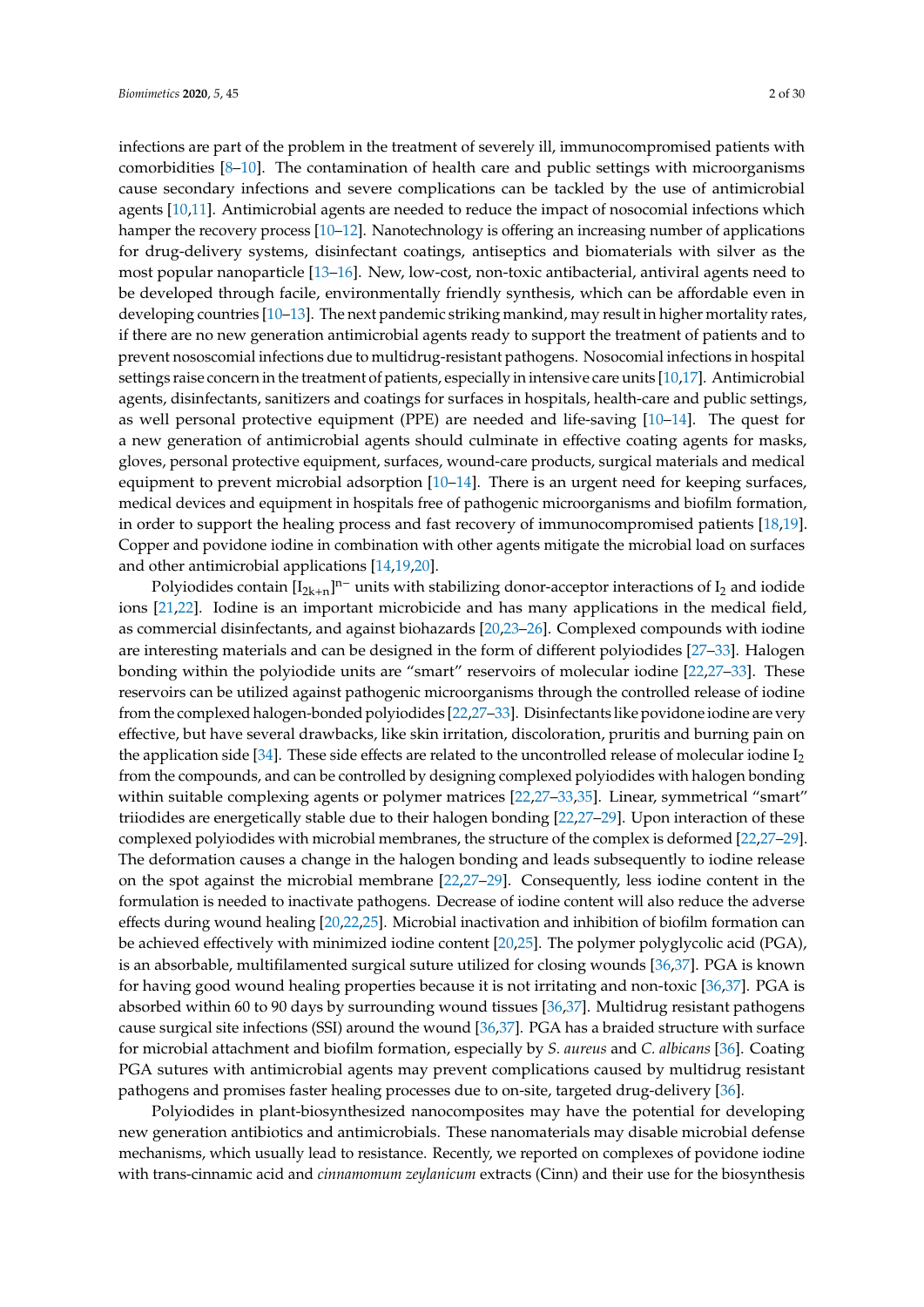of silver nanoparticles (AgNP) [38]. The resulting nanocomposites AgNP-Cinn-PI and AgNP-TCA-PI and their dip-coated polyglycolid acid (PGA) sutures inhibited a selection of microbial reference strains by in vitro agar diffusion methods, confirming their potential to prevent surgical site infections (SSI) [38]. The plant components may increase the inhibition of microorganisms by synergistic effects.

Polyphenols, flavonoids and further plant-based natural products have high inhibition potential against pathogens [39–44]. Plant-based antimicrobials depend on synergistic mechanisms among their multiple constituents [40]. This pharmacokinetic synergism enhances their biological activities, but diminishes after purification to a single active compound [40]. The natural combination of all components is needed to ensure the same activity. Nevertheless, plants remain a rich source of promising biosynthesized antimicrobial agents for mankind and are used historically against ailments [39–45]. *Aloe barbadensis* Miller (AV) is a well-known, low-cost, easy-to-cultivate plant, which even grows in arid regions. The gel inside the leaves of AV consists of more than 98% water and 1–2% bioactive compounds [46]. More than 75 bioactive substances are available in AV, including acemannan, aloin, aloe-emodin, aloesin, aloe-mannan, flavonoids, sterols, amino acids, vitamins, enzymes, and minerals [45–48]. AV components have promising antimicrobial properties, and many pharmacological applications and are used against many diseases since centuries in many cultures [45,49,50]. Hence, conflicting reports overshadow the biological characterization of AV and its constituents. There is an urgent need for standardization in extraction, storage and antimicrobial testing methods. The biological activities in AV are due to synergism and depend heavily on plant species, age, soil type, its quality and salinity, watering regimen, dehydration, sun exposure, temperature, climate, time and season of harvest [51–53]. According to a review in 2019, acemannan is the major bioactive polysaccharide derived from AV gel [49]. Acemannan, AV polysaccharides and anthraquinones revealed antiviral activity against the human influenza A virus (H1N1) [54,55]. Hence, acemannan content depends on species and cultivation conditions, irrigation with seawater, harvest season, growth age and solar irradiation intensities [49]. Acemannan is one of the important antimicrobials within AV, but drying processes heavily reduce the acemannan acetylation content by deacetylation [56]. Aloin is effective in inflammatory processes, cancer and skin diseases [45]. Aloin and aloe-emodin inhibited multi-drug resistant *S. aureus* biofilm formation [57]. Some major antimicrobial constituents like aloin and aloe-emodin can be increased by the control of climatic, geographical conditions and extraction methods [51,58]. These are available in a higher amount in AV in colder climatic regions. AV is sensitive to extreme temperatures, which causes stress on the plant [51,58]. Cold stress leads to higher phytochemical content [51,58]. AV grown in semi-arid to humid subtropical zones have higher aloe emodin contents than tropical and arid climate zones [51,58]. Harvesting in summer renders higher bioactive compounds and antimicrobial properties compared to winter [51,58]. Extraction and drying processes, the temperature used, the solvent, and the amount of bioactive components within the AV gel influence the product quality and inhibition of pathogens [59]. According to a report in 2015, fresh AV gel (10 mL) was only directly dissolved in DMSO (100 mL) and effectively inhibited the multidrug resistant *P. aeruginosa* in burn wound infections [59]. Standardization is needed to avoid the pitfalls and increase the biological activity of the products. This will ensure the proper and effective utilization as antimicrobial agent, especially in prevention and infection control. The AV components are incorporated into polymer matrices for wound dressing and surgical processes, to ensure on-site drug delivery [60]. Recent reports included curcumin into the AV-polymer matrix with improved wound healing properties [60,61]. In one report, curcumin was added to lyophilized AV powder, used on nanofibers consisting of polymers, and delivered topically on the wound tissues [61]. Disc diffusion assays against *S. aureus ATCC 29231*, methicillin resistant *S. aureus ATCC 700699*, *P. aeruginosa ATCC 9027*, and *E. coli ATCC 8739* revealed good inhibition zones [61].

In this work, we encapsulated freshly extracted AV gel with polyvinylpyrrolidone (PVP) and incorporated iodine  $(I_2)$ , as well as sodium iodide (NaI) into the polymer matrix. Our biocomposites AV-PVP-I<sub>2</sub> and AV-PVP-I<sub>2</sub>-NaI and their dip-coated PGA surgical sutures proved to have excellent antifungal properties against *C. albicans WDCM 00054*, and antibacterial activity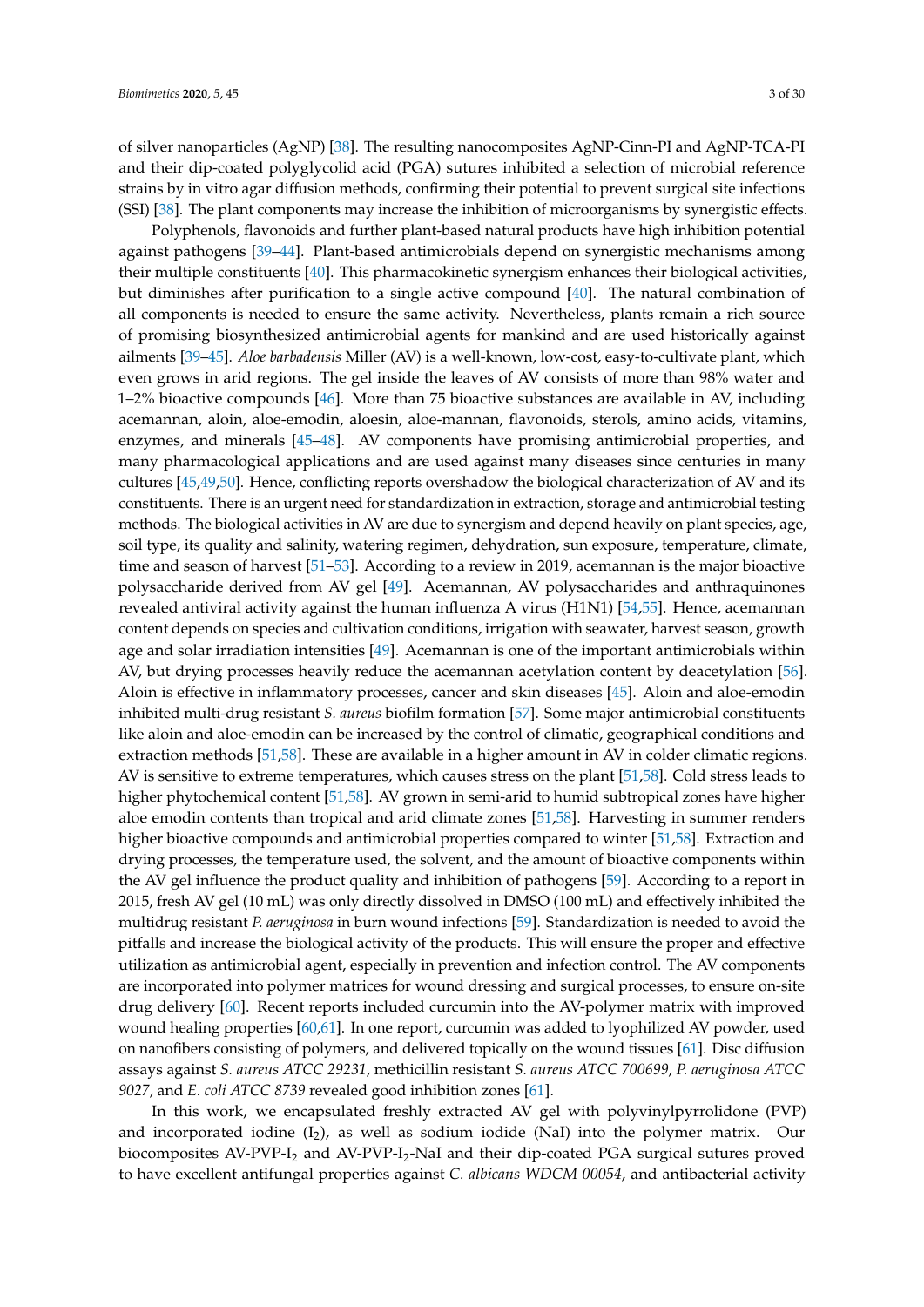against five Gram-positive (*S. pneumoniae ATCC 49619*, *S. aureus ATCC 25923*, *E. faecalis ATCC 29212*, *S. pyogenes ATCC 19615*, *Bacillus subtilis WDCM 00003*), and four Gram-negative (*E. coli WDCM 00013*, *P. aeruginosa WDCM 00026*, *P. mirabilis ATCC 29906*, *K. pneumoniae WDCM 00097*) bacterial reference strains. The novelty of our compounds is in the combination of two basic components known through centuries by mankind for their healing properties. Iodine and the natural plant extract of Aloe Vera gel, encapsulated and stabilized by PVP, opens up new dimensions of treatment options in wound healing. The microbicide iodine is stabilized by the polymer biocomplex and released on-site by controlled drug-release, supported by the healing effects of aloe vera. We impregnated the PGA sutures with our biomaterials by simple dip-coating and verified the strong inhibition of *C. albicans* and intermediate action on further pathogens at concentrations of 50  $\mu$ g/mL and below. The facile, cost-effective and rapid biosynthesis of our biomaterials AV-PVP-I<sub>2</sub>, AV-PVP-I<sub>2</sub>-NaI, along with their antimicrobial action in-vitro and on surgical polyglycolic acid (PGA) sutures, renders them as potential new generation antimicrobial agents. Our hybrids maybe also be suitable as disinfectants, coatings and wound healing agents.

#### **2. Materials and Methods**

#### *2.1. Materials*

Polyvinylpyrrolidone (PVP-K-30), Iodine (≥99.0%), sodium iodide (NaI), Sabouraud Dextrose broth, and Mueller Hinton Broth (MHB) were purchased from Sigma Aldrich (St. Louis, MO, USA). Disposable sterilized Petri dishes with Mueller Hinton II agar and McFarland standard sets were obtained from Liofilchem Diagnostici (Roseto degli Abruzzi (TE), Italy). *Aloe vera* leaves (*Aloe barbadensis* Miller, AV) were received from the botanical garden of Ajman University. The bacterial strains *E. coli WDCM 00013* Vitroids, *P. aeruginosa WDCM 00026* Vitroids, *K. pneumoniae WDCM 00097* Vitroids, *C. albicans WDCM 00054* Vitroids, and *Bacillus subtilis WDCM 0003* Vitroids were purchased from Sigma-Aldrich Chemical Co. (St. Louis, MO, USA). *S. pneumoniae ATCC 49619*, *S. aureus ATCC 25923, E. faecalis ATCC 29212, S. pyogenes ATCC 19615 and P. mirabilis ATCC 29906* were obtained from Liofilchem (Roseto degli Abruzzi (TE), Italy). Gentamicin (9125, 30 µg/disc), cefotaxime (9017, 30 µg/disc), chloramphenicol (9128, 10 µg/disc), streptomycin (SD031, 10 µg/disc), and nystatin (9078, 100 IU/disc) were purchased from Liofilchem (Roseto degli Abruzzi (TE), Italy). Methanol (analytical grade) was received from Fisher Scientific (Loughborough, UK). Sterile polyglycolic acid (PGA) surgical sutures (DAMACRYL, 75 cm, USP: 3-0, Metric:2, 19mm, DC3K19) were obtained from General Medical Disposable (GMD), GMD Group A.S., Istanbul, Turkey. Sterile filter paper discs with a diameter of 6 mm were purchased from Himedia (Jaitala Nagpur, Maharashtra, India). Ultrapure water was used. All reagents were of analytical grade and used as obtained.

## *2.2. Preparation of Aloe vera (AV) Extract*

Leaves from 3-year-old *Aloe vera* (*Aloe barbadensis* Miller) plants growing under the shade of the trees in the botanical garden of Ajman University campus in Ajman, UAE, were harvested in the morning hours between 8:30–9:00 am, and taken directly into the nearby research laboratory of Ajman University, College of Pharmacy and Health Sciences. The freshly-cut, 38–50 cm long *Aloe vera* (AV) leaves were immediately washed with distilled water to remove sand, then rinsed once with pure methanol, several times with ultrapure water, and dried carefully to remove the remains of the water. The AV leaves were sliced with a knife, and the gel was scrapped out and placed in a blender. This mucilaginous, pure gel was homogenized for 3 min at maximum speed, and transferred into a 1000 mL Erlenmeyer flask. 80 g of the colorless gel was placed into a 250 mL Erlenmeyer, mixed with 80 mL absolute methanol, covered, and stirred at room temperature for 18, 36 and 54 h. After 18, 36 and 54 h batches of 20 mL were taken and centrifuged at 4000 rpm for 30 min (3K 30; Sigma Laborzentrifugen GmbH, Osterode am Harz, Germany). The light-yellow supernatant was kept sealed in darkness at 3  $^{\circ} \text{C}$  for further use.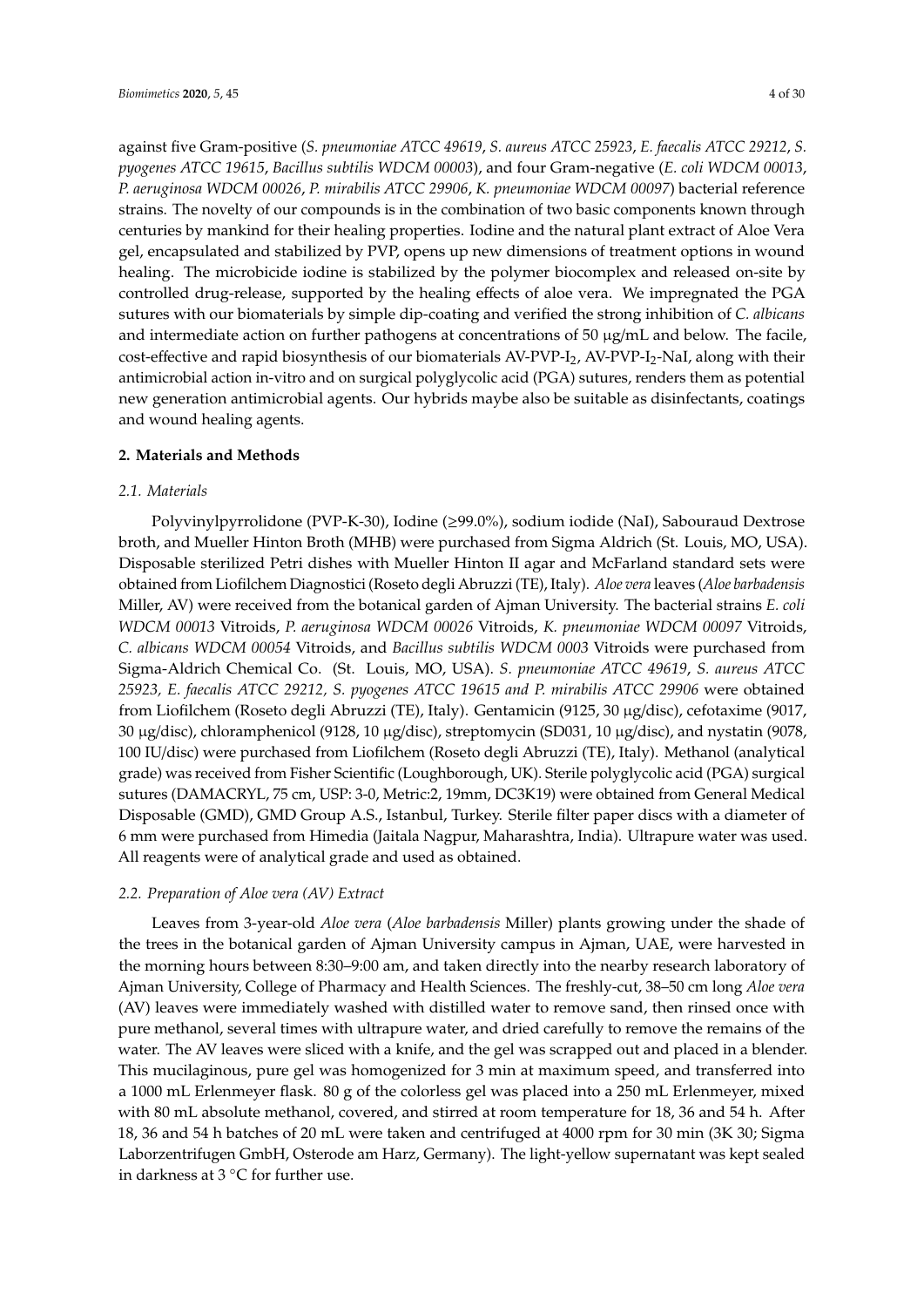## *2.3. Preparation of AV-PVP, AV-PVP-I2, AV-PVP-I2-NaI and AV-PVP-NaI*

The stock solution AV-PVP is prepared by dissolving 1g polyvinylpyrrolidone K-30 (PVP) in 10 mL water. Moreover, 2 mL of this solution is added to 4 mL of AV under stirring at room temperature.

AV-PVP-I<sup>2</sup> is obtained by mixing 4 mL of the stock solution AV-PVP with 0.05 g of iodine previously dissolved in 3 mL methanol under stirring at room temperature.

For the synthesis of AV-PVP-I<sub>2</sub>-NaI,  $0.05$  g I<sub>2</sub> and  $0.026$  g NaI are first dissolved under continuous stirring at room temperature, then added to 4 mL of stock solution AV-PVP.

AV-PVP-NaI is prepared by adding 4 mL of stock solution AV-PVP into a solution of 0.026 g NaI in 3 mL methanol.

#### *2.4. Characterization of AV Complexes*

The prepared complexes were analyzed by SEM/EDS, X-ray diffraction (XRD), UV-vis, and FT-IR. The analytical methods confirmed the composition of  $AV-PVP-I_2$  and  $AV-PVP-I_2-NaI$ .

## 2.4.1. Scanning Electron Microscopy (SEM) and Energy-Dispersive X-ray Spectroscopy (EDX)

The compound AV-PVP-I<sub>2</sub>-NaI was analyzed at 5 kV by scanning electron microscopy (SEM), equipped with energy-dispersive X-ray spectroscopy (EDX), model VEGA3 from Tescan (Brno, Czech Republic). One drop of each compound was dispersed in distilled water, dropped onto a carbon-coated copper grid, and left under ambient conditions until dried. These samples were then coated by a Quorum Technology Mini Sputter Coater with a gold film. The energy dispersive spectroscopy (EDS) analysis system examined the elemental composition of the compounds.

## 2.4.2. X-ray Diffraction (XRD)

The composition of our compounds AV-PVP-I<sup>2</sup> and AV-PVP-I2-NaI were examined by XRD (BRUKER, D8 Advance, Karlsruhe, Germany). Coupled Two Theta/Theta with time/step of 0.5 s and a step size of 0.03 were measured by Cu radiation (wavelength = 1.54060 A).

#### 2.4.3. UV-Vis Spectrophotometry (UV-Vis)

The absorbance spectrum of AV-PVP-I2, AV-PVP-I2-NaI, and AV-PVP-NaI was recorded by a UV-Vis spectrophotometer model 1800 from Shimadzu (Kyoto, Japan), using the wavelength range from 190 to 800 nm.

#### 2.4.4. Fourier-Transform Infrared Spectroscopy (FT-IR)

The two compounds  $AV-PVP-I_2$  and  $AV-PVP-I_2-NaI$  were freeze-dried and then studied at 400–4000 cm−<sup>1</sup> using a FTIR spectrometer (Shimadzu, Koyoto, Japan).

## *2.5. Bacterial Strains and Culturing*

Reference microbial strains of *S. pneumoniae ATCC 49619*, *S. aureus ATCC 25923*, *E. faecalis ATCC 29212*, *S. pyogenes ATCC 19615*, *Bacillus subtilis WDCM 0003* Vitroids, *P. mirabilis ATCC 29906*, *E. coli WDCM 00013* Vitroids, *P. aeruginosa WDCM 00026* Vitroids, *K. pneumoniae WDCM 00097* Vitroids, and *C. albicans WDCM 00054* Vitroids were utilized for the antimicrobial testing. These microbial strains were stored at −20 °C and inoculated MHB by adding the respective fresh bacteria and fungi. These suspensions were kept at  $4 °C$  until further use.

# *2.6. Determination of Antimicrobial Properties of AV, AV-PVP-I2, AV-PVP-I2-NaI, and AV-PVP-NaI*

The compounds AV, AV-PVP, AV-PVP-I<sub>2</sub>, AV-PVP-I<sub>2</sub>-NaI, and AV-PVP-NaI were tested against the Gram-positive *S. pneumoniae ATCC 49619*, *S. aureus ATCC 25923*, *S. pyogenes ATCC 19615*, *E. faecalis ATCC 29212*, *B. subtilis WDCM 00003*, *Gram-negative bacteria P. mirabilis ATCC 29906*, *P. aeruginosa WDCM 00026*, *E. coli WDCM 00013*, and *K. pneumoniae WDCM 00097*. The antifungal activities were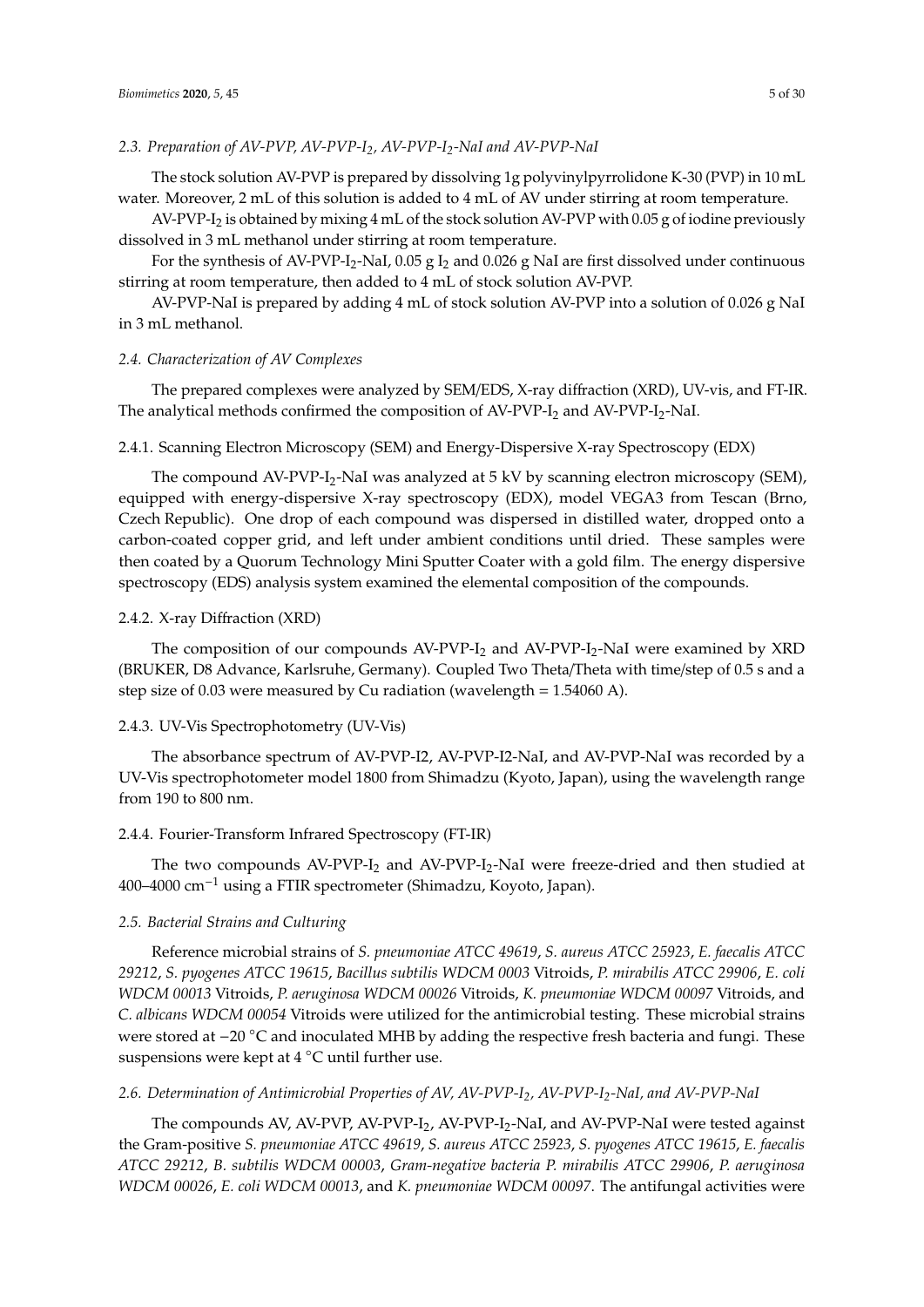tested against *C. albicans WDCM 00054*. The batches of 36 and 54 h showed a trend of steadily decreasing antimicrobial activities compared to the 18 h stirring batches and were not specifically mentioned further.

#### 2.6.1. Procedure for Zone of Inhibition Plate Studies

The zone of inhibition plate method was used to test the antimicrobial activities of AV-PVP-I<sub>2</sub> and  $AV-PVP-I_2-NaI$  against the selected pathogens [62]. The bacterial strains were first suspended in 10 mL MHB and incubated at 37 ◦C for 2–4 h, while *C. albicans WDCM 00054* was incubated on Sabouraud Dextrose broth at 30 ◦C. Disposable, sterilized Petri dishes with MHA were evenly seeded with microbial culture of 100 µL adjusted to 0.5 McFarland standard applied with sterile cotton swabs, dried for 10 min and used for the antimicrobial testing.

## 2.6.2. Disc Diffusion Method

The disk diffusion method according to the Clinical and Laboratory Standards Institute (CLSI) recommendations was employed to test the antimicrobial activities of our samples against the antibiotic discs of gentamycin, chloramphenicol, cefotaxime, streptomycin, and nystatin [63]. Moreover, 2 mL of AV, AV-PVP-I<sub>2</sub>, AV-PVP-I<sub>2</sub>-NaI and AV-PVP-NaI with concentrations of 50  $\mu$ g/mL, 25  $\mu$ g/mL, 12.5, and 6 µg/mL were impregnated on sterile filter paper discs and left to dry for 24 h. The fungal strain *C. albicans WDCM 00054* was incubated for 24 h at 30 ◦C on the agar plates. The diameter of zone of inhibition (ZOI) was measured with a ruler to the nearest millimeter. The diameters of clear inhibition zone around the disc are the markers for the microbial susceptibility towards the tested samples. No inhibition zone proves the resistance of the pathogen. The disc diffusion tests were replicated three times, and the average of these independent experiments are reported.

## *2.7. Preparation of Dip-Coated Sutures and Their Characterization*

The three samples AV-PVP-I<sub>2</sub>, AV-PVP-I<sub>2</sub>-NaI and AV-PVP-NaI impregnated on sterile, multifilamented, uncoated PGA sutures were dip-coated separately. The coating was done on 10 suture fragments of approximately 2.5 cm. These sutures were prepared by treating them with acetone and drying at room temperature. They were immersed into each 50 mL of  $AV-PVP-I<sub>2</sub>$ , AV-PVP-I2-NaI and AV-PVP-NaI solutions (1 mM) 25 ◦C, and stirred at 130 rpm for 18 h. The color of the sutures changed from blue to brownish-blue. The coated sutures were removed from the solutions, dried for 24 h under ambient conditions and tested in vitro by the zone of inhibition assay against the reference strains *S. pneumoniae ATCC 49619*, *S. aureus ATCC 25923*, *E. faecalis ATCC 29212*, *S. pyogenes ATCC 19615*, *Bacillus subtilis WDCM 00003*, *E. coli WDCM 00013*, *P. aeruginosa WDCM 00026*, *P. mirabilis ATCC 29906, K. pneumoniae WDCM 00097,* and *C. albicans WDCM 00054*. The AV-PVP-I<sub>2</sub>-NaI coated sutures and the uncoated PGA were analyzed by SEM and compared.

## *2.8. Statistical Analysis*

Data are represented as mean. Statistical significance between groups was calculated by one-way ANOVA. A value of *p* < 0.05 was considered statistically significant. SPSS software (version 17.0, SPSS Inc., Chicago, IL, USA) was utilized for the statistical analysis.

#### **3. Results**

## *3.1. Characterization of AV Complexes*

The samples were analyzed by SEM/EDS, x-ray diffraction (XRD), UV-vis, and FT-IR. These methods confirmed the composition of  $AV-PVP-I_2$  and  $AV-PVP-I_2-NaI$ . All the complexes are stable and stay homogenous for when stored in the fridge.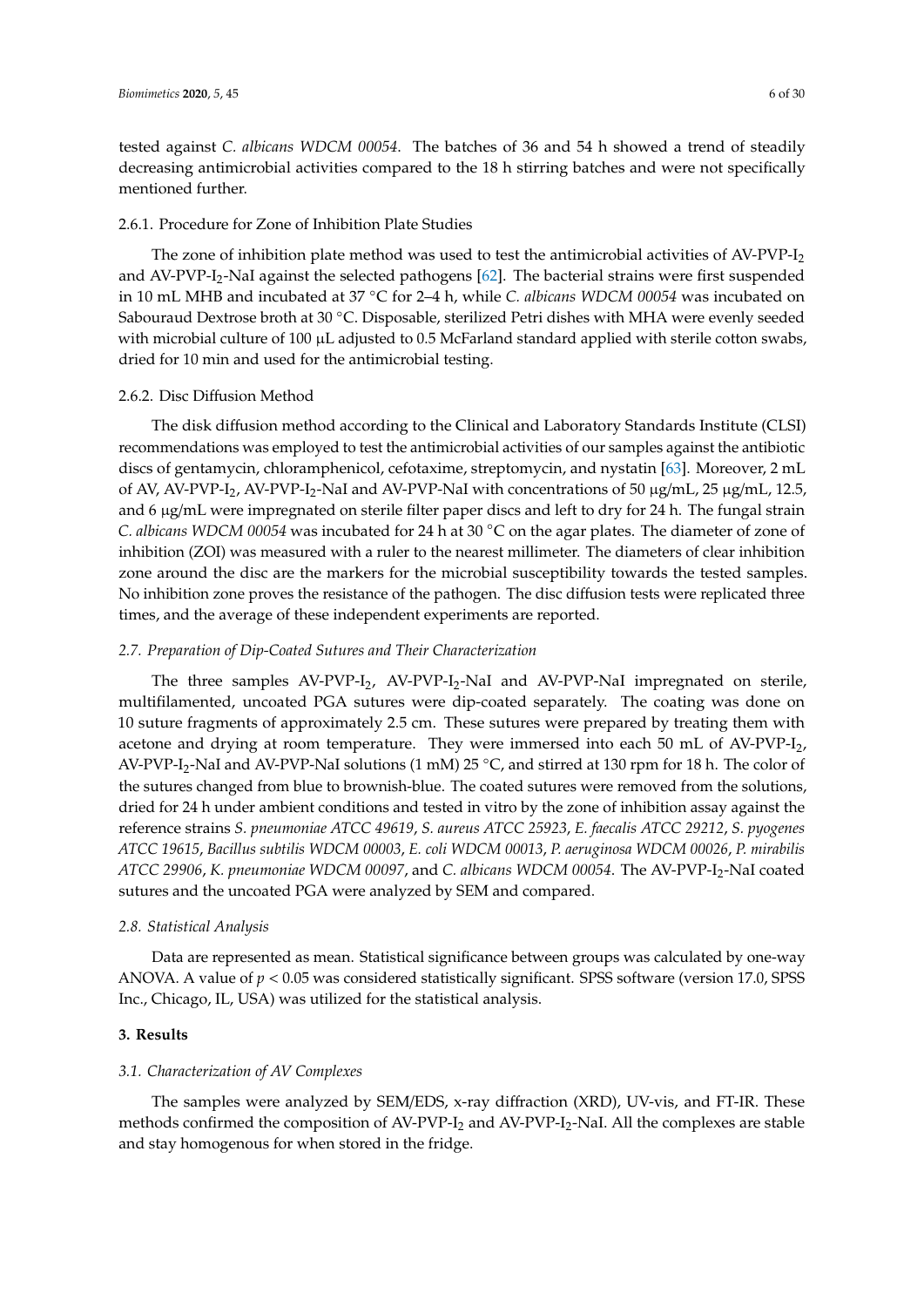3.1.1. Scanning Electron Microscopy (SEM) and Energy-Dispersive X-ray Spectroscopy (EDX)

The sample AV-PVP-I<sub>2</sub>-NaI, the uncoated, braided PGA suture (control) and the dip-coated AV-PVP-I<sub>2</sub>-Na suture were investigated by SEM (Figure 1).



**Figure 1.** Scanning electron microscopy (SEM) of AV-PVP-I<sup>2</sup> with *Aloe vera* (AV), polyvinylpyrrolidone (PVP), iodine (I<sup>2</sup> ), and sodium iodide (NaI) and the PGA sutures. From up to down: (**a**,**b**) AV-PVP-I<sup>2</sup> -NaI; (c) Control (plain PGA suture); (**d**) suture coated with AV-PVP-I<sub>2</sub>-NaI.

The SEM analysis of the AV-PVP-I<sub>2</sub>-NaI coated PGA suture compared with the uncoated PGA suture demonstrates the even distribution and morphology of AV-PVP-I<sub>2</sub>-NaI deposition (Figure 1b,c). The SEM shows the firm deposition of AV-PVP-I<sub>2</sub>-NaI on the multifilamented, absorbable PGA suture surface without causing changes (Figure 1c).

The complexes AV-PVP-I<sub>2</sub> and AV-PVP-I<sub>2</sub>-NaI were investigated morphologically by Energy dispersive spectroscopy (EDS) and EDS layered images (Figure 2). The percentage for iodine in AV-PVP-I<sub>2</sub> and AV-PVP-I<sub>2</sub>-NaI is before and after adding NaI 6.4 and 30.3%, respectively. The EDS layered images confirm the uniform distribution of the components in the two samples (Figure 2).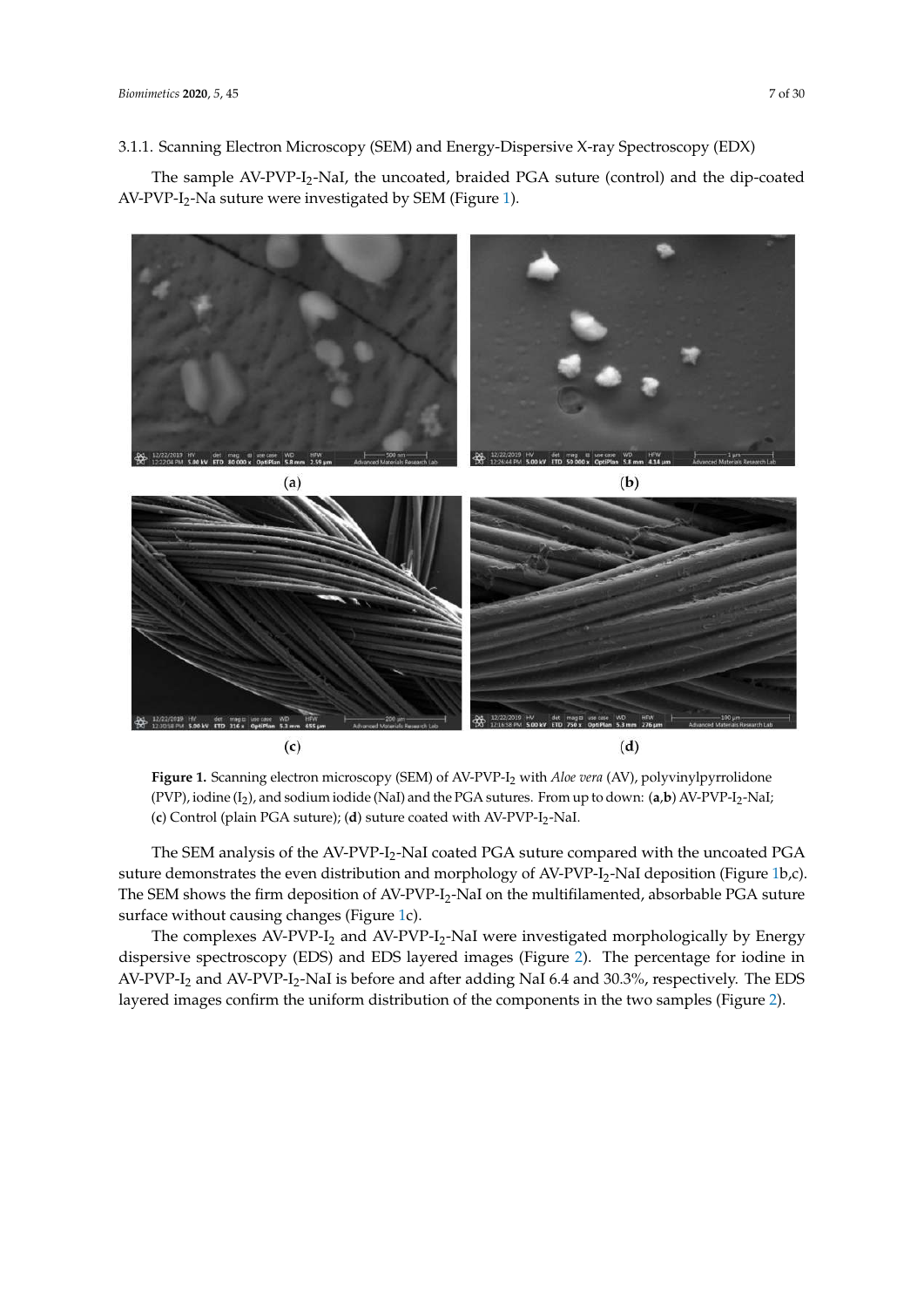

 $(a)$ 



**Figure 2.** *Cont.*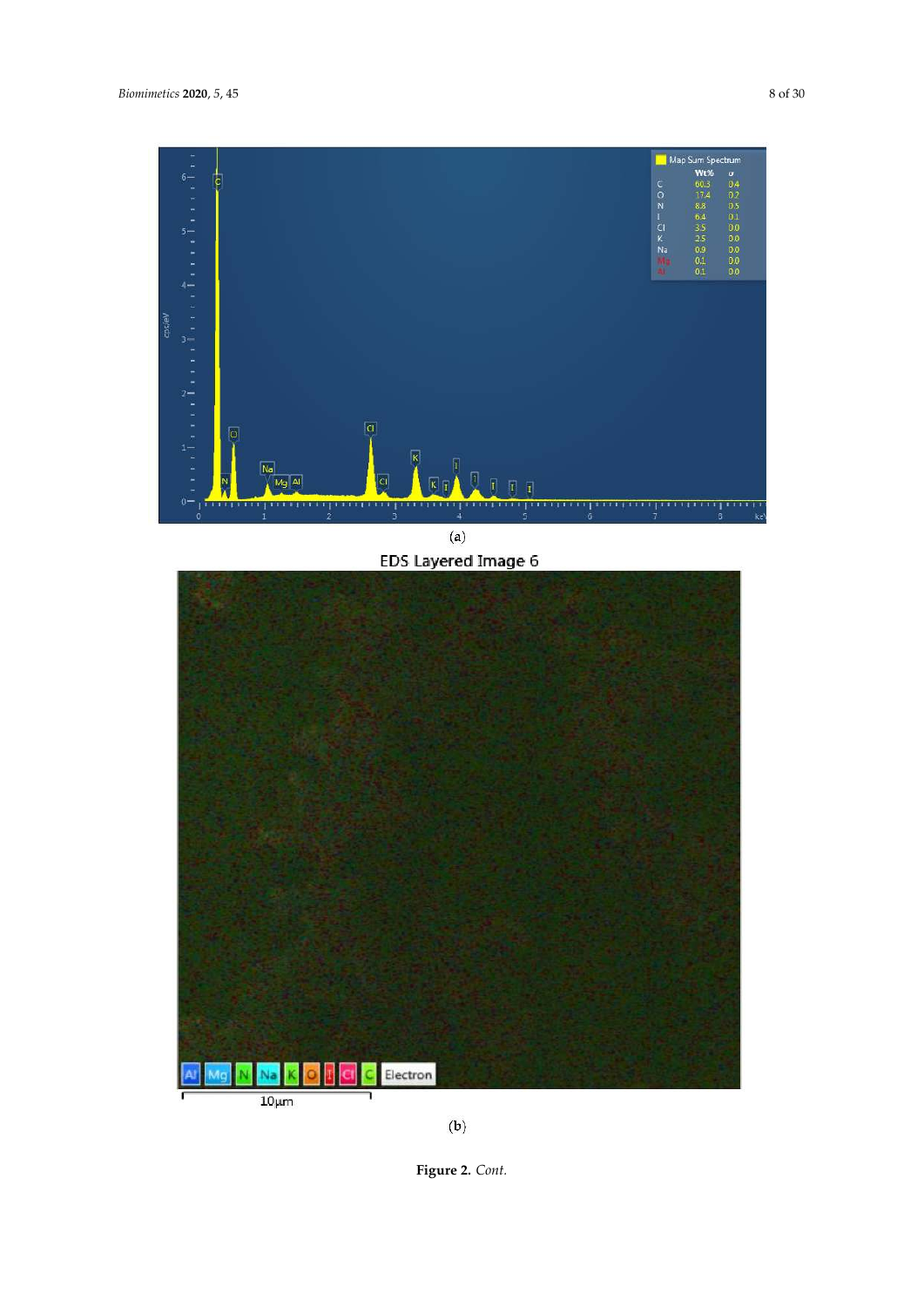

**EDS Layered Image 5** 



 $(\mathbf{d})$ 

**Figure 2.** Energy dispersive spectroscopy (EDS) and EDS layered images of the two complexes. From up to down: (**a**) EDS of AV-PVP-I<sub>2</sub>; (**b**) EDS layered image of AV-PVP-I<sub>2</sub>; (**c**) EDS of AV-PVP-I<sub>2</sub>-NaI;  $(d)$  EDS layered image of AV-PVP- $I_2$ -NaI.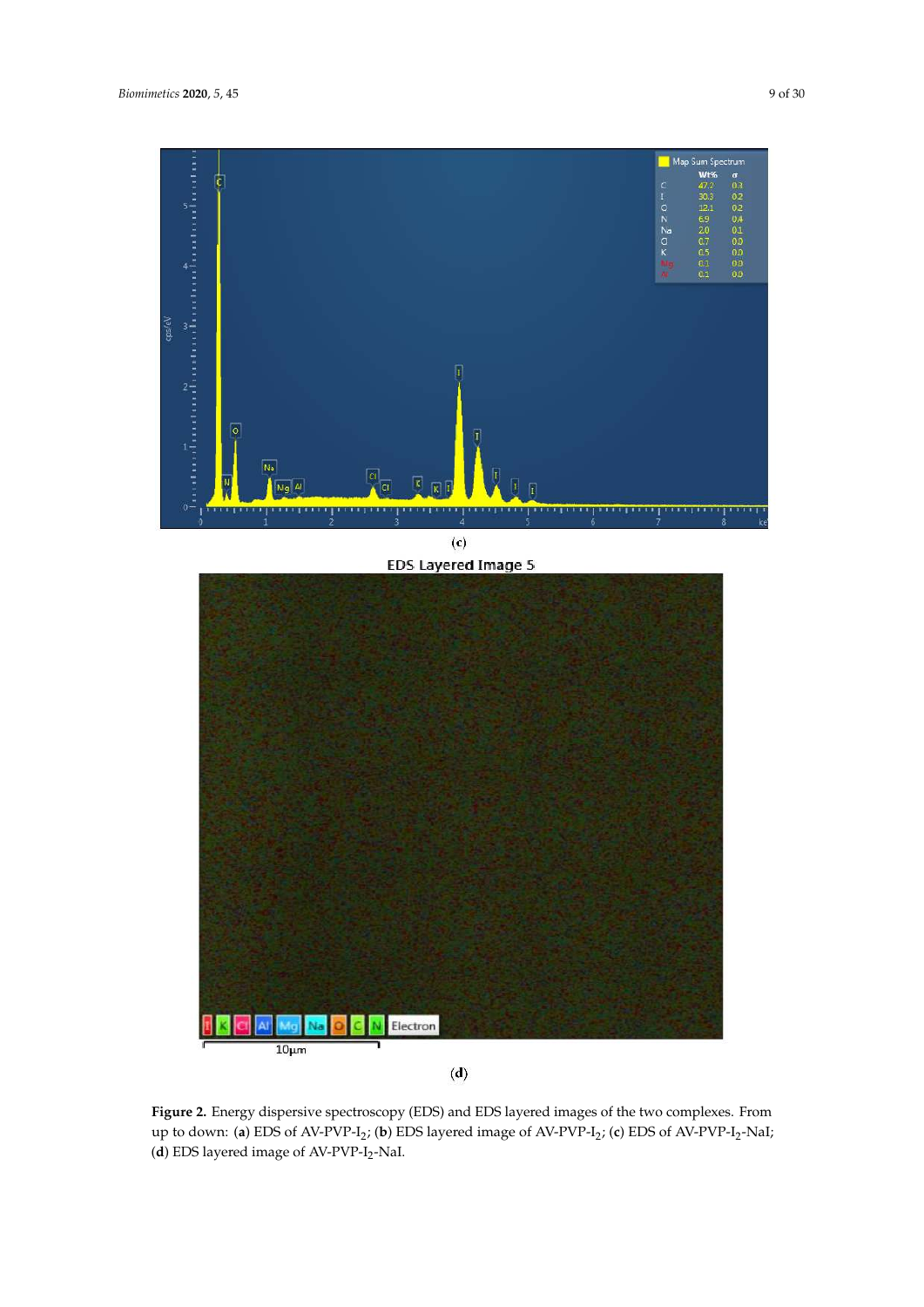#### 3.1.2. X-ray Diffraction (XRD)

The XRD analysis of the complexes AV-PVP-I<sub>2</sub> and AV-PVP-I<sub>2</sub>-NaI demonstrate similar diffraction patterns in Figure 3. The XRD graph in Figure 3a shows two sharp peaks in the range from  $2\theta = 9^{\circ}$ and  $14^{\circ}$ , indicating that AV-PVP-I<sub>2</sub> is not completely amorphous. The addition of NaI turns the semicrystalline compound AV-PVP-I<sup>2</sup> into an amorphous polymer complex, demonstrated by the transformation of the two sharp peaks into broad signals (Figure 3). The XRD reveals a crystalline phase of NaI after adding sodium iodide into AV-PVP-I<sup>2</sup> in Figure 3b, while the rest of the sample is entirely amorphous. Both graphs show no other phases derived from impurities.



Figure 3. X-ray diffraction (XRD) analysis of two complexes. From up to down: (a) AV-PVP-I<sub>2</sub>; (**b**) AV-PVP-I<sub>2</sub>-NaI.

The XRD analysis in Figure 3a shows the presence of crystalline behavior from AV reported earlier [64–66]. Rahma et al. [67] studied the XRD of pure PVP and reported broad peaks, indicating amorphous phases, which can be also seen in our XRD analysis (Figure 3). The presence of NaI in AV-PVP-I2-NaI disturbs the semicrystalline nature of AV and the amorphous nature of PVP (Figure 3b). Both XRD patterns confirm that the two synthesized biohybrids AV-PVP-I<sub>2</sub> and AV-PVP-I<sub>2</sub>-NaI are almost amorphous, because only a few crystalline peaks are available in the whole measurement range. Figure 3b confirms the presence of NaI structure in the complexed composite AV-PVP-I<sub>2</sub>-NaI. The XRD analysis results show that the reaction between the AV-PVP polymer, the iodine and sodium iodide rendered a complete biocomposite.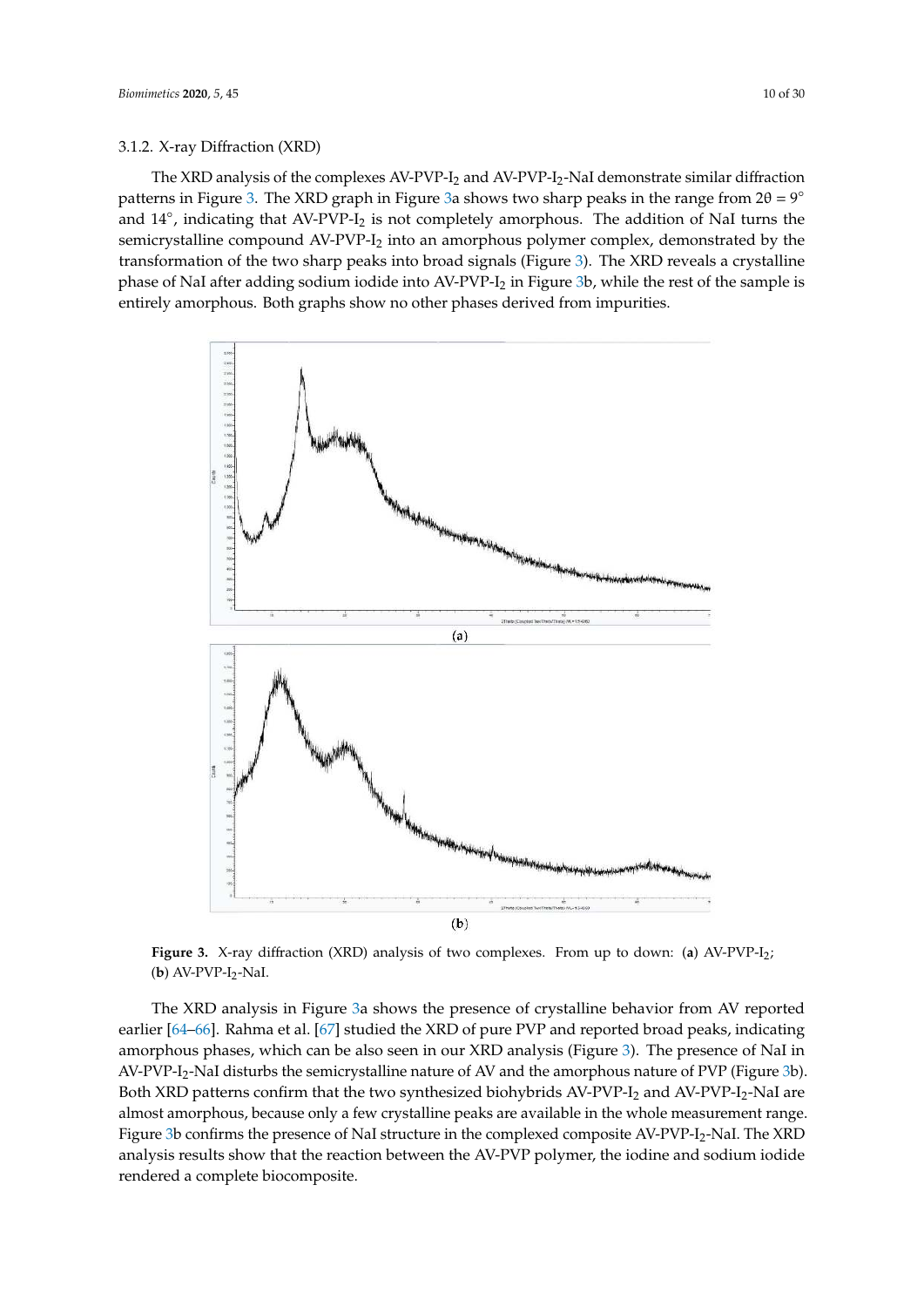#### 3.1.3. UV-Vis Spectrophotometry (UV-Vis)

The UV-vis spectra of AV, AV-PVP-I<sub>2</sub> and AV-PVP-I<sub>2</sub>-NaI, and AV-PVP-NaI are shown in Figure 4. The absorption bands of iodine and the triiodide ion in AV-PVP-I<sub>2</sub> and AV-PVP-I<sub>2</sub>-NaI are observed at 290 and 359 nm (Figure 4a,c) [29]. These bands are not available in the UV-vis-spectrum of AV-PVP-NaI (Figure 4b). AV absorptions are in the regions from 200–235 nm in the UV-vis spectra of all samples as reported by previous groups (Figure 4) [68,69]. Our AV species is confirmed by the FT-IR spectrum as *Aloe barbadensis* Miller, and is in agreement with previously reported works (Figure 4b) [68]. The presence of PVP is verified by the absorption signal around 220 nm, which is attributed in the literature to originate from the carbonyl groups of polyvinylpyrrolidone [70]. The UV-vis spectra affirm the composition of our biocomplex compounds by the presence of all absorption signals related to AV, PVP and iodine.



**Figure 4.** Ultraviolet-visible (UV-vis) spectrometric analysis of the samples. From up to down: (a)  $AV-PVP-I_2$  and  $AV-PVP-I_2-Nal$ ; (b)  $AV$  and  $AV-PVP-Nal$ ; (c)  $AV$ ,  $AV-PVP-I_2$  and  $AV-PVP-I_2-Nal$ , and AV-PVP-NaI.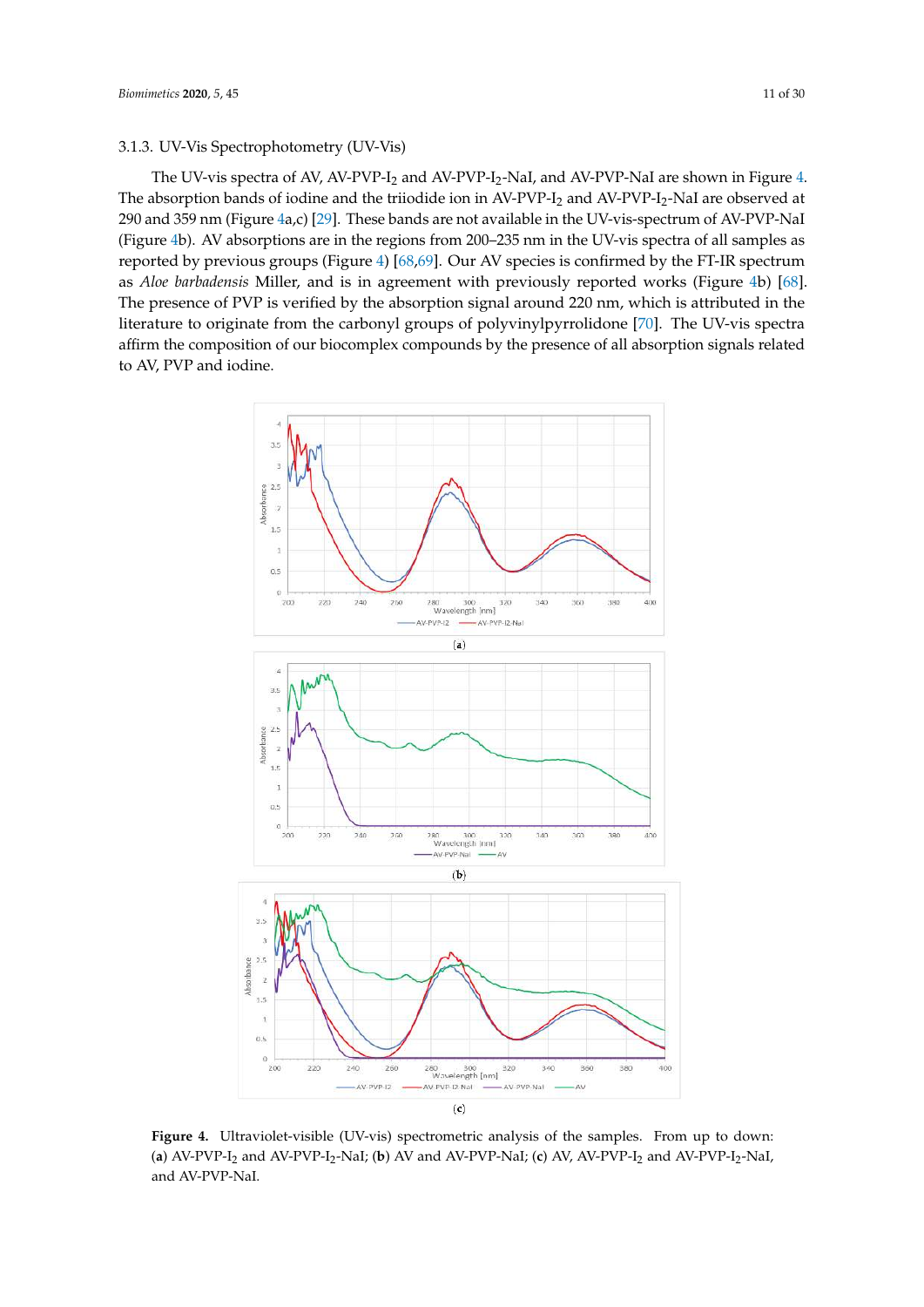The UV-vis spectrum in Figure 4a shows a shift to shorter wavelengths and higher absorption, after adding NaI in the range between 200 and 220 nm, indicating the successful incorporation of NaI into the polymer complex. Wavelength and absorbance are directly correlated to interaction, size and number of surrounding molecules. AV-PVP-NaI shows only absorptions in the range from 200–240 nm (Figure 4b). At the same time, a shift to higher energy in the same range until 240 nm is seen in Figure 4b, when adding PVP and NaI to AV. This confirms stronger interaction and successful incorporation of PVP and NaI into AV. The bands related to iodine and triiodide are missing in AV-PVP-NaI, which confirms its purity.

The size of the complexes increases, starting with AV-PVP-I<sub>2</sub>-Na as the smallest composite, followed by AV-PVP- $I_2$  and finally AV-PVP-NaI as the biggest complex compound (Figure 4c). The main components of AV are available in AV-PVP-I<sub>2</sub> and AV-PVP-I<sub>2</sub>-Na around 290 and 360 nm compared to previously reported data (Figure 4c) [33,68]. According to Moulay [33], two absorption bands of PVP-I<sup>2</sup> at 305 and 380 nm indicate the adherence of iodine to amorphous regions.

## 3.1.4. Fourier-Transform Infrared Spectroscopy (FT-IR)

FT-IR analysis of AV-PVP-I<sub>2</sub> and AV-PVP-I<sub>2</sub>-Na confirmed the composition of the samples. Figure  $5$ shows the FT-IR spectra of AV-PVP- $I_2$  and AV-PVP- $I_2$ -Na.



**Figure 5.** Fourier-transform-infrared (FT-IR) spectrometric analysis of AV-PVP-I<sub>2</sub> and AV-PVP-I<sub>2</sub>-Na.

The FT-IR spectra of AV-PVP-I<sub>2</sub> and AV-PVP-I<sub>2</sub>-Na are both similar. The broad band around 3000 to 3600 cm<sup>-1</sup> is due to OH (alcohol group) and NH (amide group) stretching vibrations (Figure 5). These broad bands with broad bands around 3220 and 3397 cm−<sup>1</sup> originate from AV and PVP. Asymmetric and symmetric stretching vibrations of methylene  $(CH_2)$  are available for AV-PVP-I<sub>2</sub> at 2952, 2919 and 2837  $\rm cm^{-1}$  and for AV-PVP-I<sub>2</sub>-Na at 2952, 2920, 2843, and 2864  $\rm cm^{-1}$ , respectively (Figure 5). The asymmetric COO-stretching vibrations are present at 1650 and 1648 cm<sup>-1</sup> for AV-PVP-I<sub>2</sub> and AV-PVP-I<sub>2</sub>-Na, respectively (Figure 5). Symmetric COO-stretching of the carboxylate groups appear 1403 cm<sup>-1</sup> for AV-PVP-I<sub>2</sub> and at 1406 and 1395 cm<sup>-1</sup> for AV-PVP-I<sub>2</sub>-Na (Figure 5).

The band at 1245 cm<sup>-1</sup> for AV-PVP-I<sub>2</sub> and the two bands for AV-PVP-I<sub>2</sub>-Na at 1250 and 1225 cm<sup>-1</sup> belong to the C–O-C stretching vibrations bands for acemannan, other functional groups of AC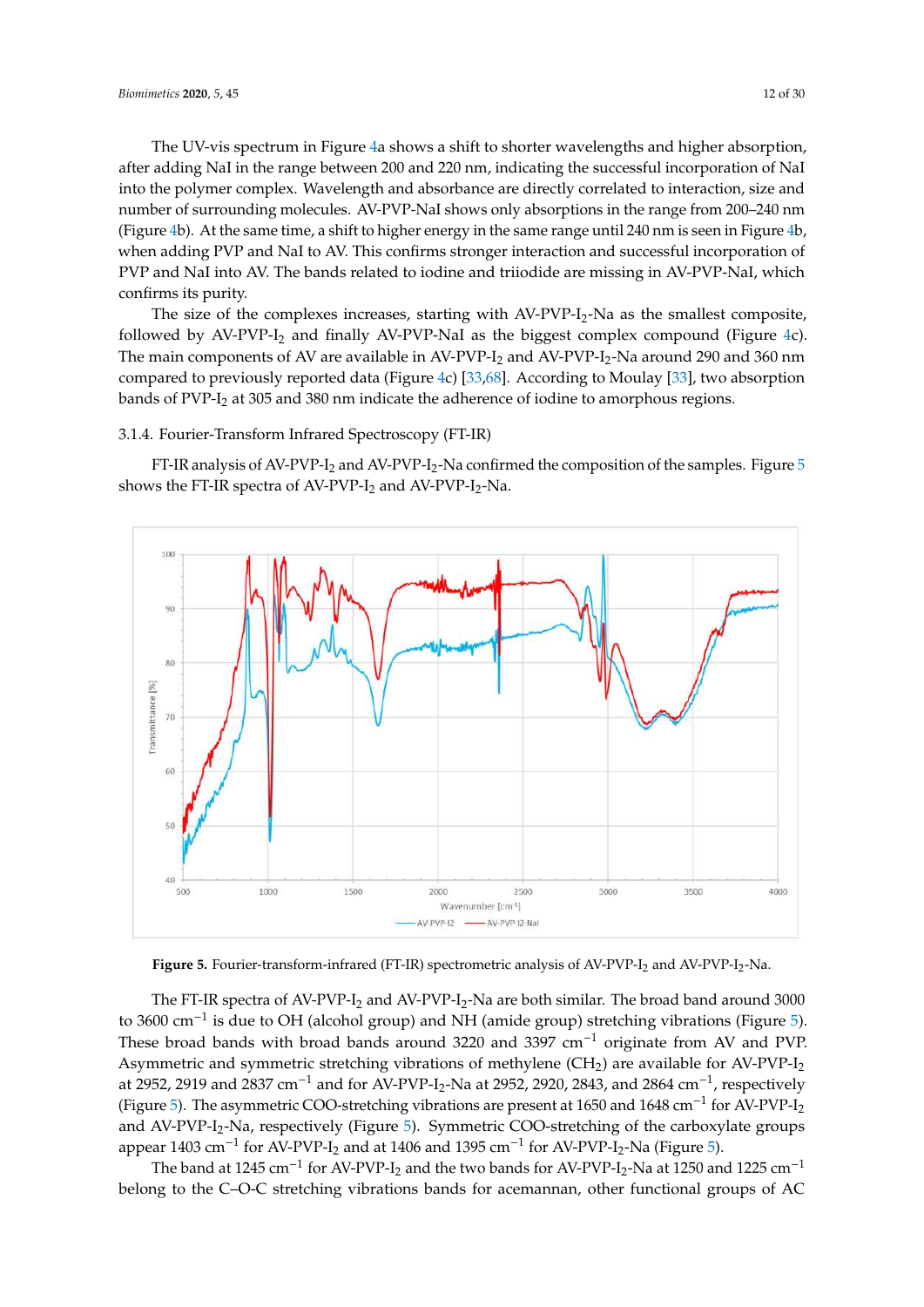bioactive compounds, and are a result of reactions during the encapsulation of AV with PVP (Figure 5). The strong bands in both composites at 1013 cm<sup>-1</sup> are related to the C-C stretching and CH<sub>2</sub> rocking vibration of the PVP backbone. The signals around 900 originate from C-C and C-O vibrational stretching in PVP, according to previous reports [67,70]. C-H out of plane deformation vibrations are available from 812–850 cm<sup>-1</sup> (Figure 5). The bands at 584 cm<sup>-1</sup> for both composites arise from out-of-plane deformation vibrations of amide groups N-C=O in PVP, according to our previous work [38] and other reports (Figure 5) [67].

# *3.2. Antimicrobial Testing of AV-PVP-I<sup>2</sup> and AV-PVP-I2-Na*

# 3.2.1. Investigation of Antimicrobial Activities of AV-PVP-I<sub>2</sub> and AV-PVP-I<sub>2</sub>-Na

The composites  $AV-PVP-I_2$  and  $AV-PVP-I_2-Na$  were tested by disc diffusion assays against 5 Gram-positive, 4 Gram-negative bacterial reference strains and the fungus (Table 1). Five antibiotics were utilized as positive controls (Table 1). The antimicrobial testing was done by dilution of the biohybrids to 50  $\mu$ g/mL (1), 25  $\mu$ g/mL (2), and 12.5  $\mu$ g/mL (3) and 6  $\mu$ g/mL (4). There are no significant changes in the dilution series, and all the results are in expected ranges. Methanol and water were used as negative controls showing no zone of inhibition (ZOI). The microorganisms were all resistant towards AV-PVP-NaI, AV and AV-PVP. Results with no inhibition zones during the antimicrobial testing were not included in Table 1 and in other following tables.

**Table 1.** Antimicrobial testing of antibiotics (A),  $AV-PVP-I_2$  (+),  $AV-PVP-I_2-NaI$  (++), and dilutions. ZOI (mm) against microbial strains by disc diffusion assay as dilution series.

| <b>Strain</b>            | Antibiotic | A  | $1^+$    | $2^+$    | $3^+$    | $4^+$    | $1^{++}$ | $2^{++}$ | $3^{++}$ | $4^{++}$          |
|--------------------------|------------|----|----------|----------|----------|----------|----------|----------|----------|-------------------|
| S. pneumoniae ATCC 49619 | G          | 21 | 14       | 12       | 10       | $\Omega$ | 13       | 0        | 0        | 0                 |
| S. aureus ATCC 25923     | G          | 28 | 25       | 20       | 19       | 8        | 20       | 13       | 11       |                   |
| S. pyogenes ATCC 19615   | $\subset$  | 25 | 16       | 10       | 0        | 0        | 10       | 0        | 0        |                   |
| E. faecalis ATCC 29212   | CTX        | 25 | 17       | 12       | 9        |          | 0        |          | 0        |                   |
| B. subtilis WDCM 00003   | S          | 20 | 22       | 17       | 10       |          | 16       | 11       | 8        |                   |
| P. mirabilis ATCC 29906  | G          | 35 | $\Omega$ |          | $\Omega$ | $\Omega$ | $\Omega$ |          | 0        | $\Omega$          |
| P. aeruginosa WDCM 00026 | <b>CTX</b> | 20 | 13       | $\Omega$ | $\Omega$ | $\Omega$ | 9        | 8        | 0        | $\Omega$          |
| E. coli WDCM 00013       | G          | 23 | 18       | 13       | 11       | $\Omega$ | 12       | 10       | 8        | 0                 |
| K. pneumoniae WDCM 00097 | <b>CTX</b> | 35 | 23       | 14       | 11       | $\Omega$ | 11       | 8        | $\Omega$ | 0                 |
| C. albicans WDCM 00054   | NY         | 16 | 56       | 20       | 17       | 11       | 35       | 28       | 25       | 17<br>$2 - 2 - 3$ |

Disc diffusion studies (6 mm disc impregnated with 2 mL of 50  $\mu$ g/mL (1), 2 mL of 25  $\mu$ g/mL (2) and 2 mL of 12.5 µg/mL (3), and 2 mL of 6 µg/mL (4) of compounds AV-PVP-I<sup>2</sup> (+) and AV-PVP-I2-NaI (++)). G Gentamicin (30 µg/disc). CTX (Cefotaxime) (30 µg/disc). NY (Nystatin) (100 IU). C Chloramphenicol (10 µg/disc). Streptomycin (10 µg/disc) Grey shaded area represents Gram-negative bacteria. 0 = Resistant. No statistically significant differences  $(p > 0.05)$  between row-based values through Pearson correlation. \*\* Compound M4 was diluted to 3 µg/mL (5) and achieved ZOI = 9.

The bioactive compounds AV-PVP-I<sub>2</sub> and AV-PVP-I<sub>2</sub>-NaI illustrated evidently vigorous antifungal properties (Table 1, Figure 6). AV-PVP-I<sub>2</sub> inhibited *C. albicans WDCM 00054* more than AV-PVP-I<sub>2</sub>-NaI (Table 1, Figure 6g,h). Gram-negative and Gram-positive pathogens are also inhibited by both complexes. *P. mirabilis ATCC 29906* is the only resistant microorganism against our two compounds (Table 1). The antimicrobial tests for AV-PVP-I<sub>2</sub> showed larger ZOI compared to AV-PVP-I<sub>2</sub>-NaI (Table 1, Figure 6). Both compounds exhibited high inhibition zones against *S. aureus ATCC 25923* and the spore forming bacteria *B. subtilis WDCM 00003* at concentrations of 50 µg/mL (Table 1, Figure 6).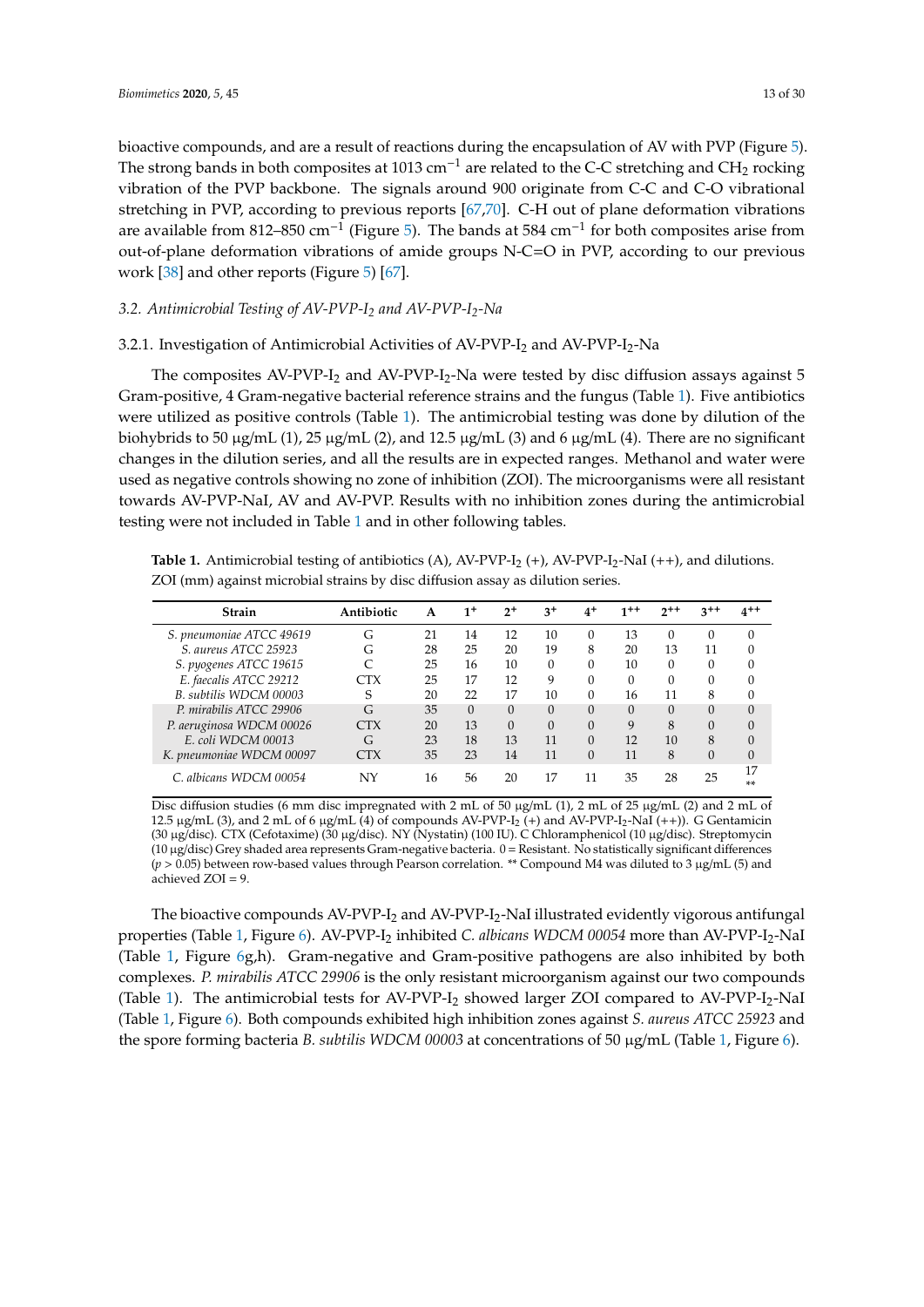

**Figure 6.** Antimicrobial disc dilution assay of biocomplexes with positive controls (antibiotic). From left to right: AV-PVP-I<sup>2</sup> against (**a**) *S. aureus ATCC 25923*; (**b**) *P. aeruginosa WDCM 00026;* (**c**) *B. subtilis WDCM 00003*. From (**d**,**e**): AV-PVP-I<sup>2</sup> -NaI against (**d**) *S. aureus ATCC 25932*; (**e**) *B. subtilis WDCM 00003*; (**f**) AV-PVP-I<sup>2</sup> , AV-PVP-NaI and AV-PVP-NaI against *S. pyogenes ATCC 19615*. From (**g**–**i**): Susceptibility of *C. albicans WDCM* 00054 towards (g) AV-PVP-I<sub>2</sub> (25 µg/mL); (h) AV-PVP-I<sub>2</sub>-Nal (50 μg/mL); (**i**) AV-PVP-I<sub>2</sub>-NaI (D = 6 μg/mL, E = 3 μg/mL, F = 1.5 μg/mL).

3.2.2. Antimicrobial Activities of PGA Sutures Dip-Coated with AV-PVP-I<sub>2</sub>, AV-PVP-I<sub>2</sub>-NaI and AV-PVP-NaI

PGA sutures were impregnated with our three biocomplexes AV-PVP-I<sub>2</sub>, AV-PVP-I<sub>2</sub>-NaI and AV-PVP-NaI. PGA sutures with a length of 2.5 cm were first treated with acetone. The sutures were dried at room temperature for 2 h and immersed into the bioactive compounds with a concentration of 50 µg/mL for 18 h. The diffusion assay on 10 reference strains was performed with PGA sutures 30 min (W), after coating with the biohybrids and other PGA sutures after 3 h drying (D) at ambient temperature (Table 2). The five antibiotics chloramphenicol (C), gentamycin (G), cefotaxime (CTX), strepromycin (S), and nystatin (NY) were utilized as positive controls (Table 2). All microorganisms were resistant against the D and W of AV-PVP-NaI and were excluded from Table 2.

The impregnated PGA sutures with AV-PVP-I<sub>2</sub> and AV-PVP-I<sub>2</sub>-NaI inhibited all selected pathogens except *P. mirabilis ATCC 29906* and *P. aeruginosa WDCM 00026* (Table 2). The microbial strains showed higher susceptibility to AV-PVP-I<sup>2</sup> than AV-PVP-I2-NaI, with the exception of *K. pneumoniae WDCM* 00097 (Table 2, Figure 7). AV-PVP-I<sub>2</sub> and AV-PVP-I<sub>2</sub>-NaI exerted the highest antimicrobial effects on *C. albicans WDCM 00054,* followed by *S. aureus ATCC 25923* and *B. subtilis WDCM 00003* (Table 2, Figures 7 and 8).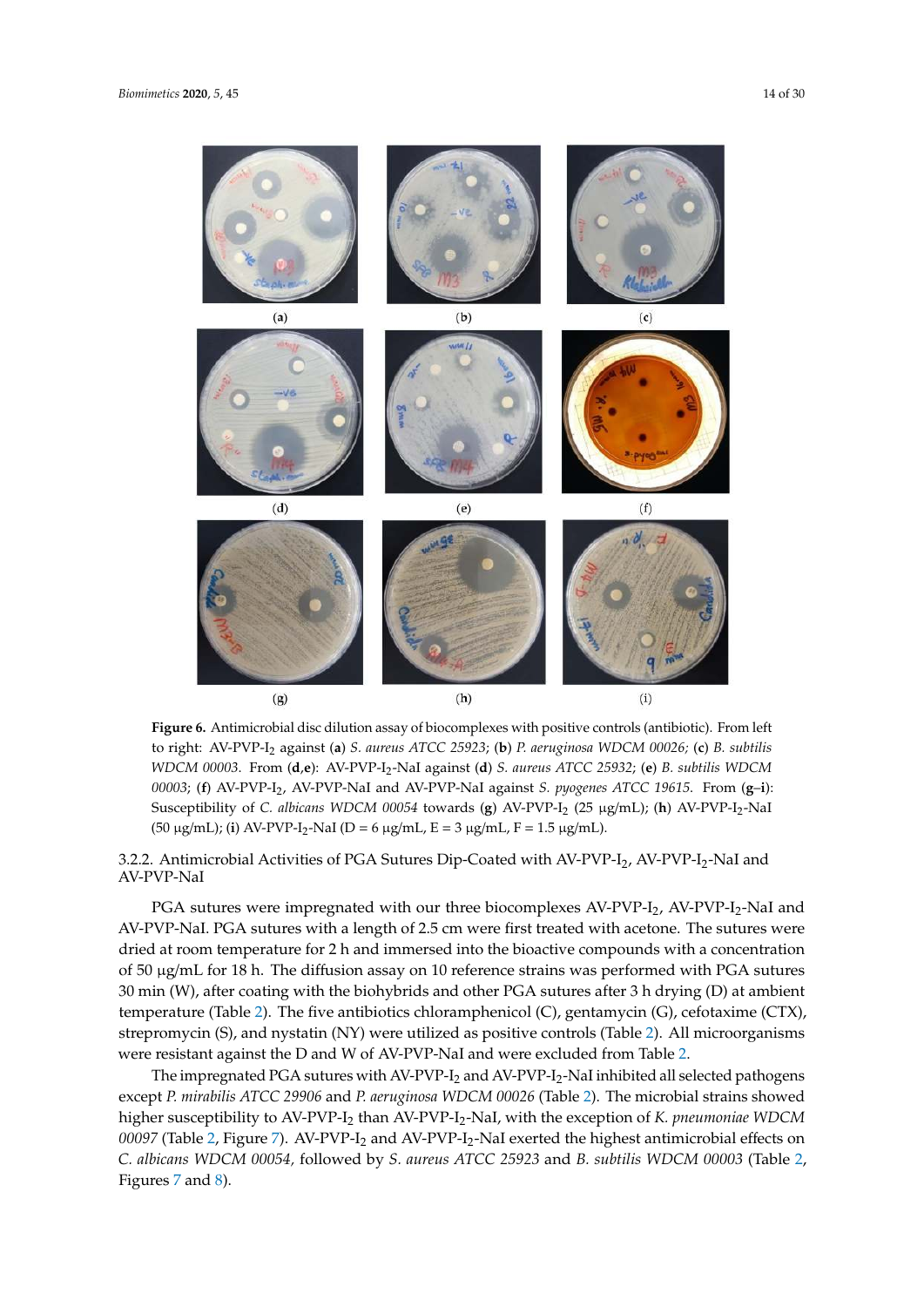**Table 2.** Antimicrobial activity of selected antibiotics (A), AV-PVP-I<sub>2</sub>, AV-PVP-I<sub>2</sub>-NaI and their dip-coated sutures ( $W = 30$  min after coating procedure,  $D =$  after 3 h drying). ZOI (mm) against selected microorganisms by diffusion assay.

| <b>Strain</b>            | Anti-Biotic A |    | $AV-PVP-I2$ <sup>W</sup> | AV-PVP-I <sub>2</sub> <sup>D</sup> | $AV-PVP-I_2-NaIW$ | AV-PVP-I <sub>2</sub> -NaI <sup>D</sup> |
|--------------------------|---------------|----|--------------------------|------------------------------------|-------------------|-----------------------------------------|
| S. pneumoniae ATCC 49619 | G             | 21 |                          |                                    |                   |                                         |
| S. aureus ATCC 25923     |               | 28 |                          |                                    |                   |                                         |
| S. pyogenes ATCC 19615   |               | 25 |                          |                                    |                   |                                         |
| E. faecalis ATCC 29212   | CTX           | 25 |                          |                                    |                   |                                         |
| B. subtilis WDCM 00003   |               | 20 |                          |                                    |                   |                                         |
| P. mirabilis ATCC 29906  |               | 35 |                          |                                    |                   |                                         |
| P. aeruginosa WDCM 00026 | <b>CTX</b>    | 20 |                          |                                    |                   |                                         |
| E. coli WDCM 00013       |               | 23 |                          |                                    |                   |                                         |
| K. pneumoniae WDCM 00097 | <b>CTX</b>    | 35 | 2.5                      | 1.5                                |                   |                                         |
| C. albicans WDCM 00054   | NY            | 16 | 20                       |                                    |                   |                                         |

S Diffusion studies (2.5 cm PGA sutures coated with 50 µg/mL compounds AV-PVP-I<sub>2</sub> and AV-PVP-I<sub>2</sub>-NaI). G Gentamicin (30 µg/disc). C Chloramphenicol (10 µg/disc). S Streptomycin (10 µg/disc). CTX Cefotaxime (30 µg/disc). NY Nystatin (100 IU). Grey shaded area represents Gram-negative bacteria. 0 = Resistant. No statistically significant differences  $(p > 0.05)$  between row-based values through Pearson correlation.



**Figure 7.** Antimicrobial agar plate methods on dip coated PGA sutures with positive control antibiotics. From left to right: against *S. aureus ATCC 25,923* (**a**) AV-PVP-I<sup>2</sup> ; (**b**) AV-PVP-I<sup>2</sup> -NaI; against *K. pneumoniae WDCM 00097* (**c**) AV-PVP-I<sub>2</sub>; (**d**) AV-PVP-I<sub>2</sub>-NaI; against *C. albicans WDCM 00054* (**e**) AV-PVP-I<sub>2</sub>; (**f**) AV-PVP-I<sub>2</sub>-NaI.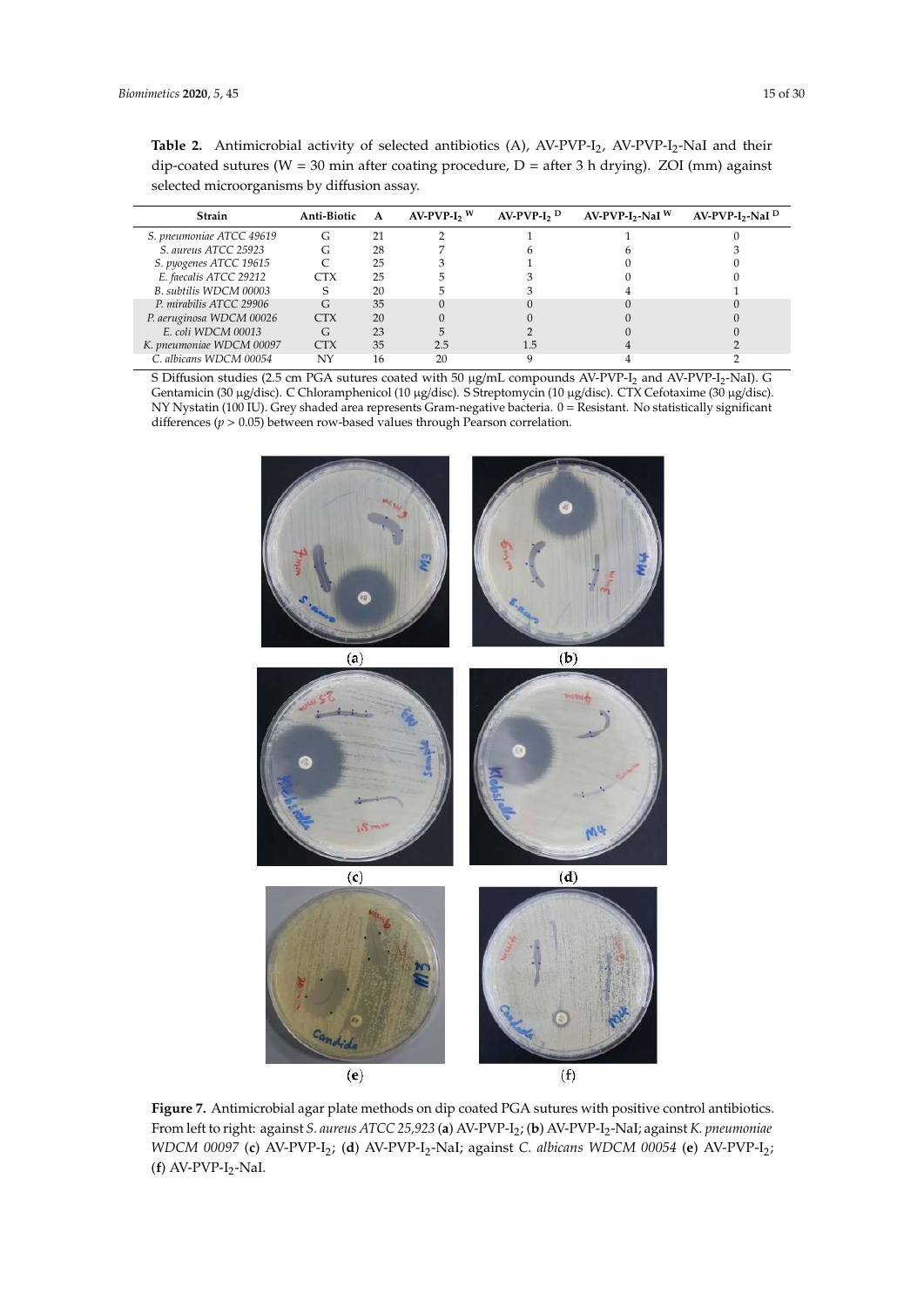

**Figure 8.** Antimicrobial agar plate methods of dip-coated PGA sutures. From left to right: *Bacillus subtilis WDCM 00003* against (**a**) AV-PVP-I<sup>2</sup> ; (**b**) AV-PVP-I<sup>2</sup> -NaI; and *E. coli WDCM 00013* against  $(c)$  AV-PVP- $I_2$ .

AV-PVP-I<sub>2</sub> and AV-PVP-I<sub>2</sub>-NaI exerted the highest antimicrobial effects on *C. albicans WDCM 00054,* followed by *S. aureus ATCC 25923* and *B. subtilis WDCM 00003* (Table 2, Figures 7 and 8).

#### **4. Discussion**

Antibiotic resistance is a danger for the existence of mankind causing morbidity and mortality [1]. Nosocomial infections due to ESKAPE pathogens are a burden on quality of life and health care systems [1–4]. New antimicrobial compounds are needed to assist the fight against resistant microorganisms. Plant-based antimicrobial agents have promising properties and depend on synergistic strategies [40]. We encapsulated the well-known plant *Aloe vera* and the microbicide iodine in a "smart" biocomplex with PVP, and investigated the antimicrobial properties. The morphology and composition of the biocomplexes were confirmed by SEM and EDS (Figures 1 and 2). The SEM analysis revealed irregular and granular morphology with various particle sizes (Figure 1). The impregnated PGA suture exhibits a firm, homogenous coating on the surface compared to the plain control suture (Figure 1b,c). The EDS and EDS-layered images in Figure 2 verify the composition and uniform distribution of the biocomplexes. AV-PVP-I<sub>2</sub> consists of C, O, N, I, Cl, K, Na, Mg and Al, with 60.3, 17.4, 8.8, 6.4, 3.5, 2.5, 0.9, 0.1 and 0.1 weight%, respectively (Figure 2a). The sample AV-PVP-I<sub>2</sub>-NaI shows higher weight percentages for Na with 30.3 and I with 2.0 compared to AV-PVP-I<sub>2</sub> with 0.9 wt% for Na and 6.4 wt% for I (Figure 2c). Ray et al. [52] investigated the EDS of *Aloe vera barbadensis* Miller, and reported Na, Mg, K, Ca, Cd, Al and P, with the two latter minerals in negligible amounts. Rana et al. found in their EDX analysis Al, K, Ca, Si, P and Cu in decreasing weight percentages [71]. The elemental distribution in AV depends highly on soil, location, climate and harvest season [52]. Therefore, the composition may vary individually from region to region and needs standardization for pharmaceutical uses [52].

Figure 1d confirms homogeneity and firm adherence of the biomaterial AV-PVP-I<sub>2</sub>-NaI on the breaded PGA suture. In our previous works, we also used PGA sutures as antimicrobial agents to prevent surgical site infections [38]. The physical adsorption between AV-PVP-I<sub>2</sub> and AV-PVP-I<sub>2</sub>-NaI biocomposite molecules and the PGA suture material occurs by attractive forces. These attractive forces include Van der Waals forces, with electrostatic attractive forces between uncharged moieties (weak London dispersive forces) and strong dipol-dipol forces, as well as hydrogen bonding [38,72]. AV is composed of many constituents, including phenolic compounds, flavonoids, polysaccharides, carbohydrate polymers and anthraquinones. All these bioactive polymers consist mainly of conjugate aromatic systems with hydrophobic benzene rings and polar functional hydroxyl-, carbonyl-, etherand acetyl- groups. The absorbable polymer PGA contains many electronegative oxygen atoms in form of ether and carbonyl groups within the polymer chain. PVP has polar oxygen atoms on the amide groups of the positively polarized pyrrolidone rings and is connected by hydrophobic alkyl-backbone. The abundant OH groups in the AV biopolymer form hydrogen bonding with the oxygen atoms in the ether and carbonyl groups available in PGA and amide groups in PVP. The nonpolar entities of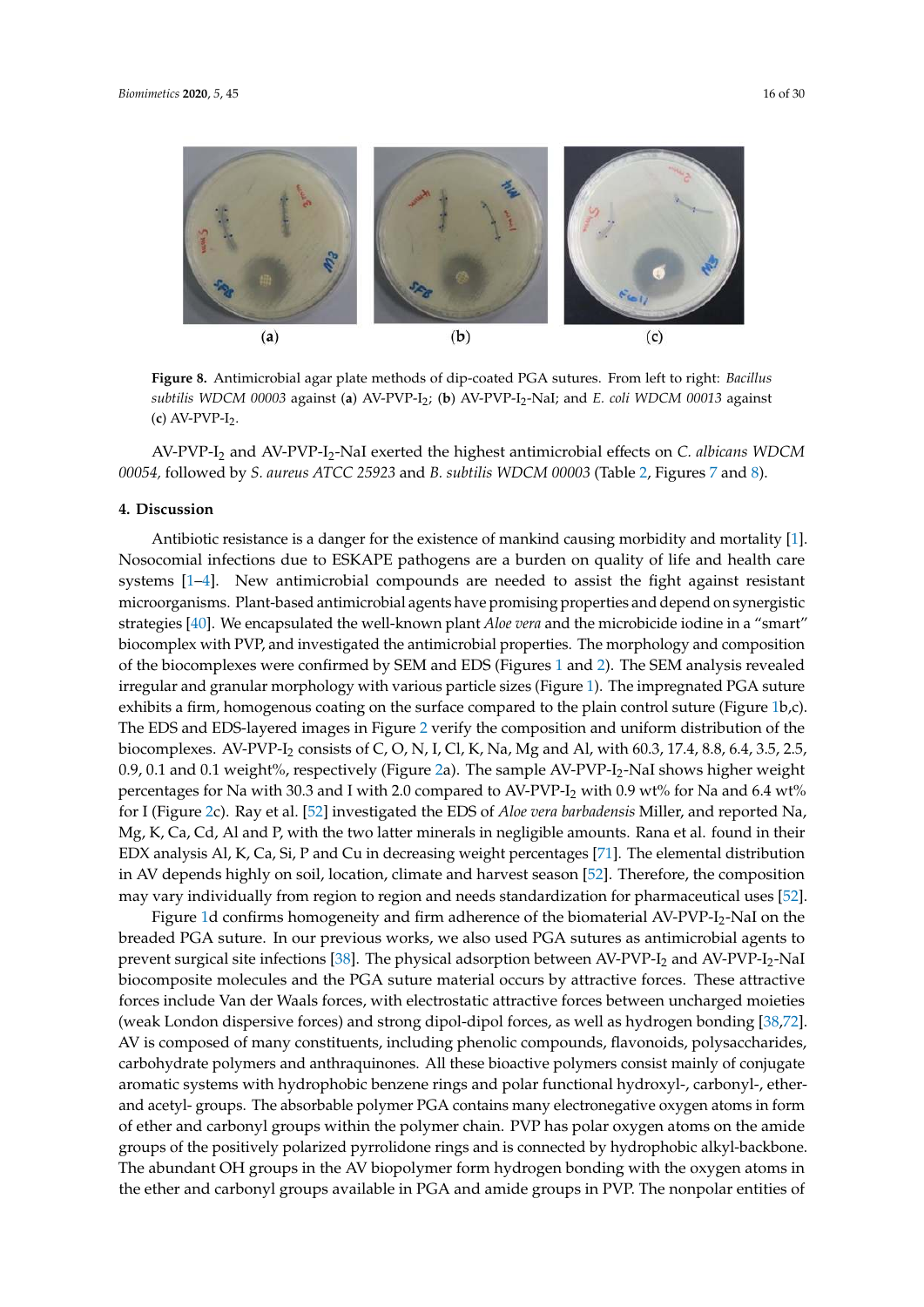PVP and AV constituents physically adsorb through dipolar attraction forces to the polar oxygen atoms within PGA. The nonpolar aromatic groups in AV are also attracted by electrostatic interaction with the polar oxygen groups in the carbonyl entities of PVP [70]. NaI forms ionic bonds through electrostatic attraction to charged moieties, due to loss of conjugation, hydrogen bonding or loss of hydrogen and complexes with PVP [33]. The triiodide ion is formed by combination of molecular iodine and iodide and complexed by PVP [22,33,73,74]. The triiodide ion is electrostatically attracted to polar groups along the PVP backbone, as in PVP-I<sub>2</sub> [33]. One of the main constituents of AV leaf gel is acemannan. This polysaccharide consists of a mannose backbone, which is intercepted by glucose [56]. The two monosaccharides are linked through  $\beta$ -(1-4) glycosidic bonds and have acetyl groups on the monosaccaride units [56]. The acetyl groups are important for the bioactivity of acemannan [56].

The XRD analysis of the bioactive compounds  $AV-PVP-I_2-NaI$  and  $AV-PVP-I_2-NaI$  affirmed a mainly amorphous nature, in accordance with the results of Ray et al. [52]. Treatment of the AV gel with different mechanical, thermal and drying methods destroys the original structure of the plant, breaks the plant cell walls, leads to degradation, deacetylation and loss of pharmaceutical value [52,56]. We avoided heat and any drying process during the extraction of the AV gel to minimize degradation and deacetylation. Processing the AV gel in a blender, extraction-process and filtration change the previous compact structure into an amorphous liquid. The XRD analysis of AV-PVP-I<sub>2</sub> reveals a semicrystalline nature of the sample due to two sharp peaks (2 $\theta$  = 9° and 14°) and broad signals (around  $2\theta = 19^\circ$ , 21.5° and 62.5°). The peaks at 9°, 14° and 21.5° are related to the biomolecules within *Aloe vera Barbadensis* Miller, corresponding to reflexions from the planes (110) and (220) (Figure 3a) [64,65]. The broad signal at 19° indicating amorphous nature is due to PVP according to XRD results of previous groups [67,75]. The biocomplex AV-PVP-I2-NaI reveals a change for the AV biocomponents from crystalline to amorphous nature due to the additional NaI (Figure 3b). New sharp peaks arise in AV-PVP-I<sub>2</sub>-NaI at  $2\theta = 27^\circ$  and  $40.5^\circ$  confirming a crystalline nature of NaI (Figure 3b). There is also a hump at  $2\theta = 59^\circ$  - 67 $^\circ$  in both samples, which is related to iodine [38], or as previously reported to organometallic materials [76]. The data are in agreement with the model of intercalation of iodine between planes of close-packed polymer chains [77].

The UV-vis spectra of AV, AV-PVP-I<sub>2</sub>, AV-PVP-I<sub>2</sub>-NaI, and AV-PVP-NaI are shown in Figure 4. AV-PVP-NaI shows only absorptions in the region between 200 and 225 nm, which are related to PVP and AV (Figure 4b). PVP absorbs at 220 nm due to the carbonyl groups, and in agreement with previous reports and the signals are seen in all the three UV-spectra of our biohybrids (Figure 4) [70]. The carbonyl groups of PVP absorb at AV-PVP-I<sub>2</sub>, AV-PVP-I<sub>2</sub>-NaI, and AV-PVP-NaI.

Wei at al. reported iodine absorption at 203 nm, triiodide at 288 and 352 nm, and iodide at 193 and 226 nm [78]. Li et al. observed the absorption signal for iodine at 460 nm, the triiodides appeared at 297 and 350 nm, while the iodine was confirmed at 293 nm [79]. The cyclodextrin-triiodide complex showed a band for iodine at 460 nm; two absorption bands due to triiodide ions at 290 and 350 nm, and iodide absorption at 192 and 225 nm [73]. Another group mentioned for their cyclodextrin-pentaiodide complex signals for iodine at 205 and 460 nm [74]. The same group also observed absorption bands for the triiodide ion at 290 and 352 nm [74]. These reports denote the expected absorption ranges for iodine, triiodide and iodide, and can be used to verify our results (Table 3).

In the UV-vis spectrum of our sample AV-PVP-NaI, there is a small shoulder at 226 nm, indicating the presence of iodide ions, but no signals related to molecular iodine, nor triiodides appear (Figure 4b). This confirms the composition of AV-PVP-NaI.

In previous reports, molecular iodine absorbs at around 203 and 460 nm. In the UV-vis spectra of our complexes AV-PVP-I<sub>2</sub> and AV-PVP-I<sub>2</sub>-NaI, there is an absorption around 203 nm, but no additional absorption at 460 nm. The hydrolysis of molecular iodine produces triiodide ions:

$$
[I-I] + I^- \leftrightharpoons [I-I \cdots I]^- \tag{1}
$$

thereby dramatically reducing the absorption bands of molecular iodine [74]. At the same time, the triiodide ions are adsorbed to the PVP by hydrogen bonding to the carbonyl groups of the polymer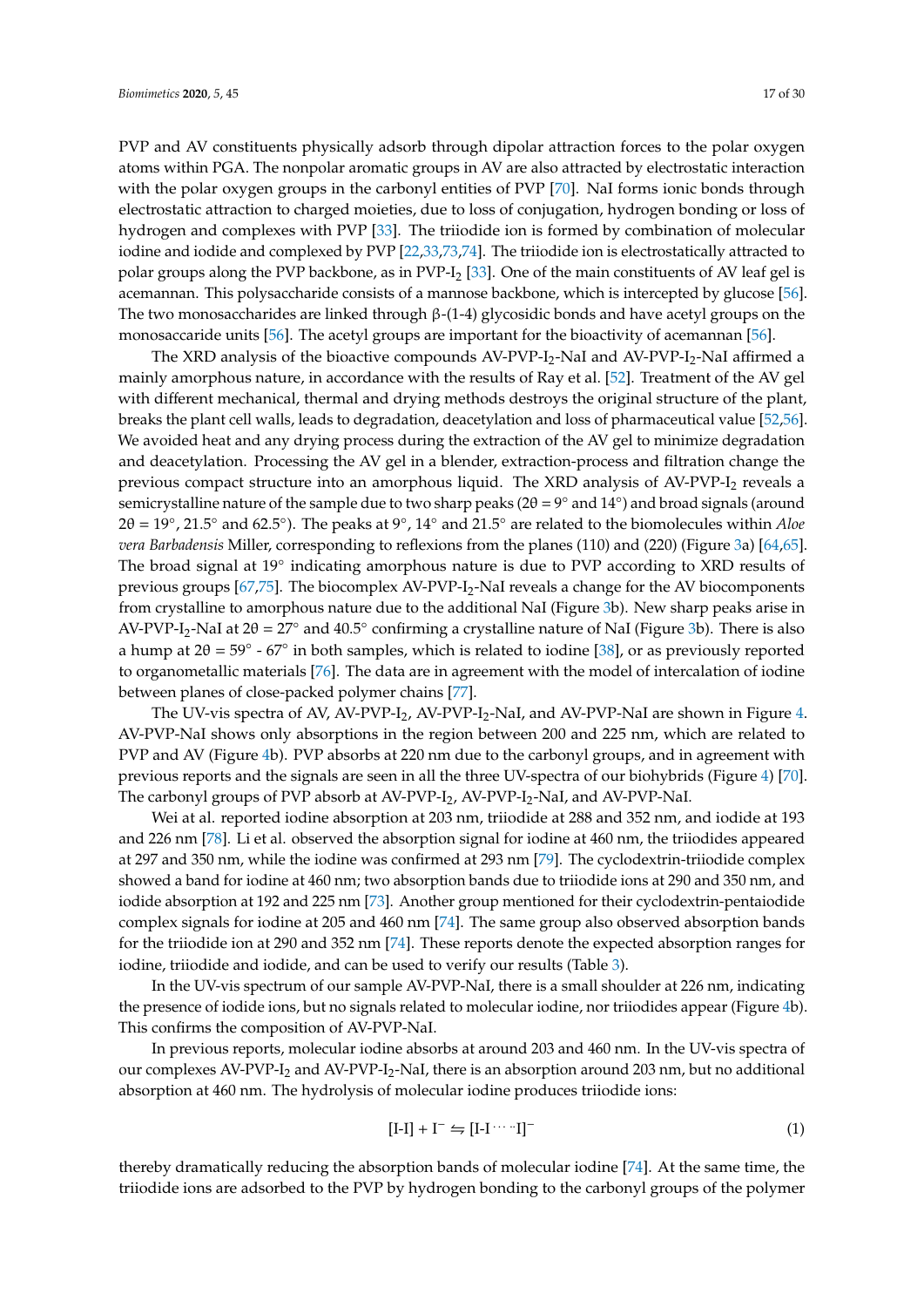PVP, forming PVP-I<sub>3</sub><sup>-</sup> [33]. PVP-I<sub>3</sub><sup>-</sup>, which is referred to as PVP-I<sub>2</sub>, is incorporated into the amorphous regions of the polymer PVP, giving rise to absorbance at 310, 361 and 395 nm. The highest absorbtion is at  $\lambda_{\text{max}} = 361$  nm [33]. In our samples AV-PVP-I<sub>2</sub> and AV-PVP-I<sub>2</sub>-NaI, there is a clear shoulder at 305 nm, verifying the presence of  $PVP-I_3^-$  in the form of a  $PVP-[I-I-I]^-$  complex (Figure 9).

**Table 3.** UV-vis absorption signals of iodine moieties in the samples AV-PVP-I<sub>2</sub>, AV-PVP-I<sub>2</sub>-NaI and AV-PVP-NaI in previous reports (nm).

| Group          | $AV-PVP-I_2$ | $AV-PVP-I_2-NaI*$ | AV-PVP-NaI <sup>*</sup> | [22, 29]   | $[78]$     | [79]       | $[73]$     | $[74]$     | [80]       | $[33]$            |
|----------------|--------------|-------------------|-------------------------|------------|------------|------------|------------|------------|------------|-------------------|
| I <sub>2</sub> | 205          | 203               |                         |            | 203        | 460        | 460        | 205<br>460 |            |                   |
| $I_3^-$        | 290<br>358   | 290<br>359        | 290<br>359              | 290<br>359 | 288<br>352 | 297<br>350 | 290<br>350 | 290<br>352 | 290<br>352 |                   |
| Ī.             | 202          |                   |                         |            | 193<br>226 | 293        | 192<br>225 |            |            |                   |
| $PVP-I2$       | 305          | 305               |                         |            |            |            |            |            |            | 310<br>361<br>395 |

\* UV-vis absorption signals with concentration of 25 µg/mL of the methanolic extracts of AV-PVP-I2, AV-PVP-I2-NaI and AV-PVP-NaI.



**Figure 9.** Scheme of polyvinylpyrrolidone (PVP) polymer backbone adhering triiodide ion (I<sub>3</sub><sup>−</sup>) through hydrogen bridge, resulting in PVP-I<sub>2</sub>, which is actually (PVP-I<sub>3</sub><sup>-</sup>).

The spectra of AV-PVP-I<sub>2</sub> and AV-PVP-I<sub>2</sub>-NaI show broad absorption signals due to triiodide ions around 290 and 359 nm (Figure 4a,c) [22,29]. In comparison to above host-guest inclusion cyclodextrin complexes with absorptions for the triiodide ions at 350 and 352 nm, our biohybrids AV-PVP-I<sup>2</sup> and AV-PVP-NaI have a red shift towards 359 nm [73,74]. This bathochromic effect underlines a change in bond distances compared to the two cyclodextrin-complexes, and especially to pure triiodide ions:

$$
AV-PVP + [I-I \cdots I]^- \leftrightharpoons AV-PVP - [I-I-I]^- \tag{2}
$$

which absorb at 359 nm [73,74].

The broad signals from 286–296 and 353–363 nm suggest joint absorption of AV components and triiodides in this region. At the same time, we suggest that two types of triiodides exist within our samples, consisting of free [I-I ... ...I]<sup>−</sup> and complexed [I-I-I]<sup>−</sup>, as denoted in Equation (2). The concentration of complexed triiodide ions is more than the free iodide ions, therefore, the absorption band  $\lambda_{\text{max}}$  is at 359 nm. The previously reported "smart" triiodide compound shows the same absorption signals at 290 and 359 nm, and this confirms pure halogen bonding within the triiodide units [22,29]. The complexation with AV-PVP produces AV-PVP-[I-I-I]<sup>−</sup> complexes within our biomaterials AV-PVP-I<sub>2</sub> and AV-PVP-I<sub>2</sub>-NaI. The I<sub>3</sub><sup>-</sup>-groups absorptions in the UV-Vis spectrum are characteristic of pure halogen bonding within "smart" triiodide units [22,29]. The anionic structure is comprised of isolated, symmetrical triiodide units [I-I-I]<sup>−</sup> with halogen bonding. Halogen bonding in triiodides increases the antimicrobial properties due to the controlled release of molecular iodine upon deformation of the host-complex compound when electrostatically interacting with the cell membrane molecules of pathogens [22].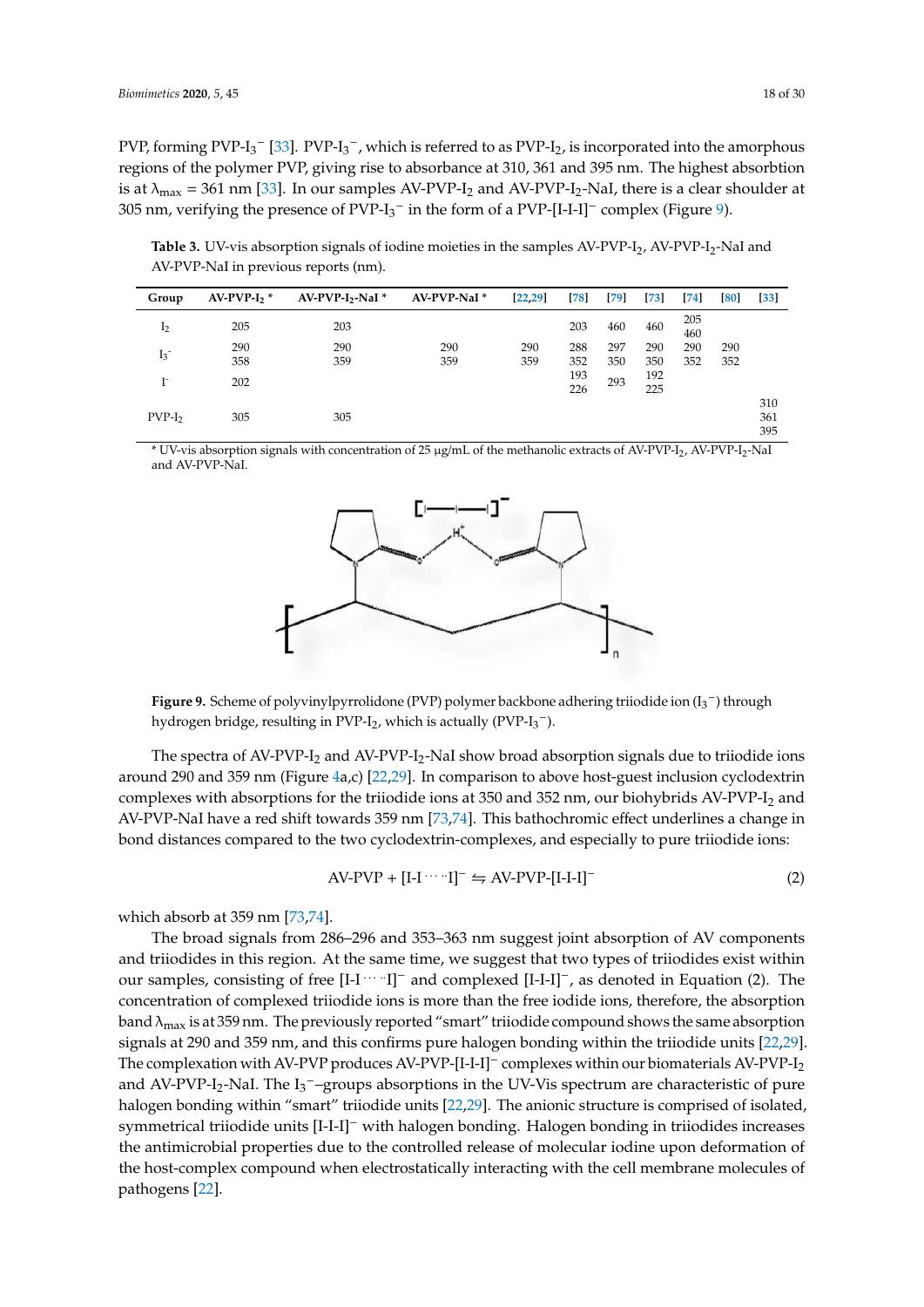In Figure 4c, a comparison between all four UV-vis spectra easily reveals a general trend. A hypsochromic shift towards shorter wavelengths starting from the spectrum of AV, to AV-PVP-I2, to AV-PVP-NaI, and finally AV-PVP-I<sub>2</sub>-NaI is evident (Figure 4c). This blue shift verifies increasing molecular interaction, successful incorporation of the added components (AV/I2/NaI) into the PVP-polymer backbone, and decreasing size of the complexes towards the system AV-PVP-I<sub>2</sub>-NaI. These findings affirm the complexation of the added moieties by the polymer backbone, and the resulting influence on the mobility of the whole molecular structure of the biocomlexes, as well as the reduction of the chromophores by hydrogen bonding. The incorporation of these moieties is due to a decrease in conjugation as a result of hydrogen bonding. The number of  $\pi$ -electrons are reduced by saturating -C=O groups of PVP through hydrogen bonding, with hydroxyl groups of the AV components. Other reasons are the deacetylation of acemannan and the degradation of few bioactive components of AV [49,81]. The same general trend takes place with the same reasons when the absorption intensity of AV-PVP-I<sub>2</sub> and AV-PVP-I<sub>2</sub>-NaI are compared. AV-PVP-I<sub>2</sub>-NaI has a higher absorption intensity compared to AV-PVP-I<sub>2</sub>. This hypochromic effect is related to the addition of the ionic compound NaI into AV-PVP-I<sub>2</sub>:

$$
I_2 + \text{NaI} \leftrightharpoons \text{Na}^+ [\text{I-I} \cdots \text{I}]^- \tag{3}
$$

$$
AV-PVP-[I-I-I]^- + Na^+[I-I^{...}I]^- \leftrightharpoons AV-PVP-[I-I-I]^- Na^+ + [I-I^{...}I]^-
$$
\n(4)

which leads to more free triiodide ions in the solution.

The hydrophobic aromatic conjugate systems originating from AV are already incorporated into the PVP-backbone, together with triiodide ions in AV-PVP-I<sub>2</sub>. The hydrophilic, ionic compound NaI causes additional disturbance by repulsion, increasing steric crowding and steric hindrance, which results in the desorption of different phenolic compounds and triiodides [38]. The high absorption intensities at 290 and 359 nm in both biocomplexes are due to high numbers of triiodide ions within the complex AV-PVP-[I-I-I]<sup>−</sup> and free triiodides in solution [73,74].

Adding sodium iodide increases the concentration of iodide, which leads to the production of triiodide, reducing the molecular iodine concentration, and competing with the encapsulated AV biomaterials on the PVP-backbone. Accordingly, AV-PVP-I<sup>2</sup> retains the AV-aromatic compounds more effectively than AV-PVP-I<sub>2</sub>-NaI, and can be considered as the better biomaterial with higher antimicrobial potential. The absorption signals around 200–215 nm, 290 nm and 359 nm affirm the availability of triiodide, iodide and iodine in the PVP-polymer backbone.

The UV-vis analysis of the pure AV extract is shown in Figure 4b. The abundance of absorption signals and their intensity are a confirmation for the successful extraction of many bioactive compounds from our AV leaves. Our extraction method kept most of the active ingredients like anthraquinones, flavonoids and phenolic compounds intact during the treatment, and this resulted on the UV analysis. The findings of the prominent components in our methanolic extract AV are listed in Table 4.

| $AV^*$                  | [Lit.]        |
|-------------------------|---------------|
| 208, 231, 268, 296, 353 | [50,68,69,82] |
| 226, 257, 285           | [69]          |
| 213, 251, 296, 360      | [68]          |
| 202.293                 | [68]          |
| 229, 295,               | [83]          |
| 280,349                 | [84]          |
| 329                     | [85]          |
|                         |               |

**Table 4.** UV-vis absorption signals of sample AV in (nm).

\* UV-vis absorption signals with concentration of 25 µg/mL of the methanolic extract AV. Grey shaded area represents phenolic compounds.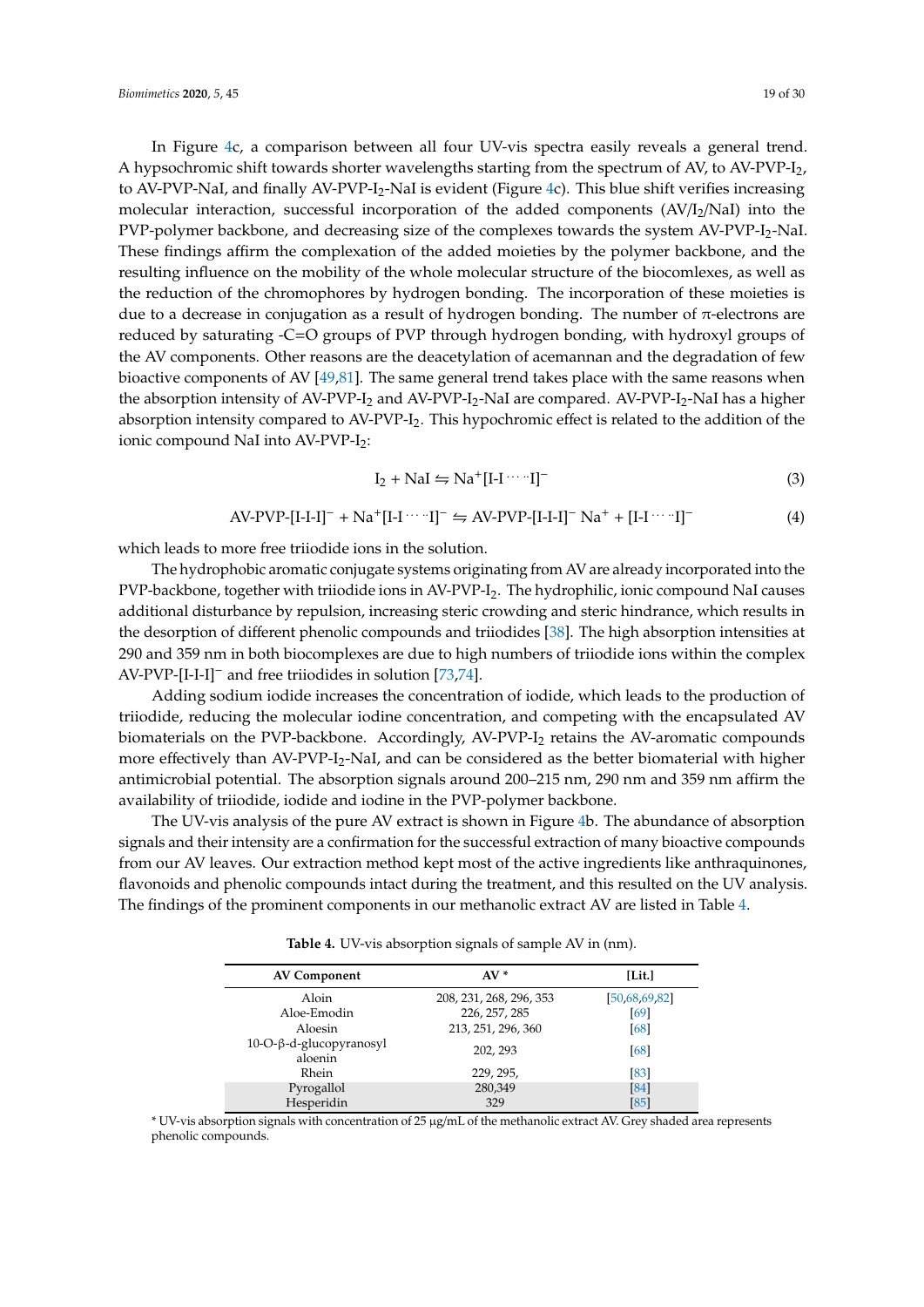The main components of AV are aloin, aloe-emodine, aloesin, aloesin derivates, rhein and phenolic compounds pyrogallol and hesperidine, according to previous reports (Table 4) [50,68,69,82–85]. The flavonoids within AV mainly absorb in the UV-B region and the UV-vis spectrum of [86]. In the UV-A region of the spectrum between 335 and 375 nm, phenolic compounds within AV are usually showing UV-vis absorption signals [86]. UV-vis absorption of anthraquinones and polysaccharides of AV can be expected in the UV-C region. Our bioactive polymers AV-PVP-I2-NaI and AV-PVP-NaI show absorption signals throughout these regions. This is a clear indication for the successful encapsulation of AV biomolecules and triiodide ions into the PVP-backbone in our biocomplexes. The UV-vis spectra verify the composition of our four samples AV, AV-PVP-I2, AV-PVP-NaI, and AV-PVP-I2-NaI.

The FT-IR spectra show the characteristic signals originating from the bioactive compounds, PVP and Na (Figure 5). The AV components verified by FT-IR are acemannan, aloin, aloe-emodine, aloesin, mannose and glucan (Figure 5). The FT-IR spectrum of pristine AV methanolic extract, PVP-I<sub>2</sub> (both as Supplementary Material) compared with literature data, UV-vis results and FT-IR spectra confirmed the composition of our biocomposites AV-PVP-I<sub>2</sub> and AV-PVP-I<sub>2</sub>-NaI (Figure 5). Both samples show a similar pattern in the FT-IR spectra (Figure 5).

The stretching vibrations of hydroxyl (alcohol group) and NH (amide group) in AV and PVP appear as broad band around 3000 to 3600 cm<sup>-1</sup> (Figure 5). A sharp band in the spectrum of AV-PVP-I<sub>2</sub>-NaI at 3669 cm−<sup>1</sup> denotes OH stretching in PVP due to its hydrophilic nature, as well as free hydroxyl groups from carbohydrate monomers mannose, galacturonic acid, and uronic acid [70,81]. The broad bands around 3220, 3228 and 3397 cm−<sup>1</sup> are related to PVP and AV [81]. Compared to the pure AV methanolic extract, there is a reduction in the size of these broad bands for hydroxyl groups (Supplementary Material). This can be related to hydrogen bonding and reactions between hydroxyl groups in AV components with the carbonyl C=O of PVP. The oxidation of AV components like aloin and further anthraquinones is also possible, supported by the almost missing C=C stretching related signals around 1600 cm<sup>-1</sup> [81]. The asymmetric and symmetric stretching vibrations of methylene (CH<sub>2</sub>) for AV-PVP-I<sub>2</sub> appear at 2952, 2919 and 2837 cm<sup>-1</sup> and for AV-PVP-I<sub>2</sub>-Na at 2952, 2920, 2843, and  $2864 \text{ cm}^{-1}$ , respectively (Figure 5). According to previous reports, the signals at 2952 cm $^{-1}$  indicate the presence of aloin and PVP through its asymmetric methyl group stretching vibration [50,67]. The weak signals at and around 1919 cm<sup>-1</sup> are related to symmetric C-H-stretching vibrations of chains due to the alkyl polymer chain in PVP and are attributed to the polysaccharide acemannan [67,87]. The hydroxyl groups on methylene moieties appear at 2837 and 2843 for AV-PVP-I<sub>2</sub> and AV-PVP-I<sub>2</sub>-Na, respectively [88]. The vibrational bands for the CH<sub>2</sub>-deformation on the alkyl chain of PVP are available at 2359 and 2334 in both samples (Figure 5) [67,70]. The band at 2146 cm−<sup>1</sup> belongs to the C=O combination vibrations in PVP [70]. The asymmetric COO-stretching vibrations originating from AV components and PVP are present at 1650 and  $1648 \text{ cm}^{-1}$  for AV-PVP-I<sub>2</sub> and AV-PVP-I<sub>2</sub>-Na, respectively (Figure 5) [67,69,70,81,87,88]. The related AV components include acemannan and aloin (Figure 5) [50,87,89]. The pure AV methanolic extract reveals strong and broad signals around 1700 cm<sup>-1</sup>, while the complexed biomaterials show only a medium to weak sized, almost sharp signal at 1640 cm<sup>-1</sup> [87]. This reduction of signals, together with a weak C-O-C stretching vibration at 1245 cm<sup>-1</sup>, indicates a degree of deacetylation in acemannan [87]. The degree of acetylation is an indicator for enhanced interaction with other bioactive compounds, increased hydrophilicity and hydrogen bonding abilities. The acetate groups are attacked by nucleophiles on the partial positively charged carbon atom acetyl group, and substituted by removing the acetyl-group [87]. Deacetylation occurs during extraction and drying processes, reduces steric hindrance and increases hydrogen bonding [56,81,87]. Drying processes like industrial freeze drying, spray drying, radiant zone drying or even coating lead to deacetylation in acemannan [56]. In our work, we tried to extract without any drying process to preserve acetylation of acemannan. This method was effective in preserving acemannan in our AV sample and partly in the two biocomplexes AV-PVP-I<sub>2</sub>, AV-PVP-I<sub>2</sub>-Na, as confirmed by the FT-IR and UV-vis analysis. We also referred to this phenomenon in the discussion of the UV-Vis-spectra above. The location and reduced size of the C=O vibration signal at 1650  $\text{cm}^{-1}$  strongly indicate reactions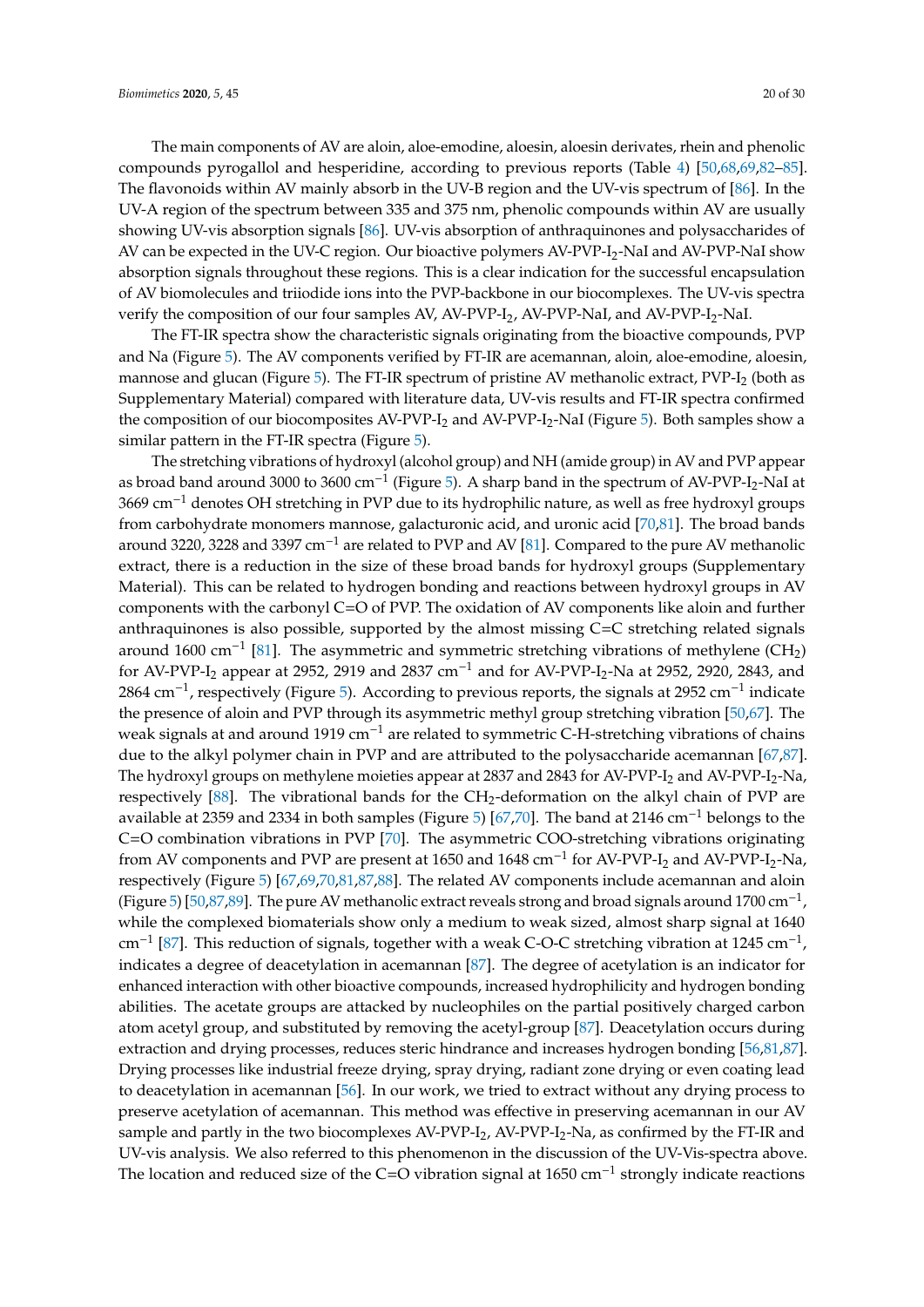between carbonyl oxygen atoms in C=O of pyrrolidone rings in PVP. These reactions include hydrogen bonding with methanol, hydroxyl groups on AV compounds, as well as ionic bonds with sodium ions [33,81]. The most important hydrogen bonding mechanism is due to a hydrogen bridge, formed between the two carbonyl groups of pyrrolidone rings as it occurs in  $PVP-I_2$  [33]. This positively charged hydrogen bridge adheres triiodide ions and is the reason for the excellent antimicrobial activity of PVP-I<sup>2</sup> [33]. We confirmed the availability of this group by the signal around 361 nm and PVP-related absorptions in the FT-IR analysis.

The bands around 1472 cm<sup>-1</sup> in both samples are related to C-H bending of CH<sub>2</sub>-groups in PVP [75]. Symmetric COO-stretching of the carboxylate groups corresponding to bioactive components in AV appear at 1403 cm<sup>-1</sup> for AV-PVP-I<sub>2</sub> and at 1406 for AV-PVP-I<sub>2</sub>-Na (Figure 5) [64,81,88]. The weak signal around 1395 cm<sup>-1</sup> denotes the presence of aloin [50]. The in-plane C-H bending of H-C-OH glycoside units in acemannan appear at around 1361 cm<sup>-1</sup> (Figure 5) [50,87]. The C-N stretching and CH<sub>2</sub> wagging in PVP are represented by the weak bands at 1291 cm<sup>-1</sup> [67,75].

The band at 1245 cm<sup>-1</sup> for AV-PVP-I<sub>2</sub> and the two bands for AV-PVP-I<sub>2</sub>-Na at 1250 and 1225 cm<sup>-1</sup> originate from the C–O-C stretching vibrations bands of acemannan and further AV components (Figure 5) [64,75,87,89]. These absorptions are also due to reactions between C=O groups of PVP and hydroxyl groups in AV during the encapsulation process, and between carbonyl groups in AV with methanol during extraction (Figure 10).



**Figure 10.** Scheme of hydrogen bonding between *Aloe vera* (AV) components with the examples Aloin and Aloe Emodin with polyvinylpyrrolidone (PVP).

C-O stretching and C-O aliphatic amine vibrations from the pyranose ring, acemannan, and monopyranose are indicated by the weak signal at 1066 cm<sup>-1</sup> [64,81,89,90]. The strong bands in both composites at 1013 cm−<sup>1</sup> are related to the C-C stretching and CH<sup>2</sup> rocking vibration of the PVP backbone [67]. The signals around 904, 913, 933, 945 originate from C-C and C-O vibrational stretching in PVP according to previous reports [67,70]. C-H out of plane deformation vibrations due to PVP, mannose and pyranoside ring are available from 812-860 cm<sup>-1</sup> (Figure 5) [67,81,82,88,90]. Weak absorption bands around 661 cm<sup>-1</sup> indicate the presence of C-H bending in polymerized carbohydrates and phenolics [53]. The bands around 584 cm<sup>-1</sup> for both composites arise from out-of-plane deformation vibrations of amide groups N-C=O in PVP (Figure 5) [38,67,82]. In general, the FT-IR spectra of the two biocomposites AV-PVP-I<sub>2</sub>, AV-PVP-I<sub>2</sub>-Na are similar, the above explanations related to occurring signals are valid for both samples. The difference between the two FT-IR spectra is the higher intensity of the sample AV-PVP-I<sub>2</sub> compared to AV-PVP-I<sub>2</sub>-Na in all the FT-IR measurement, except around the region for the OH-vibration. This indicates higher acetylation degree, less degradation and oxidation of acemannan, aloin and further compounds. At the same time, it verifies the higher degree of encapsulation of AV by PVP in AV-PVP-I<sub>2</sub>. The addition of NaI in AV-PVP-I<sub>2</sub>-Na caused disturbances in the encapsulation by increased repulsion, removal of AV compounds from the PVP backbone and steric crowding. The reduced encapsulation by PVP resulted in oxidation of AV component and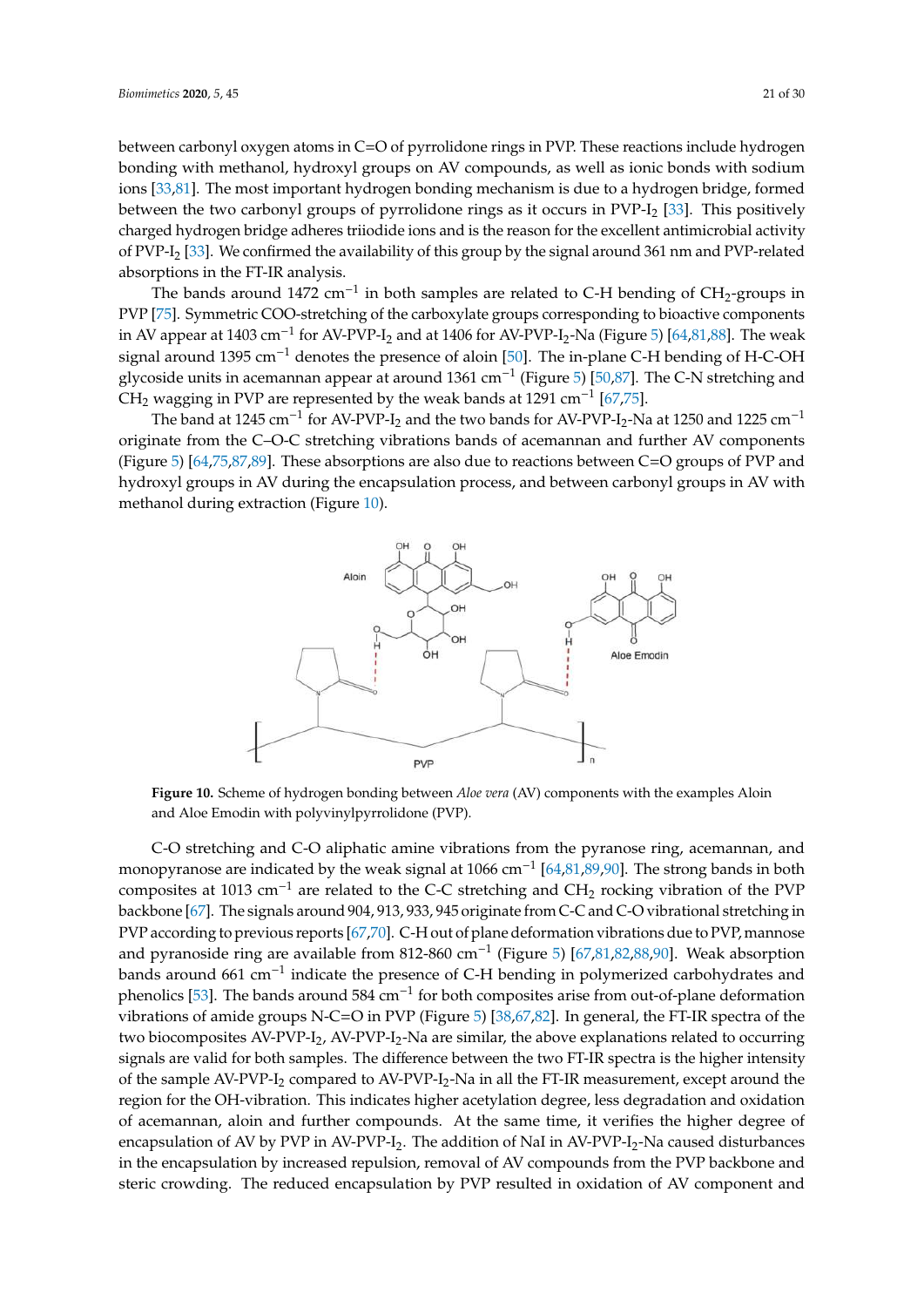deacetylation [56,60]. The degree of acetylation is a direct marker for antimicrobial activity and the decrease in acetylation in AV-PVP-I2-Na means less antimicrobial activity.

There are no significant changes in the dilution series, and all the results are in expected ranges. All selected microorganisms were resistant towards AV, AV-PVP-NaI, and AV-PVP. These samples showed no antimicrobial activities towards the selected microorganisms in our disc dilution assays, because they do not contain molecular iodine. At the same time, AV-PVP-NaI shows no activity for any of its components towards all pathogens. This affirms that the iodide ions, the sodium ions, the AV biohybrids and PVP within this biocomplex do not play any role in the inhibition of the pathogens. After adding molecular iodine, the antimicrobial action arises through synergism with the other components within the encapsulated complexes AV-PVP-I<sub>2</sub> and AV-PVP-I<sub>2</sub>-NaI. The UV spectra verified the presence of triiodide ions in these two biomaterials. Triiodides are the key for free molecular iodine release and subsequent inhibition of pathogens [22,29]. At the same time, we can verify that the compound AV-PVP-NaI does not lead to the formation of I<sub>2</sub> molecules. We were not able to detect.

The biocomplexes AV-PVP-I<sub>2</sub> and AV-PVP-I<sub>2</sub>-NaI proved to have strong antifungal properties in comparison to the control antibiotic nystatin (Table 1, Figure  $6$ ). In comparison, AV-PVP-I<sub>2</sub> inhibited *C. albicans WDCM 00054* more than AV-PVP-I2-NaI, but the later kept inhibiting until a dilution of  $3 \mu g/mL$  (Table 1, Figure 6). This proves that AV-PVP-I<sub>2</sub> initiated overwhelming strong inhibition immediately upon contact at 50 µg/mL with a ZOI = 56 mm against *C. albicans* and reduces slowly the action during further dilution. AV-PVP-I<sub>2</sub>-NaI exerts longer lasting inhibition during further dilutions compared to AV-PVP-I2. AV-PVP-I<sup>2</sup> shows an immediate, strong action at 50 µg/mL with an inhibition zone of ZOI = 35 mm, but continues to inhibit until concentrations of 3  $\mu$ g/mL with a ZOI = 9 mm. AV-PVP-I<sub>2</sub>-NaI exerts longer antimicrobial activity slowly and steadily in a more controlled manner until the lowest concentrations, when compared to  $AV-PVP-I<sub>2</sub>$  (Figure 11).



**Figure 11.** Antimicrobial disc diffusion assay of the biomaterials AV-PVP-I<sub>2</sub> (blue) and AV-PVP-I<sub>2</sub>-NaI (orange) against *C. albicans WDCM 00054* at different dilutions.

The longer lasting inhibition of  $AV-PVP-I_2-NaI$  compared to  $AV-PVP-I_2$  is due to the higher amount of triiodide ions in the biocomplexes, as shown in Figure 9.

*C. albicans WDCM 00054* is highly susceptible to our biocomposites AV-PVP-I<sub>2</sub> and AV-PVP-I<sub>2</sub>-NaI. The next highly inhibited microorganisms are the Gram-positive pathogen *S. aureus ATCC 25923* and *Bacillus subtilis WDCM 00003.* AV-PVP-I<sub>2</sub> and AV-PVP-I<sub>2</sub>-NaI showed against *S. aureus ATCC 25923* inhibition zones of 25 and 20 mm, and *Bacillus subtilis WDCM 00003* 22 and 16 mm, respectively.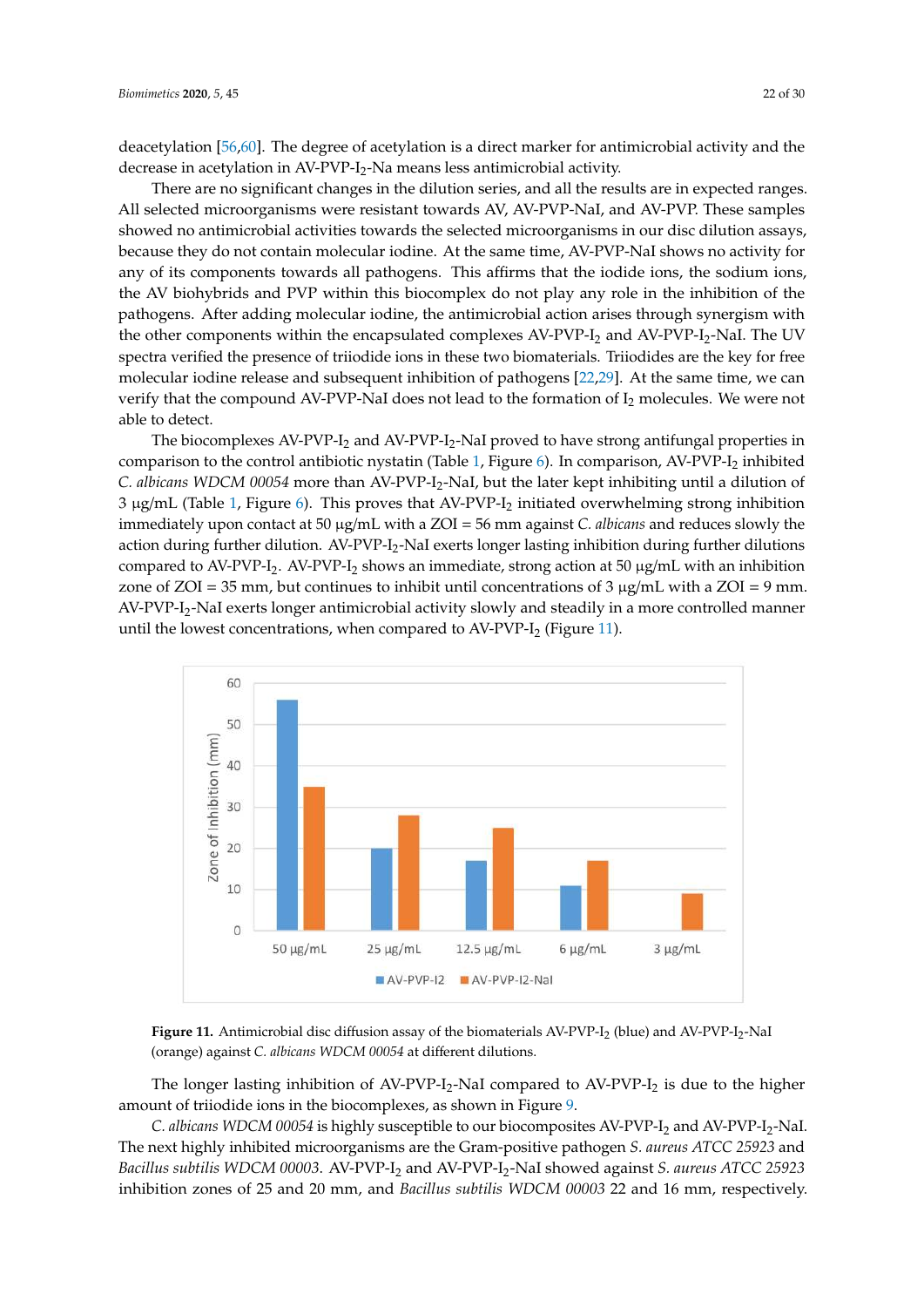Gram-positive pathogens *E. faecalis ATCC 29212*, *S. pyogenes ATCC 19615* and *S. pneumoniae ATCC* 49619 were inhibited by AV-PVP-I<sub>2</sub> with ZOI = 17, 16 and 14 mm, respectively. AV-PVP-I<sub>2</sub>-NaI inhibited *S. pneumoniae ATCC 49619* and *S. pyogenes ATCC 19615* with ZOI of 13 and 10 mm. Fungi and Gram-positive bacteria have no porin channels, which could have been responsible for the antimicrobial action of iodide and triiodide [91–93]. These two moieties are small, charged and lipohilic [22]. Due to their negative charges, they cannot pass through the lipophilic inner parts of the cell membranes of microorganisms. This verifies again, that these two species cannot be the reason for antimicrobial activity in the yeast *C. albicans WDCM 00054* and all other Gram-positive bacteria. The reason for the high antimicrobial activity against these two pathogens and all the other selected microorganisms in our two samples is the release of molecular iodine from the triiodide units, which are adhered to the PVP backbone [33,91]. The release of free molecular iodine is due to deformations of the structure caused by interactions of PVP with the pathogen cell membranes. The interactions happen between partly positively charged the pyrrolidone ring carbon- and nitrogen atoms and alkyl chain carbon atoms in the PVP with negatively charged cell membrane moieties of the cell membranes in microorganisms. Additionally, in Gram-positive bacteria, these include the oxygen atoms in the peptide interbridges of the thick peptidoglycan layer and the negatively charged peptidoglycans with their teichoic and lipoteichoic acid inclusions [22,91,92]. In Gram-negative pathogens, further sites of negatively charged molecules are the outer leaflets of the cell membrane with their lipopolysaccharides. The electrostatic interactions between partial negatively charged groups in pathogens with the partial positively charged atoms in the PVP-backbone cause the release of free molecular iodine, which lead to microbial membrane damage. According to our UV-vis analysis, the complexed triiodide moieties are in the form of a linear, symmetrical three-center-system [I-I-I]<sup>−</sup> with strong halogen bonding [22,29]. The free molecular iodine is released after interactions with microbial components-our biohybrids lead to deformations in the  $PVP-I_3^-$  structure, which change the linear, symmetrical three-center-system [I-I-I]<sup>−</sup> into [I-I···I]<sup>−</sup> units. The same mechanism happened in our previous work with the triiodide complex  $[Na(12-crown-4)_2]I_3$  [22]. PVP cannot pass through the bacterial cell membranes like chitosan, due to its size and high molecular weight [22,92,94,95]. Instead, our PVP-biocomplexes are attracted through electrostatic interactions to the cell membranes of microorganisms like  $[Na(12-crown-4)]I_3$ and chitosan, another high molecular weight natural biopolymer [22,92,94,95]. The electrostatic interactions can result in the hydrolysis of peptidoglycans, iodination of cell membrane molecules and cell membrane permeability changes [22,91–94]. These mechanisms lead to the leakage of intracellular components, inhibition of bacterial growth, changes in the bacterial metabolism and finally cell death [22,91–94]. As a result, the antimicrobial action of our two bioactive complexes depends on the release of free iodine from the symmetrical, and energetically more stable triiodide units adhered to the PVP backbone through hydrogen interbridges between the carbonyl atoms of the pyrollidone rings. Free molecular iodine passes through the microbial cell membranes and cause intracytoplasmic protein oxidation [22,91,96]. Solvents play an important role in the extraction of the bioactive compounds in AV. Cheng et al. [97] observed that aloe-emodin and further anthraquinone derivates coexisting with aloe emodin were more soluble in ethanol and methanol compared to water. Stanley et al. [98] extracted AV gel with methanol and tested the filtrates against *E. coli*, *S. aureus* and *C. albicans*. Only *E. coli* was inhibited by the AV extract, while the other microorganisms were resistant [98].

AV-PVP-I<sup>2</sup> and AV-PVP-I2-NaI inhibited the Gram-negative bacteria *K. pneumoniae WDCM 00097* (ZOI = 23 and 11 mm), *E. coli WDCM 00013* (ZOI = 18 and 12 mm), *P. aeruginosa WDCM 00026* (ZOI = 13 and 9 mm), at concentrations of 50 µg/mL. *P. mirabilis ATCC 29906* proved to be resistant against all our compounds (Table 1). In general, our selection of pathogens were more susceptible towards AV-PVP-I<sup>2</sup> than AV-PVP-I2-NaI. AV-PVP-I<sup>2</sup> had higher antimicrobial activities compared to AV-PVP-I2-NaI. Our biocomplexes showed remarkable antifungal properties against *C. albicans WDCM 00054*.

PGA sutures were coated with  $AV-PVP-I_2$  and  $AV-PVP-I_2-NaI$ , tested by disc dilution assay against the same selection of 10 microorganisms, and compared with the antibiotics as positive control (Table 2). Both biocompounds showed against *C. albicans WDCM 00054* the highest inhibition zones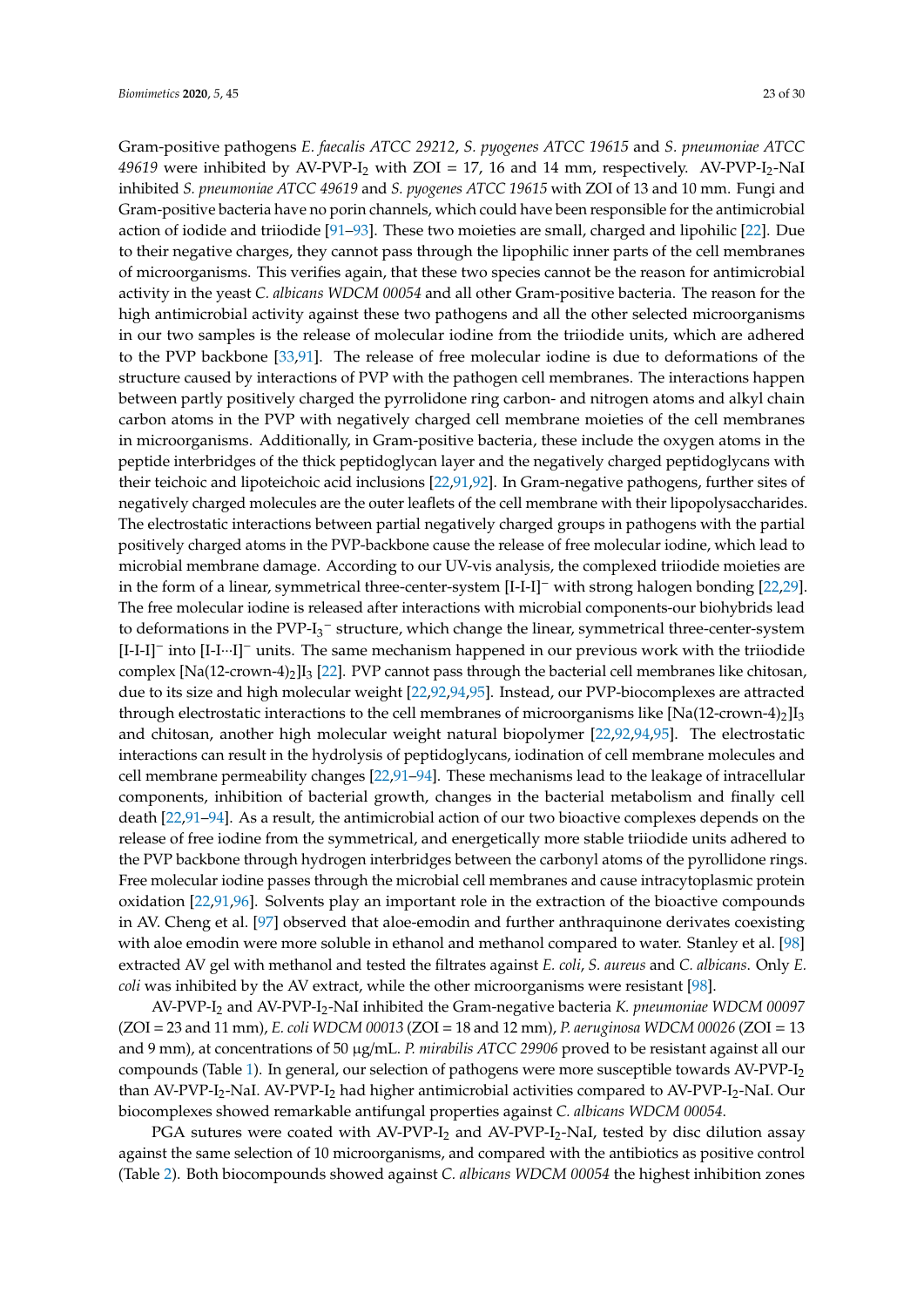and proved to be excellent antifungal agents on dip-coated surgical sutures. The inhibition zones for AV-PVP-I<sub>2</sub> were at a concentration of 50 and 25  $\mu$ g/mL 20 and 9 mm, while AV-PVP-I<sub>2</sub>-NaI achieved 4 and 2 mm, respectively (Table 2). The other coated sutures achieved similar results like the disc diffusion assays. Among the Gram-positive bacteria, *S. aureus ATCC 25923* was most susceptible against AV-PVP-I<sub>2</sub> and AV-PVP-I<sub>2</sub>-NaI, with ZOI = 7 and 6 mm, respectively. AV-PVP-I<sub>2</sub> inhibited *Bacillus subtilis WDCM 00003*, *E. faecalis ATCC 29212* and the Gram-negative *E. coli WDCM 00013* with ZOI of 5 mm. The diameters of the inhibition zones for *S. pyogenes ATCC 19615*, *K. pneumoniae WDCM 00097* and *S. pneumoniae ATCC 49619* were recorded as 3, 2.5 and 2 mm, respectively. The biocomplex AV-PVP-I2-NaI achieved ZOI of 6, 4, 4 and 1 mm at 50 µg/mL for *S. aureus ATCC 25923*, *K. pneumoniae WDCM 00097*, *Bacillus subtilis WDCM 00003*, and *S. pneumoniae ATCC 49619*, respectively (Table 2).

These results confirm the high antifungal and antibacterial activities of our dip-coated PGA sutures and underline their potential use in wound sites to prevent surgical site infections. AV-PVP-I<sup>2</sup> exerted in dip-coated sutures higher antimicrobial properties than AV-PVP-I<sub>2</sub>-NaI.

We reported in our previous work about the antimicrobial properties in-vitro and on dip-coated sutures of biosynthesized antimicrobial silver nanoparticles (AgNP) with povidone-iodine (PI) and *Cinnamomun zeylanicum* (Cinn) extracts [38]. The combination of three high potential antimicrobial agents AgNP, PI and Cinn in the form of AgNP-Cinn and AgNP-Cinn-PI showed inhibition zones 14–10 mm on the same strains of pathogens as used in this work, at the same concentration of 50 µg/mL [38]. The phenolic compounds in Cinn mainly consisting of cinnamaldehyde inhibited in synergism with PI and AgNP less than our current biohybrids AV-PVP-I<sub>2</sub> and AV-PVP-I<sub>2</sub>-NaI. This is a clear sign that there is a much stronger synergism in the components of AV with the PVP and the iodine content. AgNP, commonly used to increase the antimicrobial activities, has also adverse effects on health and environmental when used on a large scale. At the same time, it is an expensive resource. The use of AV instead of AgNP showed better results, even without utilizing the strong commercial antimicrobial PI. The PVP in the present biocomposites successfully incorporated the iodine as "smart", halogen bonded triiodide units and encapsulated the AV in effective way. We reported in another previous work about "smart" triiodides and proved their stability and excellent antimicrobial properties [22]. The nanocomposites AgNP-Cinn and AgNP-Cinn-PI showed no inhibition of *C.* albicans WDCM 00054, while AV-PVP-I<sub>2</sub> and AV-PVP-I<sub>2</sub>-NaI proved to be excellent antifungal agents. These results reveal the superiority of AV-PVP-I<sub>2</sub> and AV-PVP-I<sub>2</sub>-NaI compared to AgNP-Cinn and AgNP-Cinn-PI, in terms of being potential antimicrobial agents and their use in wound infection. Further studies are required in future works to validate this thesis by in vivo experiments.

As a result, AV-PVP-I<sup>2</sup> and AV-PVP-I2-NaI are excellent antifungal agents against *C. albicans WDCM 00054* at concentrations of 6 and 3 µg/mL, respectively (Figure 11). The dip-coated sutures of AV-PVP-I<sub>2</sub> inhibited the fungus at concentrations of 50  $\mu$ g/mL with a ZOI of 20 mm (Table 2). Dip-coated sutures of AV-PVP-I<sup>2</sup> and AV-PVP-I2-NaI strongly inhibited *S. aureus ATCC 25923* at a concentration of 50 µg/mL, while *E. coli WDCM 00013*, *K. pneumoniae WDCM 00097* and *Bacillus subtilis WDCM 00003* were inhibited intermediately at the same concentration against AV-PVP-I<sub>2</sub> (Table 2). In vitro diffusion assays showed strong results until 12.5  $\mu$ g/mL with ZOI = 19 mm for AV-PVP-I<sub>2</sub> and intermediate results at 25  $\mu$ g/mL, with 13 mm for AV-PVP-I<sub>2</sub>-NaI (Table 1).

## **5. Conclusions**

Antibiotic resistance is a dangerous phenomenon and is already causing an economic burden on the health care system with increased treatment duration, morbidity and mortality. These problems arise through multidrug resistant microbial strains, biofilm formation, especially in hospital settings and nosocomial infections. Increasing burden on the health care system, treatment failures, prolonged treatment duration, morbidity and mortality are linked to the resistance of pathogens towards some existing drugs and antimicrobial agents. New generations of low-cost plant-iodine-based, biosynthesized agents with high effectiveness and abundant sources are needed. Our biocomplexes AV-PVP-I<sub>2</sub> and AV-PVP-I<sub>2</sub>-NaI and their dip-coated PGA surgical sutures proved to have excellent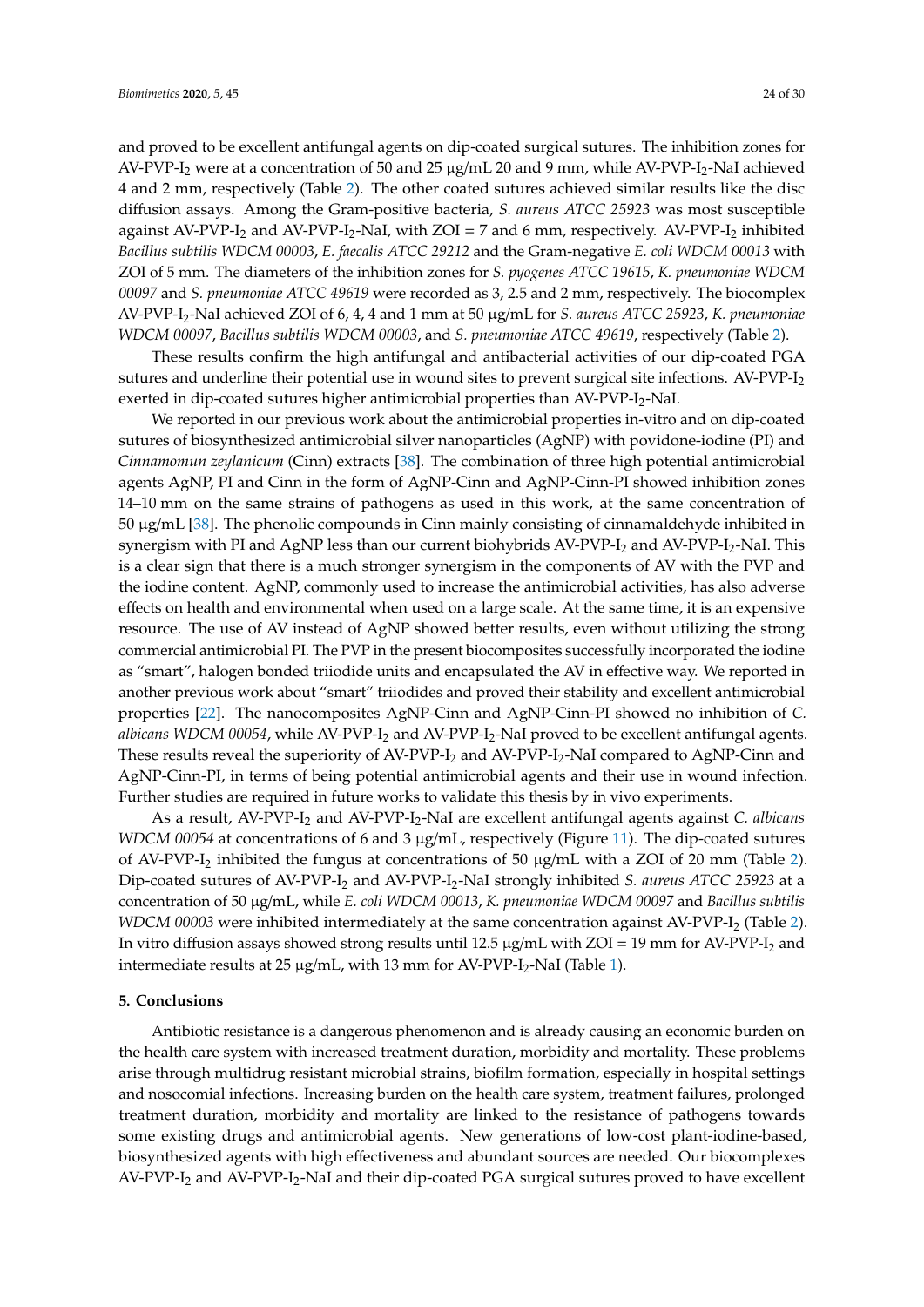antifungal properties against *C. albicans WDCM 00054*. Strong inhibitory effects at concentrations of 50 µg/mL against *S. aureus ATCC 25923* were revealed by disc diffusion assay and impregnated PGA sutures. *Bacillus subtilis WDCM 00003*, *E. coli WDCM 00013*, *P. aeruginosa WDCM 00026*, and *K. pneumoniae WDCM 00097* bacterial reference strains were inhibited intermediately. Our biocompounds with PVP encapsulated *aloe vera barbadensis* Miller, and iodine showed higher antimicrobial activity than our previously investigated bio-nanocomposites with silver nanoparticles, povidone iodine and *cinnamomum zeylanicum* extracts, at the same concentration against the same reference strains *in-vitro* and dip-coated on PGA sutures. Further in vivo investigations on our new, cost-effective, non-toxic antimicrobial agents AV-PVP-I<sub>2</sub> and AV-PVP-I<sub>2</sub>-NaI are needed to undermine the expected antimicrobial action on sutures. Their facile, rapid and low-cost profile opens up a spectrum of potential uses as disinfectants, sanitizers, coating materials in personal protective equipment (PPE), health care settings, public spaces and indoor environments.

**Supplementary Materials:** The following are available online at http://www.mdpi.com/2313-7673/5/3/45/s1, Figure S1: Aloe Vera gel/Methanol-FTIR.

**Author Contributions:** Conceptualization, Z.E. and S.H.B.; methodology, S.H.B.; software, Z.E.; validation, Z.E. and S.H.B.; formal analysis, S.H.B.; investigation, Z.E. and S.H.B.; resources, Z.E. and S.H.B.; data curation, Z.E.; writing—original draft preparation, Z.E.; writing—review and editing, Z.E. and S.H.B.; visualization, Z.E.; supervision, S.H.B. and Z.E.; project administration, S.H.B. and Z.E.; funding acquisition, Z.E. All authors have read and agreed to the published version of the manuscript.

**Funding:** This work was kindly supported by the Deanship of Graduate Studies and Research, Ajman University, Ajman, United Arab Emirates.

**Acknowledgments:** The authors gratefully acknowledge Ajman University for supporting this research project. We would also like to wholeheartedly thank Hamed Abu Sara, Ajman University, for his excellent and endless efforts with full commitment in the antimicrobial testing. We are grateful to Iman Haj Bloukh, Ajman University, for the preparation of graphics, important inputs regarding the use of *aloe vera* and, together with Ibrahim Haj Bloukh, Ajman University, with their tremendous support during preparation of the manuscript. The authors are also very thankful to Hussain Alawadhi and his team from Sharjah University for performing the SEM, XRD and SERS analysis. We would also like to thank May Reda Ibrahim for kindly enabling the analysis of our samples.

**Conflicts of Interest:** The authors declare no conflict of interest.

# **References**

- 1. Centers for Disease Control and Prevention. *Antibiotic Resistance Threats in the United States*; U.S. Centers for Disease Control and Prevention: Atlanta, GA, USA, 2019.
- 2. Cassini, A.; Hogberg, L.D.; Plachouras, D.; Quattrocchi, A.; Hoxha, A.; Simonsen, G.S.; Colomb-Cotinat, M.; Kretzschmar, M.E.; Devleesschauwer, B.; Cecchini, M.; et al. Attributable deaths and disability-adjusted life-years caused by infections with antibiotic-resistant bacteria in the EU and the European Economic Area in 2015: A population-level modelling analysis. *Lancet Infect. Dis.* **2019**, *19*, 56–66. [CrossRef]
- 3. Shrivastava, S.; Shrivastava, P.; Ramasamy, J. World health organization releases global priority list of antibiotic-resistant bacteria to guide research, discovery, and development of new antibiotics. *J. Med. Soc.* **2018**, *32*, 76–77. [CrossRef]
- 4. Chokshi, A.; Sifri, Z.; Cennimo, D.; Horng, H. Global Contributors to Antibiotic Resistance. *J. Glob. Infect. Dis.* **2019**, *11*, 36–42. [CrossRef] [PubMed]
- 5. ECDC: Surveillance of Antimicrobial Resistance in Europe 2018. Available online: https://www.ecdc.europa.eu/ sites/default/files/documents/surveillance-antimicrobial-resistance-Europe-2018 (accessed on 9 February 2020).
- 6. Mulani, M.S.; Kamble, E.E.; Kumkar, S.N.; Tawre, M.S.; Pardesi, K.R. Emerging Strategies to Combat ESKAPE Pathogens in the Era of Antimicrobial Resistance: A Review. *Front. Microbiol.* **2019**, *10*, 539–563. [CrossRef] [PubMed]
- 7. Kourtis, A.P.; Hatfield, K.; Baggs, J.; Mu, Y.; See, I.; Epson, E.; Nadle, J.; Kainer, M.A.; Dumyati, G.; Petit, S. Vital Signs: Epidemiology and Recent Trends in Methicillin-Resistant and in Methicillin-Susceptible Staphylococcus aureus Bloodstream Infections—United States. *Morb. Mortal. Wkly. Rep.* **2019**, *68*, 214. [CrossRef] [PubMed]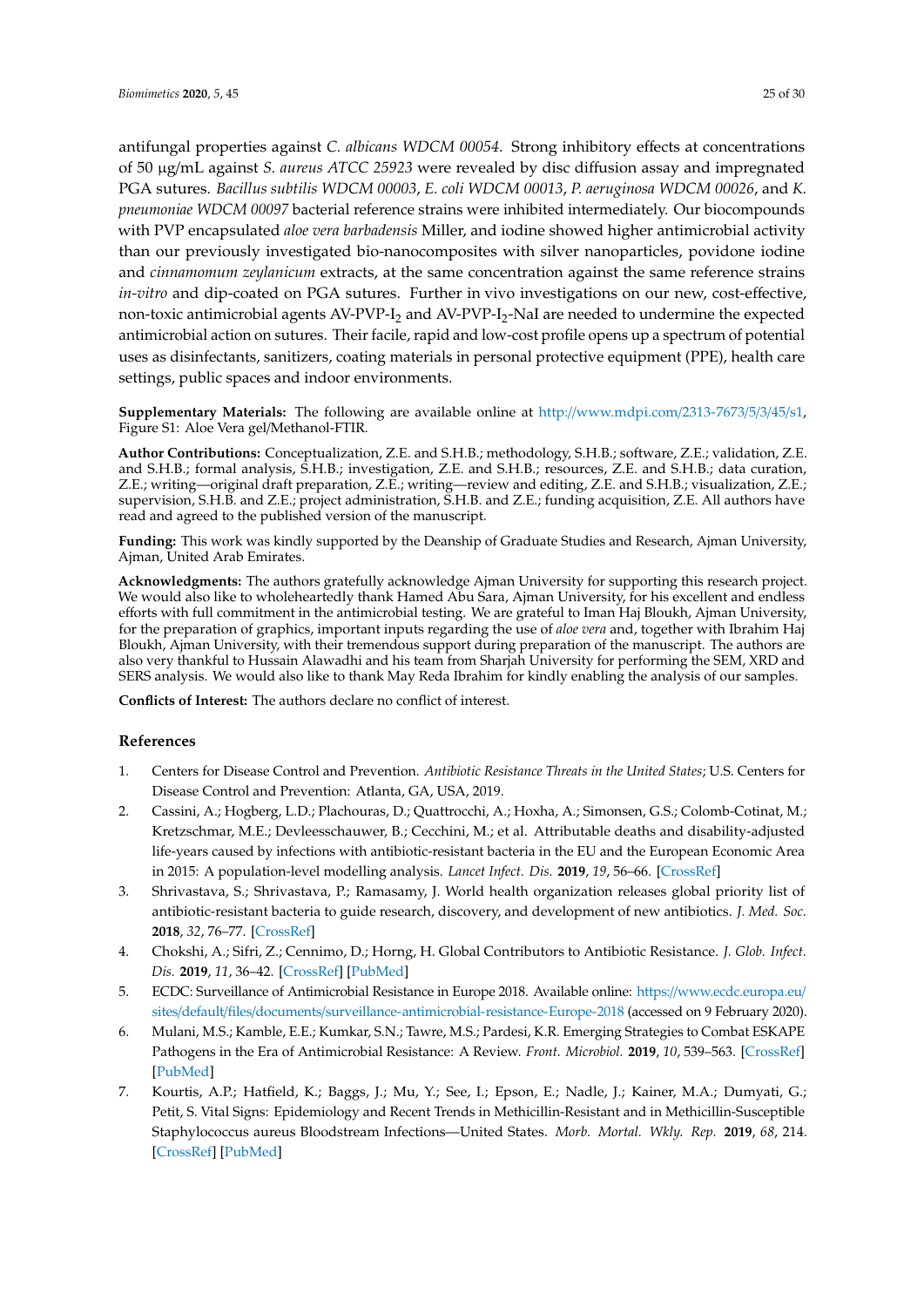- 8. Mehra, M.R.; Desai, S.S.; Ruschitzka, F.; Patel, A.N. Hydroxychloroquine or chloroquine with or without a macrolide for treatment of COVID-19: A multinational registry analysis. *Lancet* **2020**. [CrossRef]
- 9. Gautret, P.; Lagier, J.-C.; Parola, P.; Hoang, V.T.; Meddeb, L.; Mailhe, M.; Doudier, B.; Courjon, J.; Giordanengo, V.; Vieira, V.E.; et al. Hydroxychloroquine and Azithromycin as a treatment of COVID-19: Results of an open-label non-randomized clinical trial. *Int. J. Antimicrob. Agents* **2020**, 105949. [CrossRef]
- 10. Rawson, T.M.; Moore, L.S.P.; Zhu, N.; Ranganathan, N.; Skolimowska, K.; Gilchrist, M.; Satta, G.; Cooke, G.; Holmes, A. Bacterial and fungal co-infection in individuals with coronavirus: A rapid review to support COVID-19 antimicrobial prescribing. *Clin. Infect. Dis.* **2020**. [CrossRef]
- 11. Haj Bloukh, S.; Edis, Z.; Shaikh, A.A.; Pathan, H.M. A Look Behind the Scenes at COVID-19: National Strategies of Infection Control and Their Impact on Mortality. *Int. J. Environ. Res. Public Health* **2020**, *17*, 5616. [CrossRef]
- 12. Vazquez-Munoz, R.; Lopez-Ribot, J.L. Nanotechnology as an Alternative to Reduce the Spread of COVID-19. *Challenges* **2020**, *11*, 15. [CrossRef]
- 13. Rai, P.K.; Usmani, Z.; Thakur, V.K.; Gupta, V.K.; Mishra, Y.K. Tackling COVID-19 pandemic through nanocoatings: Confront and exactitude. *Curr. Res. Green Sustain. Chem.* **2020**, *3*, 100011. [CrossRef]
- 14. Edis, Z.; Haj Bloukh, S.; Ashames, A.; Ibrahim, M. Copper-Based Nanoparticles, Their Chemistry and Antibacterial Properties: A Review. In *Chemistry for a Clean and Healthy Planet*; Springer International: Berlin/Heidelberg, Germany, 2019; pp. 401–428.
- 15. Reda, M.; Ashames, A.; Edis, Z.; Bloukh, S.; Bhandare, R.; Abu Sara, H. Green Synthesis of Potent Antimicrobial Silver Nanoparticles Using Different Plant Extracts and Their Mixtures. *Processes* **2019**, *7*, 510. [CrossRef]
- 16. Galdiero, S.; Falanga, A.; Vitiello, M.; Cantisani, M.; Marra, V.; Galdiero, M. Silver Nanoparticles as Potential Antiviral Agents. *Molecules* **2011**, *16*, 8894–8918. [CrossRef] [PubMed]
- 17. Xiao, X.; Liu, Q.; Zhu, X.; Li, Y.; Li, X. Risk Factors Associated with Hospital-Acquired Infections for COVID-19 Patients in ICU. *Lancet* **2020**. Preprint. Available online: https://ssrn.com/abstract=3564427 (accessed on 1 June 2020).
- 18. Riau, A.K.; Aung, T.T.; Setiawan, M.; Yang, L.; Yam, G.H.F.; Beuerman, R.W.; Venkatraman, S.S.; Mehta, J.S. Surface Immobilization of Nano-Silver on Polymeric Medical Devices to Prevent Bacterial Biofilm Formation. *Pathogens* **2019**, *8*, 93. [CrossRef]
- 19. Kampf, G.; Todt, D.; Pfaender, S.; Steinmann, E. Persistence of coronaviruses on inanimate surfaces and their inactivation with biocidal agents. *J. Hosp. Infect.* **2020**, *104*, 246–251. [CrossRef]
- 20. Gao, T.; Fan, H.; Wang, X.; Gao, Y.; Liu, W.; Chen, W.; Dong, A.; Wang, Y.J. Povidone-Iodine-Based Polymeric Nanoparticles for Antibacterial applications. *ACS Appl. Mater. Interfaces* **2017**, *9*, 25738–25746.
- 21. Blake, A.J.; Li, W.S.; Lippolis, V.; Schröder, M.; Devillanova, F.A.; Gould, R.O.; Parsons, S.; Radek, C. Template self-assembly of polyiodide networks. *Chem. Soc. Rev.* **1998**, *27*, 195–206.
- 22. Edis, Z.; Haj Bloukh, S.; Abu Sara, H.; Bhakhoa, H.; Rhyman, L.; Ramasami, P. "Smart" triiodide compounds: Does halogen bonding influence antimicrobial activities? *Pathogens* **2019**, *8*, 182. [CrossRef]
- 23. Kaiho, T. *Iodine Chemistry and Applications*, 1st ed.; Kaiho, T., Ed.; John Wiley & Sons, Inc.: Hoboken, NJ, USA, 2015; pp. 15–410. ISBN 78-1-118-46629-2.
- 24. Vasudevan, P.; Tandon, M. Antimicrobial properties of iodine based products. *J. Sci. Ind. Res.* **2010**, *69*, 376–383.
- 25. Viswanathan, K.; Babu, D.B.; Jayakumar, G.; Raj, G.D. Anti-microbial and skin wound dressing application of molecular iodine nanoparticles. *Mater. Res. Express* **2017**, *4*, 104003.
- 26. Zhao, G.; He, C.; Zhou, W.; Hooper, J.P.; Imler, G.H.; Parrish, D.A.; Shreeve, J.M. Control of Biohazards: A High Performance Energetic Polycyclized Iodine-Containing Biocide. *Inorg. Chem.* **2018**, *57*, 8673–8680. [CrossRef] [PubMed]
- 27. Haj Bloukh, S.; Edis, Z. Structure and Antimicrobial properties of bis(1,4,7,10-tetraoxacyclododecane-κ4O, O′ ,O′′,O′′′)cesium pentaiodide, C16H32CsI5O8. *Z. Krist. NCS* **2020**. [CrossRef]
- 28. Haj Bloukh, S.; Edis, Z. Halogen bonding in Crystal structure of bis(1,4,7,10-tetraoxacyclododecane-κ <sup>4</sup>O, O′ ,O′′,O′′′)cesium triiodide, C16H32CsI3O8. *Z. Krist. New Cryst. Struct.* **2020**. [CrossRef]
- 29. Edis, Z.; Bloukh, S.H. Preparation and structural and spectroscopic characterization of triiodides [M(12-crown-4)2]I3 with M = Na and Rb. *Z. Nat.* **2014**, *69*, 995–1002.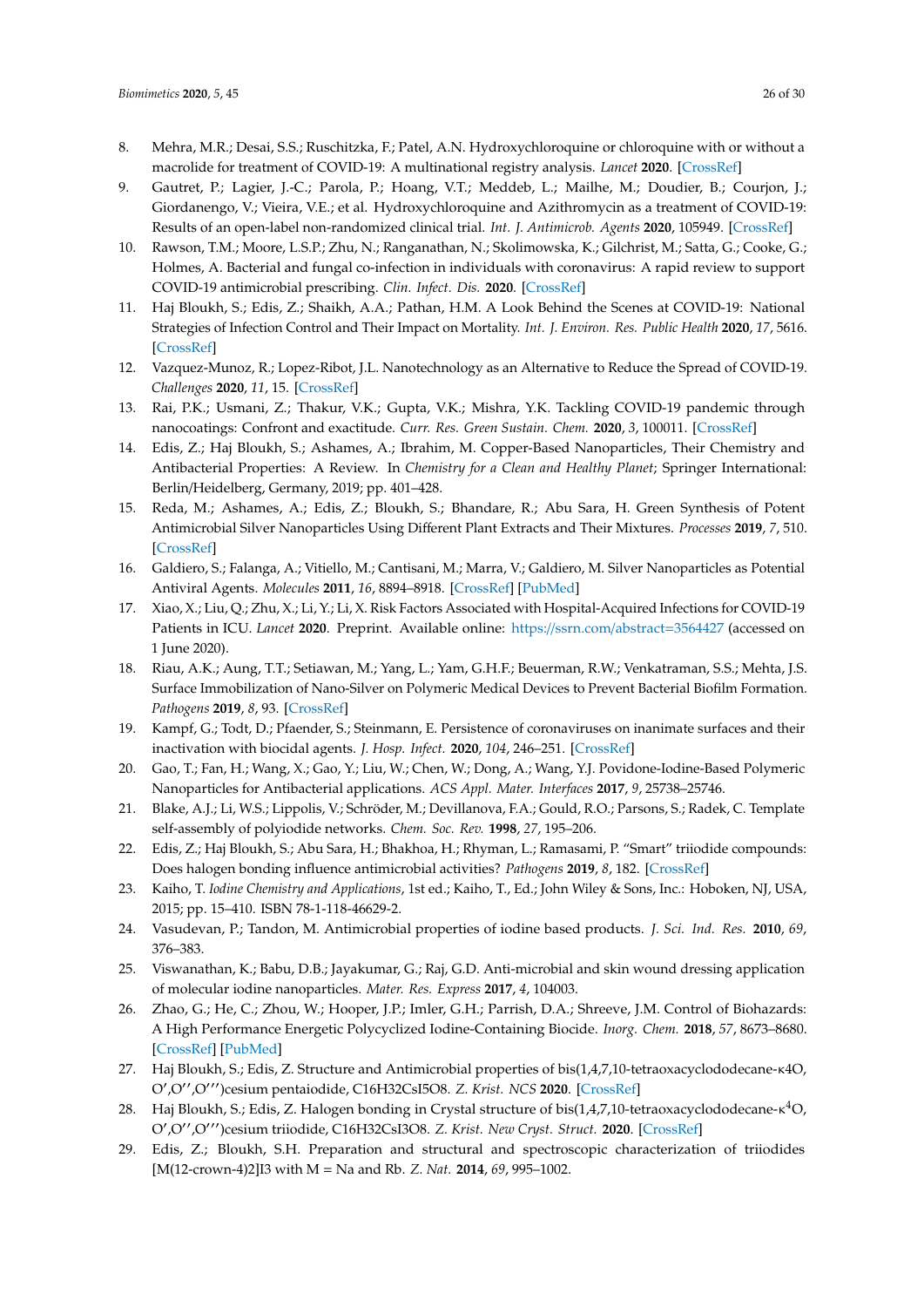- 30. Edis, Z.; Bloukh, S.H. Preparation and structural and spectroscopic characterization of a pentaiodide [Rb(12-crown-4)<sup>2</sup> ]I5 . *Z. Nat.* **2013**, *68*, 1340–1346.
- 31. Reiss, G.J. Halogen and hydrogen bonding in the layered crystal structure of 2-iodoaniliniumtriiodide, C6H7I4N. *Z. Krist. NCS* **2019**, *234*, 899–902.
- 32. Van Mengen, M.; Reiss, G.J.  $I_6^{2-}$  Anion composed of two asymmetric triiodide moieties: A competition between halogen and hydrogen bond. *Inorganics* **2013**, *1*, 3–13. [CrossRef]
- 33. Moulay, S. Molecular iodine/polymer complexes. *J. Polym. Eng.* **2013**, *33*, 389–443. [CrossRef]
- 34. Schmitz, G.; Rosenblatt, L.; Salerno, N.; Odette, J.; Ren, R.; Emanuel, T.; Michalek, J.; Liu, Q.; Du, L.; Jahangir, K.; et al. Treatment data using a topical povidone-iodine antiseptic in patients with superficial skin abscesses. *Data Brief* **2019**, *23*, 103715. [CrossRef]
- 35. Davydov, A.B.; Belyh, S.I.; Kravets, V.V. Iodine containing coating with prolonged antimicrobial activity based on water insoluble polymer matrix. *Biomed. Eng.* **2013**, *46*, 237–240. [CrossRef]
- 36. Joseph, B.; George, A.; Gopi, S.; Kalarikkal, N.; Thomas, S. Polymer sutures for simultaneous wound healing and drug delivery—A review. *Int. J. Pharmac.* **2017**, *524*, 454–466. [CrossRef] [PubMed]
- 37. Gallo, A.L.; Paladini, F.; Romano, A.; Verri, T.; Quattrini, A.; Sannino, A.; Pollini, M. Efficacy of silver coated surgical sutures on bacterial contamination, cellular response and wound healing. *Mater. Sci. Eng.* **2016**, *69*, 884–893. [CrossRef] [PubMed]
- 38. Haj Bloukh, S.; Edis, Z.; Ibrahim, M.R.; Abu Sara, H. "Smart" antimicrobial nanocomplexes with potential to decrease surgical site infections (SSI). *Pharmaceutics* **2020**, *12*, 361. [CrossRef]
- 39. Anand, U.; Jacobo-Herrera, N.; Altemimi, A.; Lakhssassi, N. A Comprehensive Review on Medicinal Plants as Antimicrobial Therapeutics: Potential Avenues of Biocompatible Drug Discovery. *Metabolites* **2019**, *9*, 258. [CrossRef]
- 40. Zhao, Q.; Luan, X.; Zheng, M.; Tian, X.-H.; Zhao, J.; Zhang, W.-D.; Ma, B.-L. Synergistic Mechanisms of Constituents in Herbal Extracts during Intestinal Absorption: Focus on Natural Occurring Nanoparticles. *Pharmaceutics* **2020**, *12*, 128. [CrossRef]
- 41. Zhang, D.; Gan, R.Y.; Farha, A.K.; Kim, G.; Yang, Q.Q.; Shi, X.M.; Shi, C.L.; Luo, Q.X.; Xu, X.B.; Li, H.B.; et al. Discovery of Antibacterial Dietary Spices That Target Antibiotic-Resistant Bacteria. *Microorganisms* **2019**, *7*, 157. [CrossRef]
- 42. Manchanda, G.; Sodhi, R.K.; Jain, U.K.; Chandra, R.; Madan, J. Iodinated curcumin bearing dermal cream augmented drug delivery, antimicrobial and antioxidant activities. *J. Microencapsul.* **2018**, *35*, 49–61. [CrossRef]
- 43. Islam, M.W.; Bloukh, S.H.; Edis, Z.; Bhandare, R.R. Emerging Phytochemicals and Bioactive Compounds from a Desert Plant *Prosopis cineraria* (L.) Druce and Future Prospects. In *Chemistry for a Clean and Healthy Planet*, 1st ed.; Ramasami, P., Gupta Bhowon, M., Jhaumeer Laulloo, S., Li Kam Wah, H., Eds.; Springer Nature AG: Cham, Switzerland, 2019; pp. 401–428. ISBN 78-3-030-20282-8. [CrossRef]
- 44. Islam, M.W.; Hassan, N.A.; Bloukh, S.H.; Shahwan, M.; Bhandare, R.R. Exploring the Literature on *Prosopis Cineraria Linn.* for its Therapeutic Potential and Safety: A Review. *Int. Res. J. Pharm.* **2019**, *10*. [CrossRef]
- 45. Sánchez, M.; González-Burgos, E.; Iglesias, I.; Gómez-Serranillos, M.P. Pharmacological Update Properties of *Aloe Vera* and its Major Active Constituents. *Molecules* **2020**, *25*, 1324. [CrossRef]
- 46. Balaji, A.; Vellayappan, M.V.; John, A.A.; Subramanian, A.P.; Jaganathan, S.K.; SelvaKumar, M.; Faudzi, A.A.b.M.; Supriyanto, E.; Yusof, M. Biomaterials Based Nano-Applications of Aloe vera and its Perspective: A Review. *ChemInform* **2015**, *46*. [CrossRef]
- 47. Jain, S.; Rathod, N.; Nagi, R.; Sur, J.; Laheji, A.; Gupta, N.; Agrawal, P.; Prasad, S. Antibacterial Effect of Aloe Vera Gel against Oral Pathogens: An In-vitro Study. *J. Clin. Diagn. Res.* **2016**, *10*, ZC41–ZC44. [CrossRef] [PubMed]
- 48. Hamman, J.H. Composition and Applications of Aloe vera Leaf Gel. *Molecules* **2008**, *13*, 1599–1616. [CrossRef] [PubMed]
- 49. Liu, C.; Cui, Y.; Pi, F.; Cheng, Y.; Guo, Y.; Qian, H. Extraction, Purification, Structural Characteristics, Biological Activities and Pharmacological Applications of Acemannan, a Polysaccharide from *Aloe vera*: A Review. *Molecules* **2019**, *24*, 1554. [CrossRef] [PubMed]
- 50. Donkor, A.; Donkor, M.N.; Kuubabongnaa, N. Evaluation of anti-infective potencies of formulated aloin A ointment and aloin A isolated from Aloe barbadensis Miller. *BMC Chem.* **2020**, *14*, 8. [CrossRef]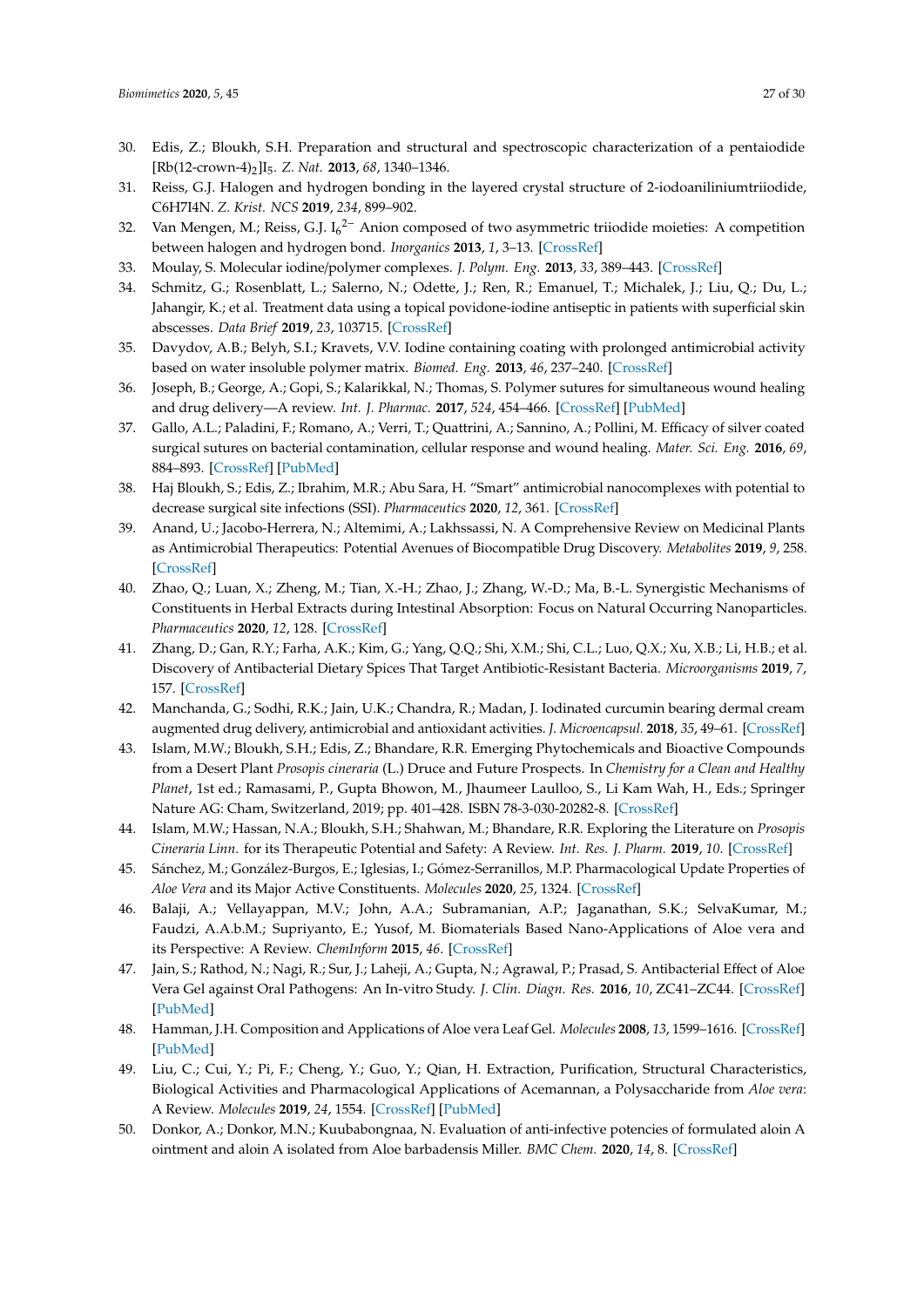- 51. Kumar, S.; Yadav, M.; Yadav, A.; Rohilla, P.; Yadav, J.P. Antiplasmodial potential and quantification of aloin and aloe-emodin in Aloe vera collected from different climatic regions of India. *BMC Complement Altern. Med.* **2017**, *17*, 369. [CrossRef]
- 52. Ray, A.; Aswatha, S.M. An analysis of the influence of growth periods on physical appearance, and acemannan and elemental distribution of Aloe vera L. gel. *Ind. Crops Prod.* **2013**, *48*, 36–42. [CrossRef]
- 53. Ray, A.; Gupta, S.D. A panoptic study of antioxidant potential of foliar gel at different harvesting regimens of Aloe vera L. *Ind. Crops Prod.* **2013**, *51*, 130–137. [CrossRef]
- 54. Borges-Argáez, R.; Chan-Balan, R.; Cetina-Montejo, L.; Ayora-Talavera, G.; Sansores-Peraza, P.; Gómez-Carballo, J.; Mirbella Cáceres-Farfán, M. In vitro evaluation of anthraquinones from Aloe vera (Aloe barbadensis Miller) roots and several derivatives against strains of influenza virus. *Ind. Crops Prod.* **2019**, *132*, 468–475. [CrossRef]
- 55. Sun, Z.; Yu, C.; Wang, W.; Yu, G.; Zhang, T.; Zhang, L.; Zhang, J.; Wei, K. Aloe Polysaccharides Inhibit Influenza A Virus Infection—A Promising Natural Anti-flu Drug. *Front. Microbiol.* **2018**, *9*, 2338. [CrossRef]
- 56. Minjares-Fuentes, R.; Rodríguez-González, V.M.; González-Laredo, R.F.; Eim, V.; González-Centeno, M.R.; Femenia, A. Effect of different drying procedures on the bioactive polysaccharide acemannan from Aloe vera (Aloe barbadensis Miller). *Carbohydr. Polym.* **2017**, *168*, 327–336. [CrossRef]
- 57. Xiang, H.; Cao, F.; Ming, D.; Zheng, Y.; Dong, X.; Zhong, X.; Mu, D.; Li, B.; Zhong, L.; Cao, J.; et al. Aloe-emodin inhibits Staphylococcus aureus biofilms and extracellular protein production at the initial adhesion stage of biofilm development. *Appl. Microbiol. Biotechnol.* **2017**, *101*, 6671–6681. [CrossRef] [PubMed]
- 58. Kumar, S.; Yadav, M.; Yadav, A.; Yadav, J.P. Comparative Analysis of Antimicrobial Activity of Methanolic Extracts of Aloe Vera and Quantification of Aloe-Emodin Collected From Different Climatic Zones of India. *Arch. Clin. Microbiol.* **2015**, *6*, 1.
- 59. Goudarzi, M.; Fazeli, M.; Azad, M.; Seyedjavadi, S.S.; Mousavi, R. *Aloe vera* gel: Effective Therapeutic Agent against Multidrug-Resistant *Pseudomonas aeruginosa* Isolates Recovered from Burn Wound Infections. *Chemother. Res. Pract.* **2015**, 639806. [CrossRef] [PubMed]
- 60. Tummalapalli, M.; Berthet, M.; Verrier, B.; Deopura, B.L.; Alam, M.S.; Gupta, B. Composite wound dressings of pectin and gelatin with aloe vera and curcumin as bioactive agents. *Int. J. Biol. Macromol.* **2016**, *82*, 104–113. [CrossRef]
- 61. Ezhilarasu, H.; Ramalingam, R.; Dhand, C.; Lakshminarayanan, R.; Sadiq, A.; Gandhimathi, C.; Ramakrishna, S.; Bay, B.H.; Venugopal, J.R.; Srinivasan, D.K. Biocompatible Aloe vera and Tetracycline Hydrochloride Loaded Hybrid Nanofibrous Scaffolds for Skin Tissue Engineering. *Int. J. Mol. Sci.* **2019**, *20*, 5174. [CrossRef] [PubMed]
- 62. Bauer, A.W.; Perry, D.M.; Kirby, W.M.M. Single-disk antibiotic-sensitivity testing of staphylococci: An analysis of technique and results. *AMA Arch. Intern. Med.* **1959**, *104*, 208–216. [CrossRef] [PubMed]
- 63. Clinical and Laboratory Standards Institute (CLSI). *Performance Standards for Antimicrobial Disk Susceptibility Testing*, 28th ed.; M100S; CLSI: Wayne, PA, USA, 2018; Volume 38.
- 64. Aghamohamadi, N.; Sanjani, N.S.; Majidi, R.F.; Nasrollahi, S.A. Preparation and characterization of Aloe vera acetate and electrospinning fibers as promising antibacterial properties materials. *Mater. Sci. Eng. C* **2019**, *94*, 445–452. [CrossRef] [PubMed]
- 65. Mamatha, G.; Rajulu, A.V.; Madhukar, K. In Situ Generation of Bimetallic Nanoparticles in Cotton Fabric Using Aloe Vera Leaf Extract, as a Reducing Agent. *J. Nat. Fibers* **2020**, *17*, 1121–1129. [CrossRef]
- 66. Aziz, S.B.; Abdullah, O.G.; Hussein, S.A.; Ahmed, H.M. Effect of PVA Blending on Structural and Ion Transport Properties of CS:AgNt-Based Polymer Electrolyte Membrane. *Polymers* **2017**, *9*, 622. [CrossRef]
- 67. Rahma, A.; Munir, M.M.; Khairurrijal, K.; Prasetyo, A.; Suendo, V.; Rachmawati, H. Intermolecular Interactions and the Release Pattern of Electrospun Curcumin-Polyvinyl (pyrrolidone) Fiber. *Biol. Pharm. Bull.* **2016**, *39*, 163–173. [CrossRef]
- 68. Zhao, Y.; Sun, Y.N.; Lee, M.J.; Kim, Y.H.; Lee, W.; Kim, K.H.; Kim, K.T.; Kang, J.S. Identification and discrimination of three common Aloe species by high performance liquid chromatography-tandem mass spectrometry coupled with multivariate analysis. *J. Chromatogr. B* **2016**, *1031*, 163–171. [CrossRef] [PubMed]
- 69. Froldi, G.; Baronchelli, F.; Marin, E.; Grison, M. Antiglycation Activity and HT-29 Cellular Uptake of Aloe-Emodin, Aloin, and Aloe arborescens Leaf Extracts. *Molecules* **2019**, *24*, 2128. [CrossRef]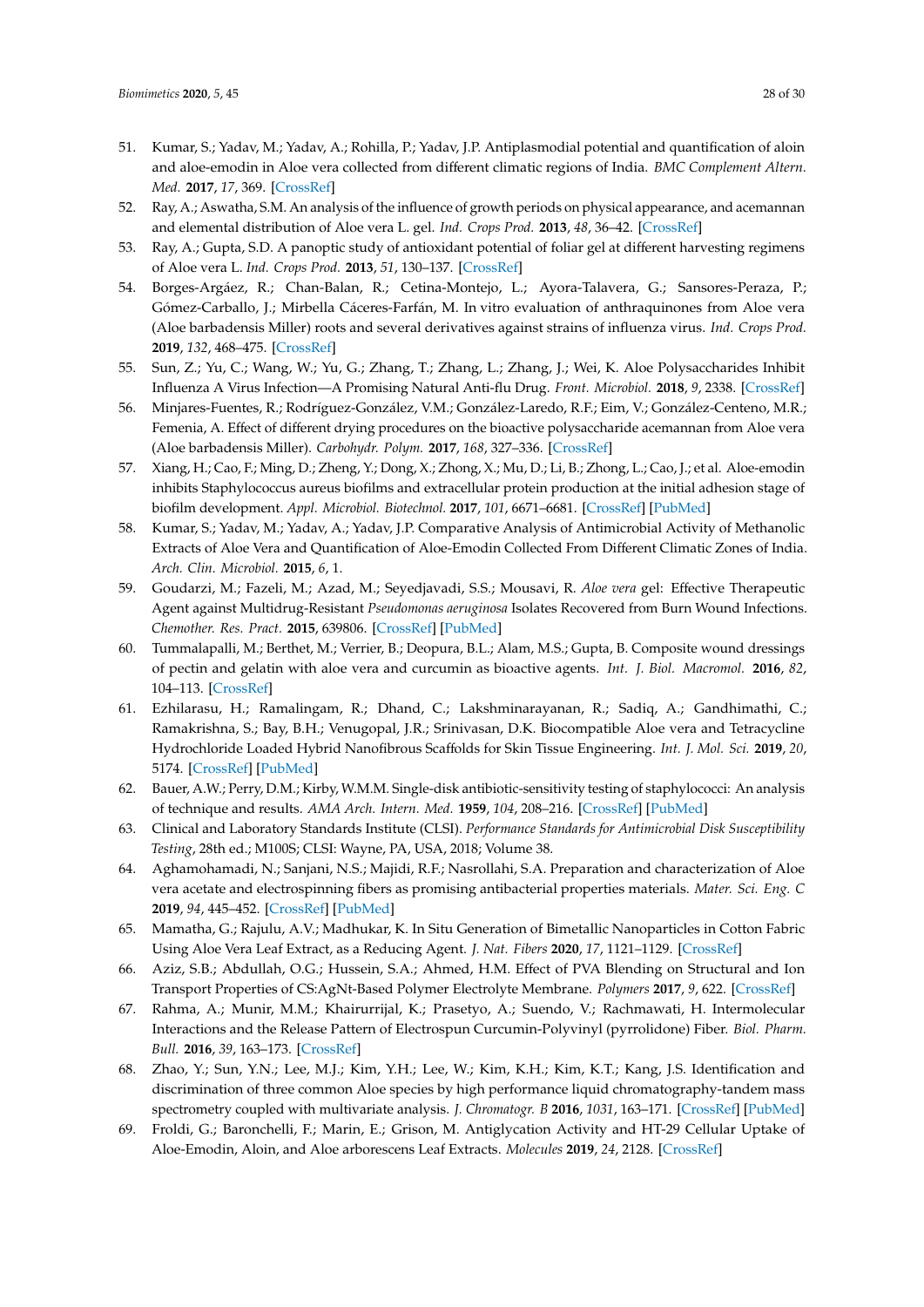- 70. Sreekanth, K.; Siddaiah, T.; Gopal, N.O.; Kumar, Y.M.; Ramu, C. Optical and electrical conductivity studies of VO2+ doped polyvinyl pyrrolidone (PVP) polymer electrolytes. *J. Sci. Adv. Mater. Devices* **2019**, *4*, 230–236. [CrossRef]
- 71. Rana, S.M.; Al Amin, R.; Uz-zaman, A.; Talukder, S.; Mia, M.N.H.; Tayyaba, S.; Hoq, M. Application of Aloe vera gel instead of silicon dioxide as organic dielectric material in microelectronics. *Mater. Sci. Pol.* **2015**, *33*, 635–638. [CrossRef]
- 72. Fahmy, H.M.; Mosleh, A.M.; Elghany, A.A.; Shams-Eldin, E.; Abu Serea, E.S.; Ali, S.A.; Shalan, A.E. Coated silver nanoparticles: Synthesis, cytotoxicity, and optical properties. *RSC Adv.* **2019**, *9*, 20118–20136. [CrossRef]
- 73. Pursell, J.L.; Pursell, C.J. Host-Guest Inclusion Complexation of α-Cyclodextrin and Triiodide Examined Using UV-Vis Spectrophotometry. *J. Phys. Chem. A* **2016**, *120*, 2144–2149. [CrossRef]
- 74. Liang, Y.; Yamada, T.; Zhou, H.; Kimizuka, N. Hexakis(2,3,6-tri-O-methyl)-α-cyclodextrin-I<sup>5</sup> -complex in aqueous I<sup>−</sup> /I<sup>3</sup> <sup>−</sup> thermocells and enhancement in the Seebeck coefficient. *Chem. Sci.* **2019**, *10*, 773–780. [CrossRef]
- 75. Asawahame, C.; Sutjarittangtham, K.; Eitssayeam, S.; Tragoolpua, Y.; Sirithunyalug, B.; Sirithunyalug, J. Formation of Orally Fast Dissolving Fibers Containing Propolis by Electrospinning Technique. *Chiang Mai J. Sci.* **2015**, *42*, 469–480.
- 76. Brza, M.A.; Aziz, S.B.; Anuar, H.; Al Hazza, M.H.F. From Green Remediation to Polymer Hybrid Fabrication with Improved Optical Band Gaps. *Int. J. Mol. Sci.* **2019**, *20*, 3910. [CrossRef] [PubMed]
- 77. Robin, P.; Pouget, J.P.; Comes, R.; Gibson, H.W.; Epstein, A.J. X-ray diffraction studies of iodine-doped polyacetylene. *Polymer* **1983**, *24*, 1558–1564. [CrossRef]
- 78. Wei, Y.J.; Liu, C.G.; Mo, L.P. Ultraviolet absorption spectra of iodine, iodide ion and triiodide ion. *Guang Pu Xue Yu Guang Pu Fen Xi* **2005**, *25*, 86–88.
- 79. Li, N.; Shi, L.; Wang, X.; Guo, F.; Yan, C. Experimental Study of Closed System in the Chlorine Dioxide-Iodide-Sulfuric Acid Reaction by UV-Vis Spectrophotometric Method. *Int. J. Analyt. Chem.* **2011**, *130102*, 1–7. [CrossRef] [PubMed]
- 80. Tran, M.; Castro, J.; O'Brien, K.R.; Pham, C.; Bird, T.H.; Iovine, P.M. Release Kinetics and Antimicrobial Properties of Iodinated Species Liberated from Physically and Chemically Modified Starch Granules. *Starch* **2019**, *72*, 1900134. [CrossRef]
- 81. Torres-Giner, S.; Wilkanowicz, S.; Melendez-Rodriguez, B.; Lagaron, J.M. Nanoencapsulation of Aloe vera in Synthetic and Naturally Occurring Polymers by Electrohydrodynamic Processing of Interest in Food Technology and Bioactive Packaging. *J. Agric. Food Chem.* **2017**, *65*, 4439–4448. [CrossRef] [PubMed]
- 82. Logaranjan, K.; Raiza, A.J.; Gopinath, S.C.; Chen, Y.; Pandian, K. Shape- and Size-Controlled Synthesis of Silver Nanoparticles Using Aloe vera Plant Extract and Their Antimicrobial Activity. *Nanoscale Res. Lett.* **2016**, *11*, 520. [CrossRef] [PubMed]
- 83. Liu, W.; Cai, A.; Carley, R.; Rocchio, R.; Petrovas, Z.M.; Chartier, C.A.; Meng, X.; Su, J.; Cho, B.P.; Dain, J.A.; et al. Bioactive anthraquinones found in plant foods interact with human serum albumin and inhibit the formation of advanced glycation endproducts. *J. Food Bioact.* **2018**, *4*, 130–138. [CrossRef]
- 84. Behboodi-Sadabad, F.; Zhang, H.; Trouillet, V.; Welle, A.; Plumeré, N.; Levkin, P.A. UV-Triggered Polymerization, Deposition, and Patterning of Plant Phenolic Compounds. *Adv. Funct. Mater.* **2017**, *27*, 1700127. [CrossRef]
- 85. Kuntić, V.; Pejic, N.; Mićić, S. Direct Spectrophotometric Determination of Hesperidin in Pharmaceutical Preparations. *Acta Chim. Slov.* **2012**, *59*, 436–441.
- 86. Ray, A.; Gupta, S.D.; Ghosh, S. Evaluation of anti-oxidative activity and UV absorption potential of the extracts of Aloe vera L. gel from different growth periods of plants. *Ind. Crops Prod.* **2013**, *49*, 712–719. [CrossRef]
- 87. Miramon-Ortíz, D.A.; Argüelles-Monal, W.; Carvajal-Millan, E.; López-Franco, Y.L.; Goycoolea, F.M.; Lizardi-Mendoza, J. Acemannan Gels and Aerogels. *Polymers* **2019**, *11*, 330. [CrossRef]
- 88. Nagaraj, G.; Brundha, D.; Kowsalya, V.; Chandraleka, C.; Sangavi, S.; Jayalakshmi, R.; Arulpriya, M.; Sathya, N.; Prasath, M.; Tamilarasu, S. Biosynthesis of zinc doped Aloe Vera for green nanoparticles. *Mater. Today Proc.* **2020**. [CrossRef]
- 89. Badar, Z.; Khan, S.; Ahmed, S.; Choudhary, M.I. Enhanced Production of Aloe Mannan Using Plant Biotechnology. *Int. J. Biotech. Bioeng.* **2017**, *3*, 298–316. [CrossRef]